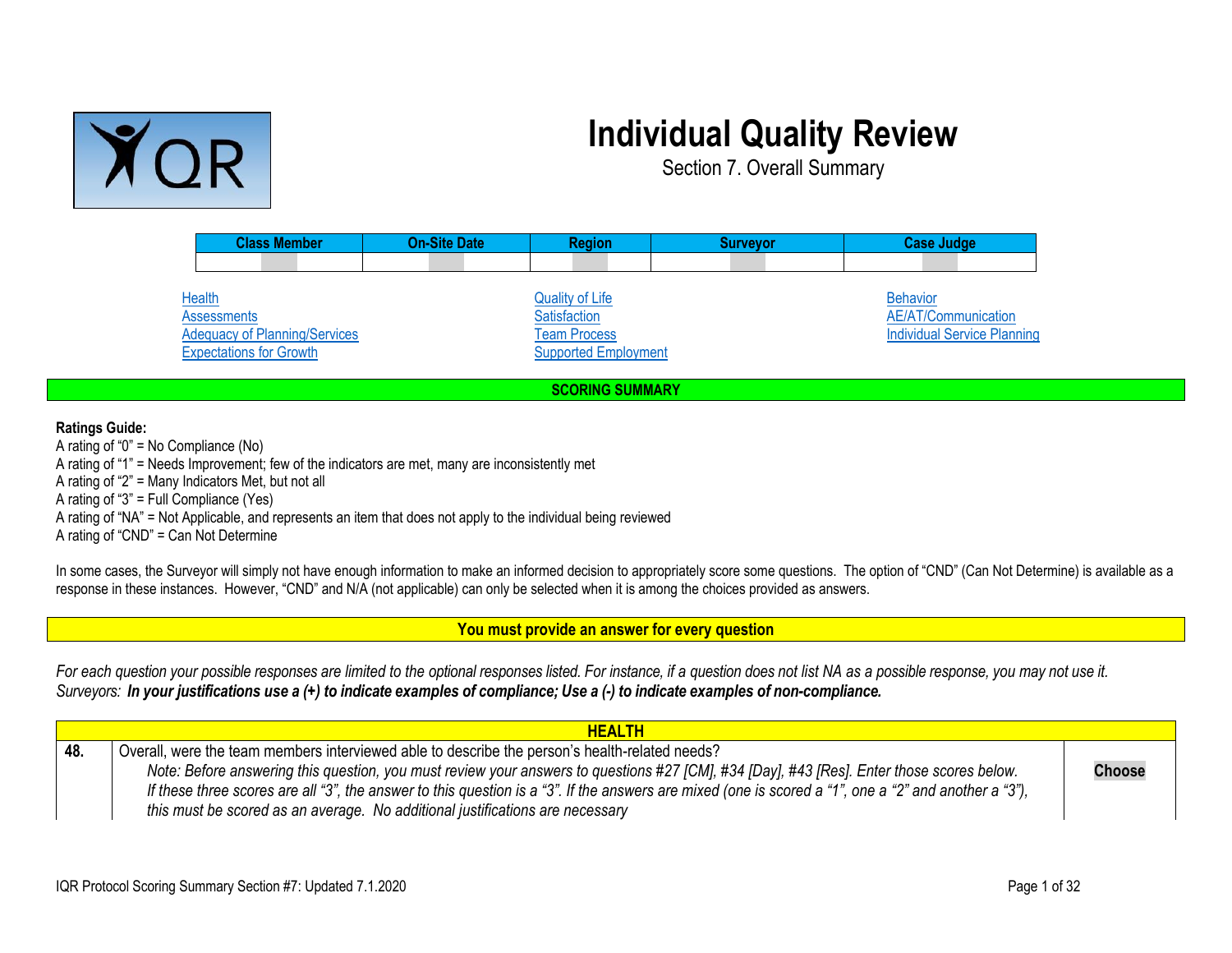<span id="page-1-6"></span><span id="page-1-5"></span><span id="page-1-4"></span><span id="page-1-3"></span><span id="page-1-2"></span><span id="page-1-1"></span><span id="page-1-0"></span>

|      | is the score for Question #34<br>is the score for Question #43<br>is the score for Question #27                                                                                                                                                                                                                                                                                                                                                                                                                                                     |               |
|------|-----------------------------------------------------------------------------------------------------------------------------------------------------------------------------------------------------------------------------------------------------------------------------------------------------------------------------------------------------------------------------------------------------------------------------------------------------------------------------------------------------------------------------------------------------|---------------|
|      | (You must manually enter these scores, they will not populate from the other protocol sections)                                                                                                                                                                                                                                                                                                                                                                                                                                                     |               |
|      | Justification:                                                                                                                                                                                                                                                                                                                                                                                                                                                                                                                                      |               |
|      | <b>Case Judge Comments:</b>                                                                                                                                                                                                                                                                                                                                                                                                                                                                                                                         |               |
| 49.  | Is there evidence that the IDT discussed the person's health related issues?<br>Note: In addition to information gathered during interviews, consider the health and safety section of the ISP, CM progress notes, provider and<br>therapy reports and progress notes. This cannot be a "3" if the documentation and what was expressed by the team members interviewed were<br>not consistent, or if team members interviewed did not note the person's significant health issues (seizure disorder, aspiration, diabetes, etc.)<br>Justification: | <b>Choose</b> |
|      | <b>Case Judge Comments:</b>                                                                                                                                                                                                                                                                                                                                                                                                                                                                                                                         |               |
| 50.  | Was the eCHAT updated as needed? (Note: Before answering this question, you must review your answers to questions #50a, #50b, and #50c.)                                                                                                                                                                                                                                                                                                                                                                                                            | <b>Choose</b> |
|      | Justification:                                                                                                                                                                                                                                                                                                                                                                                                                                                                                                                                      |               |
|      | <b>Case Judge Comments:</b>                                                                                                                                                                                                                                                                                                                                                                                                                                                                                                                         |               |
| 50a. | Is the eCHAT updated timely with the ISP and after changes in condition?                                                                                                                                                                                                                                                                                                                                                                                                                                                                            | <b>Choose</b> |
|      | Justification:                                                                                                                                                                                                                                                                                                                                                                                                                                                                                                                                      |               |
|      | <b>Case Judge Comments:</b>                                                                                                                                                                                                                                                                                                                                                                                                                                                                                                                         |               |
| 50b. | Is the eCHAT complete? (Note: does it contain all current diagnoses, aspiration level, etc.)                                                                                                                                                                                                                                                                                                                                                                                                                                                        | <b>Choose</b> |
|      | Justification:                                                                                                                                                                                                                                                                                                                                                                                                                                                                                                                                      |               |
|      | <b>Case Judge Comments:</b>                                                                                                                                                                                                                                                                                                                                                                                                                                                                                                                         |               |
| 50c. | Is the eCHAT accurate? (Note: are there inconsistencies with other plans, HCP, CARMP, Dr. visits?)                                                                                                                                                                                                                                                                                                                                                                                                                                                  | <b>Choose</b> |
|      | Justification:                                                                                                                                                                                                                                                                                                                                                                                                                                                                                                                                      |               |
|      | <b>Case Judge Comments:</b>                                                                                                                                                                                                                                                                                                                                                                                                                                                                                                                         |               |
| 51.  | Are all of the individual's needed medical treatments, including routine, scheduled and chronic needs, timely received?                                                                                                                                                                                                                                                                                                                                                                                                                             | <b>Choose</b> |
|      | Justification:                                                                                                                                                                                                                                                                                                                                                                                                                                                                                                                                      |               |
|      | <b>Case Judge Comments:</b>                                                                                                                                                                                                                                                                                                                                                                                                                                                                                                                         |               |
| 52.  | Has the individual received all age and gender appropriate health screenings and immunizations in accordance with national best practice and/or as<br>recommended by his/her PCP or other health care professionals?                                                                                                                                                                                                                                                                                                                                | <b>Choose</b> |
|      | Justification:                                                                                                                                                                                                                                                                                                                                                                                                                                                                                                                                      |               |
|      | <b>Case Judge Comments:</b>                                                                                                                                                                                                                                                                                                                                                                                                                                                                                                                         |               |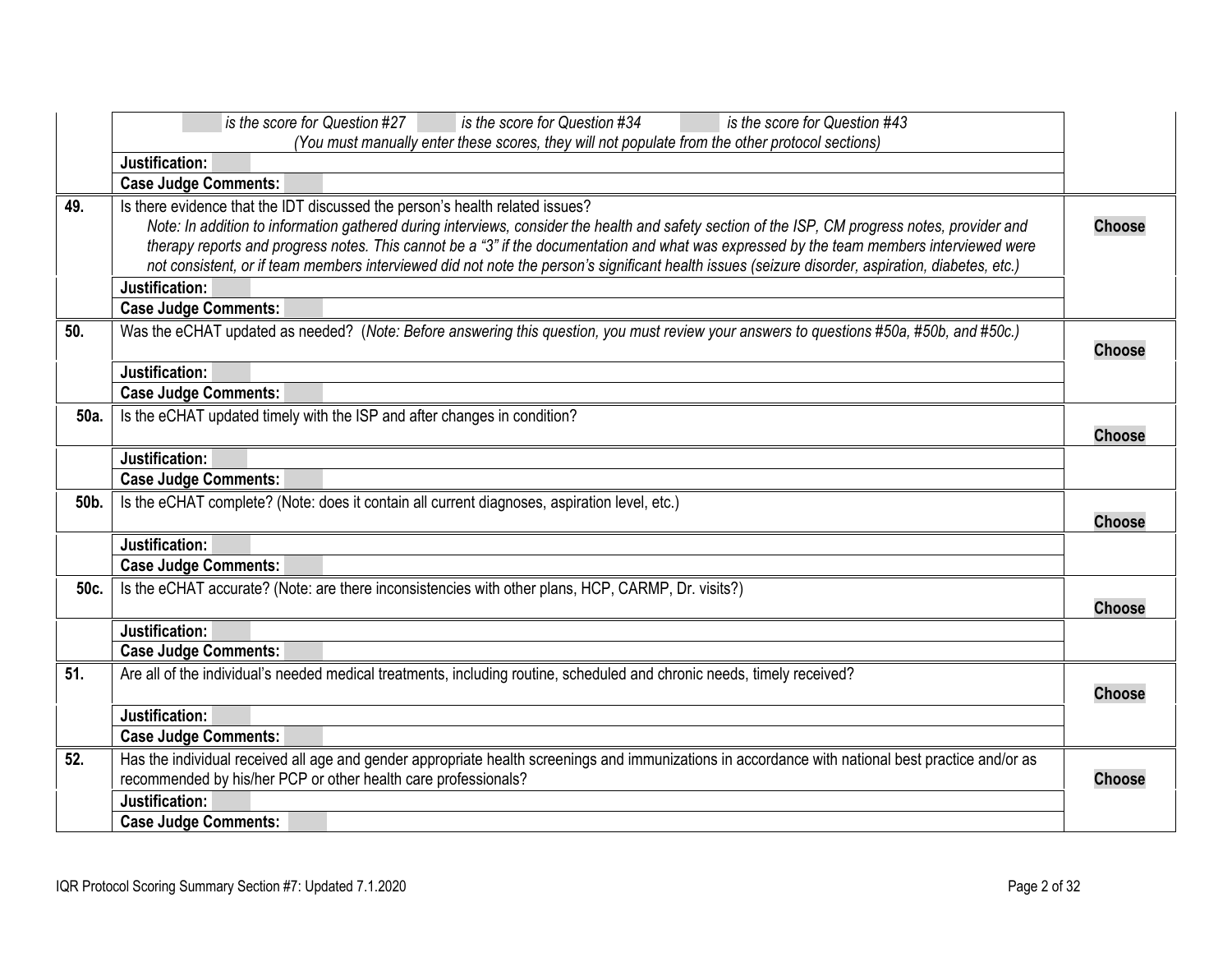<span id="page-2-5"></span><span id="page-2-4"></span><span id="page-2-3"></span><span id="page-2-2"></span><span id="page-2-1"></span><span id="page-2-0"></span>

| 53.  | Does the individual receive medication as prescribed?                                                                                                                                                                                                                                                                                                                                                                                                                                                                                                                                                                                                                                                                                                                                                                                                                                                                                                                                                                                                                                                                                                                                                                                                                                                                                                                                                                                                                                                                                       | <b>Choose</b> |
|------|---------------------------------------------------------------------------------------------------------------------------------------------------------------------------------------------------------------------------------------------------------------------------------------------------------------------------------------------------------------------------------------------------------------------------------------------------------------------------------------------------------------------------------------------------------------------------------------------------------------------------------------------------------------------------------------------------------------------------------------------------------------------------------------------------------------------------------------------------------------------------------------------------------------------------------------------------------------------------------------------------------------------------------------------------------------------------------------------------------------------------------------------------------------------------------------------------------------------------------------------------------------------------------------------------------------------------------------------------------------------------------------------------------------------------------------------------------------------------------------------------------------------------------------------|---------------|
|      | Justification:                                                                                                                                                                                                                                                                                                                                                                                                                                                                                                                                                                                                                                                                                                                                                                                                                                                                                                                                                                                                                                                                                                                                                                                                                                                                                                                                                                                                                                                                                                                              |               |
|      | <b>Case Judge Comments:</b>                                                                                                                                                                                                                                                                                                                                                                                                                                                                                                                                                                                                                                                                                                                                                                                                                                                                                                                                                                                                                                                                                                                                                                                                                                                                                                                                                                                                                                                                                                                 |               |
| 54.  | Are nursing services provided as needed by the individual? Note: this includes face-to-face visits, oversight of health needs and monitoring of health<br>records.                                                                                                                                                                                                                                                                                                                                                                                                                                                                                                                                                                                                                                                                                                                                                                                                                                                                                                                                                                                                                                                                                                                                                                                                                                                                                                                                                                          | <b>Choose</b> |
|      | Justification:                                                                                                                                                                                                                                                                                                                                                                                                                                                                                                                                                                                                                                                                                                                                                                                                                                                                                                                                                                                                                                                                                                                                                                                                                                                                                                                                                                                                                                                                                                                              |               |
|      | <b>Case Judge Comments:</b>                                                                                                                                                                                                                                                                                                                                                                                                                                                                                                                                                                                                                                                                                                                                                                                                                                                                                                                                                                                                                                                                                                                                                                                                                                                                                                                                                                                                                                                                                                                 |               |
| 55.  | Is the CARMP consistent with recommendations in other health care documents?<br>Note: Documents include therapists, dietitian and/or BSC recommendations; Health Care Plans, Medical Emergency Response Plans.<br>Note: if this person does not have a CARMP, this would be "N/A". However, if this person should have a CARMP, and does not have one, this<br>should be "0". It is critical that you have observed either snack time and/ or a meal if at all possible.                                                                                                                                                                                                                                                                                                                                                                                                                                                                                                                                                                                                                                                                                                                                                                                                                                                                                                                                                                                                                                                                    | <b>Choose</b> |
|      | Justification:                                                                                                                                                                                                                                                                                                                                                                                                                                                                                                                                                                                                                                                                                                                                                                                                                                                                                                                                                                                                                                                                                                                                                                                                                                                                                                                                                                                                                                                                                                                              |               |
|      | <b>Case Judge Comments:</b>                                                                                                                                                                                                                                                                                                                                                                                                                                                                                                                                                                                                                                                                                                                                                                                                                                                                                                                                                                                                                                                                                                                                                                                                                                                                                                                                                                                                                                                                                                                 |               |
| 56.  | Is the CARMP consistently implemented as intended?<br>Note: if this person does not have a CARMP, this would be "N/A". However, if this person should have a CARMP, and does not have one, this<br>should be "0". It is critical that you have observed either snack time and/ or a meal if at all possible.                                                                                                                                                                                                                                                                                                                                                                                                                                                                                                                                                                                                                                                                                                                                                                                                                                                                                                                                                                                                                                                                                                                                                                                                                                | <b>Choose</b> |
|      | Justification:                                                                                                                                                                                                                                                                                                                                                                                                                                                                                                                                                                                                                                                                                                                                                                                                                                                                                                                                                                                                                                                                                                                                                                                                                                                                                                                                                                                                                                                                                                                              |               |
|      | <b>Case Judge Comments:</b>                                                                                                                                                                                                                                                                                                                                                                                                                                                                                                                                                                                                                                                                                                                                                                                                                                                                                                                                                                                                                                                                                                                                                                                                                                                                                                                                                                                                                                                                                                                 |               |
| 57.  | Overall, are the person's health supports/needs being adequately addressed?<br>Note: Needed assessments must be secured/scheduled; recommendations must be followed up on in a timely way. New DME and<br>Augmentative Communication Devices are required to be delivered within 150 days from the date requested. Repairs or modifications to DME<br>are required to be completed 60 days from the date requested. Therapy assessments should begin within 30 days of receipt of the Freedom of<br>Choice and no later than 90 days of being identified as a need by the IDT team. Medical specialists' appointments should be scheduled within 14<br>calendar days. Symptoms should be noted and pursued; dangers should be identified and eliminated/reduced; etc. This cannot be a "3" if there<br>are outstanding assessments/evaluations, no evidence of follow-up of expressed symptoms, or no follow-through on health care<br>recommendations, (e.g. the doctor ordered the person to have a C-Pap machine for use when sleeping at night, and there is no C-Pap machine<br>at the person's home or the C-Pap machine is there but does not work), or lack of timely attention to/resolution of issues.<br>Note: For this to be a "3" all needed Health Care Plans must be available, accurate, and consistently implemented.<br>Note: For this to be a "3" the follow-up questions below (57a-57e), which reflect the requirements of the notes above, must all be scored a "3".<br>Justification:<br><b>Case Judge Comments:</b> | <b>Choose</b> |
| 57a. | Are assessment recommendations followed up on in a timely way?                                                                                                                                                                                                                                                                                                                                                                                                                                                                                                                                                                                                                                                                                                                                                                                                                                                                                                                                                                                                                                                                                                                                                                                                                                                                                                                                                                                                                                                                              | <b>Choose</b> |
|      | Justification:                                                                                                                                                                                                                                                                                                                                                                                                                                                                                                                                                                                                                                                                                                                                                                                                                                                                                                                                                                                                                                                                                                                                                                                                                                                                                                                                                                                                                                                                                                                              |               |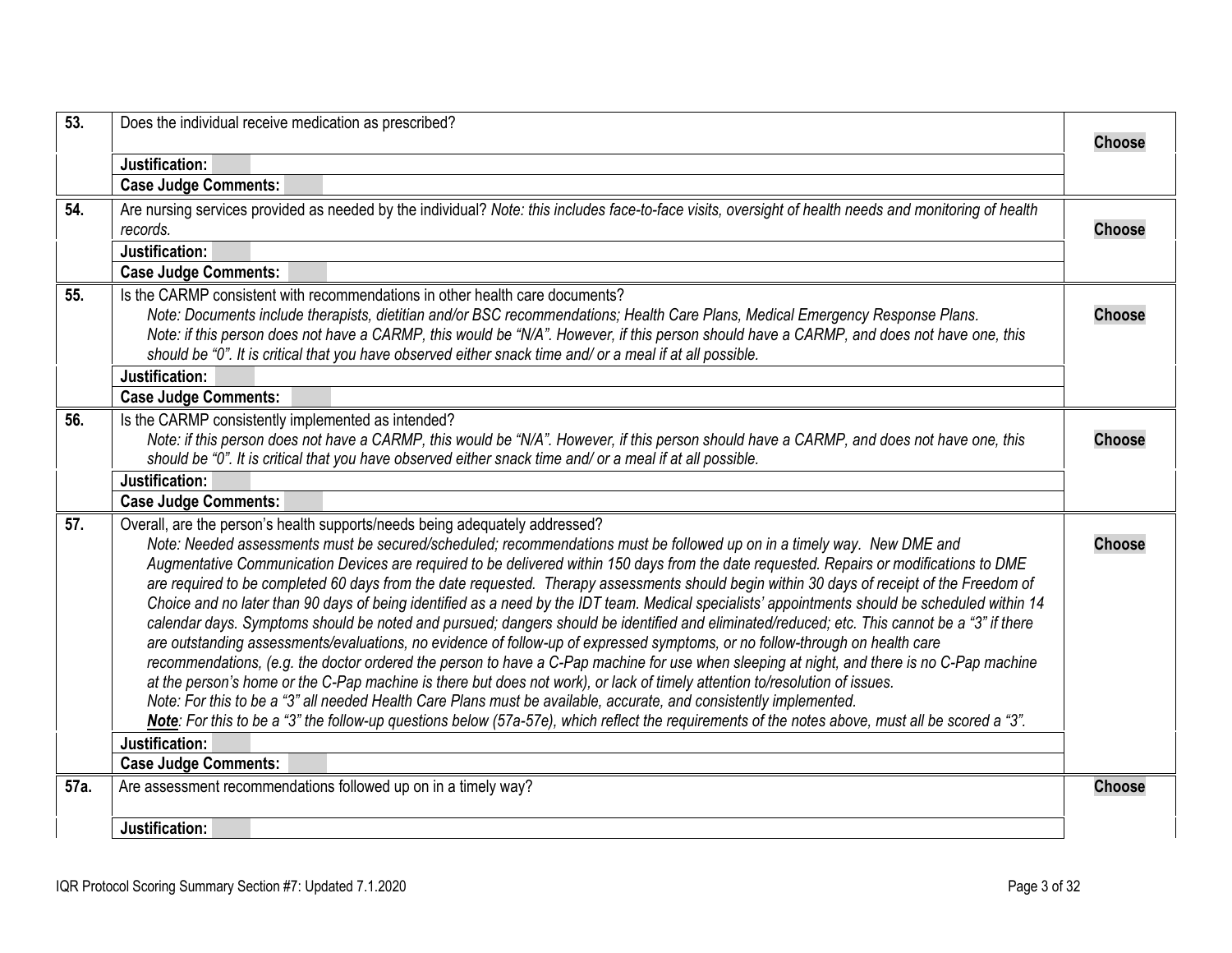<span id="page-3-4"></span><span id="page-3-3"></span><span id="page-3-2"></span><span id="page-3-1"></span><span id="page-3-0"></span>

|      | <b>Case Judge Comments:</b>                                                                                                                                                                                                                                                                                                                                                                                                                                                                                                                                                                                                                                                                                                                                                                                                                                                                                                                                                                                                                                                                                                                                                                                                                                                                                                                                                                                                                                                                  |               |
|------|----------------------------------------------------------------------------------------------------------------------------------------------------------------------------------------------------------------------------------------------------------------------------------------------------------------------------------------------------------------------------------------------------------------------------------------------------------------------------------------------------------------------------------------------------------------------------------------------------------------------------------------------------------------------------------------------------------------------------------------------------------------------------------------------------------------------------------------------------------------------------------------------------------------------------------------------------------------------------------------------------------------------------------------------------------------------------------------------------------------------------------------------------------------------------------------------------------------------------------------------------------------------------------------------------------------------------------------------------------------------------------------------------------------------------------------------------------------------------------------------|---------------|
| 57b. | Were needed equipment/communication devices delivered timely?                                                                                                                                                                                                                                                                                                                                                                                                                                                                                                                                                                                                                                                                                                                                                                                                                                                                                                                                                                                                                                                                                                                                                                                                                                                                                                                                                                                                                                | <b>Choose</b> |
|      | Justification:                                                                                                                                                                                                                                                                                                                                                                                                                                                                                                                                                                                                                                                                                                                                                                                                                                                                                                                                                                                                                                                                                                                                                                                                                                                                                                                                                                                                                                                                               |               |
|      | <b>Case Judge Comments:</b>                                                                                                                                                                                                                                                                                                                                                                                                                                                                                                                                                                                                                                                                                                                                                                                                                                                                                                                                                                                                                                                                                                                                                                                                                                                                                                                                                                                                                                                                  |               |
| 57c. | Were medical specialist appointments attended timely?                                                                                                                                                                                                                                                                                                                                                                                                                                                                                                                                                                                                                                                                                                                                                                                                                                                                                                                                                                                                                                                                                                                                                                                                                                                                                                                                                                                                                                        | <b>Choose</b> |
|      | Justification:                                                                                                                                                                                                                                                                                                                                                                                                                                                                                                                                                                                                                                                                                                                                                                                                                                                                                                                                                                                                                                                                                                                                                                                                                                                                                                                                                                                                                                                                               |               |
|      | <b>Case Judge Comments:</b>                                                                                                                                                                                                                                                                                                                                                                                                                                                                                                                                                                                                                                                                                                                                                                                                                                                                                                                                                                                                                                                                                                                                                                                                                                                                                                                                                                                                                                                                  |               |
| 57d. | Were changes in personal condition, if any, responded to timely?                                                                                                                                                                                                                                                                                                                                                                                                                                                                                                                                                                                                                                                                                                                                                                                                                                                                                                                                                                                                                                                                                                                                                                                                                                                                                                                                                                                                                             | <b>Choose</b> |
|      | Justification:                                                                                                                                                                                                                                                                                                                                                                                                                                                                                                                                                                                                                                                                                                                                                                                                                                                                                                                                                                                                                                                                                                                                                                                                                                                                                                                                                                                                                                                                               |               |
|      | <b>Case Judge Comments:</b>                                                                                                                                                                                                                                                                                                                                                                                                                                                                                                                                                                                                                                                                                                                                                                                                                                                                                                                                                                                                                                                                                                                                                                                                                                                                                                                                                                                                                                                                  |               |
| 57e. | Were Health Care Plans available, accurate and consistently implemented?                                                                                                                                                                                                                                                                                                                                                                                                                                                                                                                                                                                                                                                                                                                                                                                                                                                                                                                                                                                                                                                                                                                                                                                                                                                                                                                                                                                                                     | <b>Choose</b> |
|      | Justification:                                                                                                                                                                                                                                                                                                                                                                                                                                                                                                                                                                                                                                                                                                                                                                                                                                                                                                                                                                                                                                                                                                                                                                                                                                                                                                                                                                                                                                                                               |               |
|      | <b>Case Judge Comments:</b>                                                                                                                                                                                                                                                                                                                                                                                                                                                                                                                                                                                                                                                                                                                                                                                                                                                                                                                                                                                                                                                                                                                                                                                                                                                                                                                                                                                                                                                                  |               |
|      | <b>ASSESSMENTS</b>                                                                                                                                                                                                                                                                                                                                                                                                                                                                                                                                                                                                                                                                                                                                                                                                                                                                                                                                                                                                                                                                                                                                                                                                                                                                                                                                                                                                                                                                           |               |
|      | Examples of assessments "types": physical health; dental; psychological; behavioral; psychiatric; physical therapy; occupational therapy; daily living skills; vision; hearing;<br>communication/speech; social/recreational; vocational/employment; other: i.e., neurological; self-administration of medications; nutritional; etc. Written/paper assessments that<br>are not dated and/or not signed by the evaluator cannot be considered; however, assessments automatically dated and given "electronic signature" through the Therap system<br>for E-CHAT, MAAT and Aspiration Risk Screening Tool are acceptable. An assessment cannot be considered adequate if it does not include clear information that can be used<br>for planning. The mere presence of a piece of paper titled an assessment does not automatically warrant a "2" rating if the contents do not approach the Professional Judgment<br>Standard as defined in the Surveyor's Guide.                                                                                                                                                                                                                                                                                                                                                                                                                                                                                                                            |               |
|      | Note: Assessments provide information to guide planning. Assessments should identify the individual's preferences, desires and interests (this can be used to develop and/or<br>enhance vision statements for individuals who cannot communicate directly with the IDT): strengths and skills (to identify what is currently in place to support the vision);<br>challenges to adaptations/assistive technology); and learning style and culture (to identify the Action Plans, needed strategies and supports that are the least restrictive and<br>most likely to be effective in assisting the individual to attain his or her vision). Assessments should be ongoing, as IDT members learn new information about the person<br>through the provision of ongoing supports and services. Relevant information should be included in quarterly/semi-annual reports, as it is discovered. Assessment information<br>should be formally updated and summarized annually, and sent out to team members two weeks prior to the ISP meeting. The team should be sure:<br>All assessments the individual needs, in order for planning to be relevant, were considered.<br>$\circ$<br>Relevant input from all team members was obtained prior to the annual meeting.<br>$\circ$<br>Assessments identify needs, strengths, learning style, and preferences of the individual.<br>$\circ$<br>Assessments identify presenting disabilities and if possible, causes and proposed solutions.<br>$\circ$ |               |
|      | Assessments include clearly stated recommendations. If the IDT determines one or more recommendations are not appropriate, team consensus on why not is<br>$\circ$                                                                                                                                                                                                                                                                                                                                                                                                                                                                                                                                                                                                                                                                                                                                                                                                                                                                                                                                                                                                                                                                                                                                                                                                                                                                                                                           |               |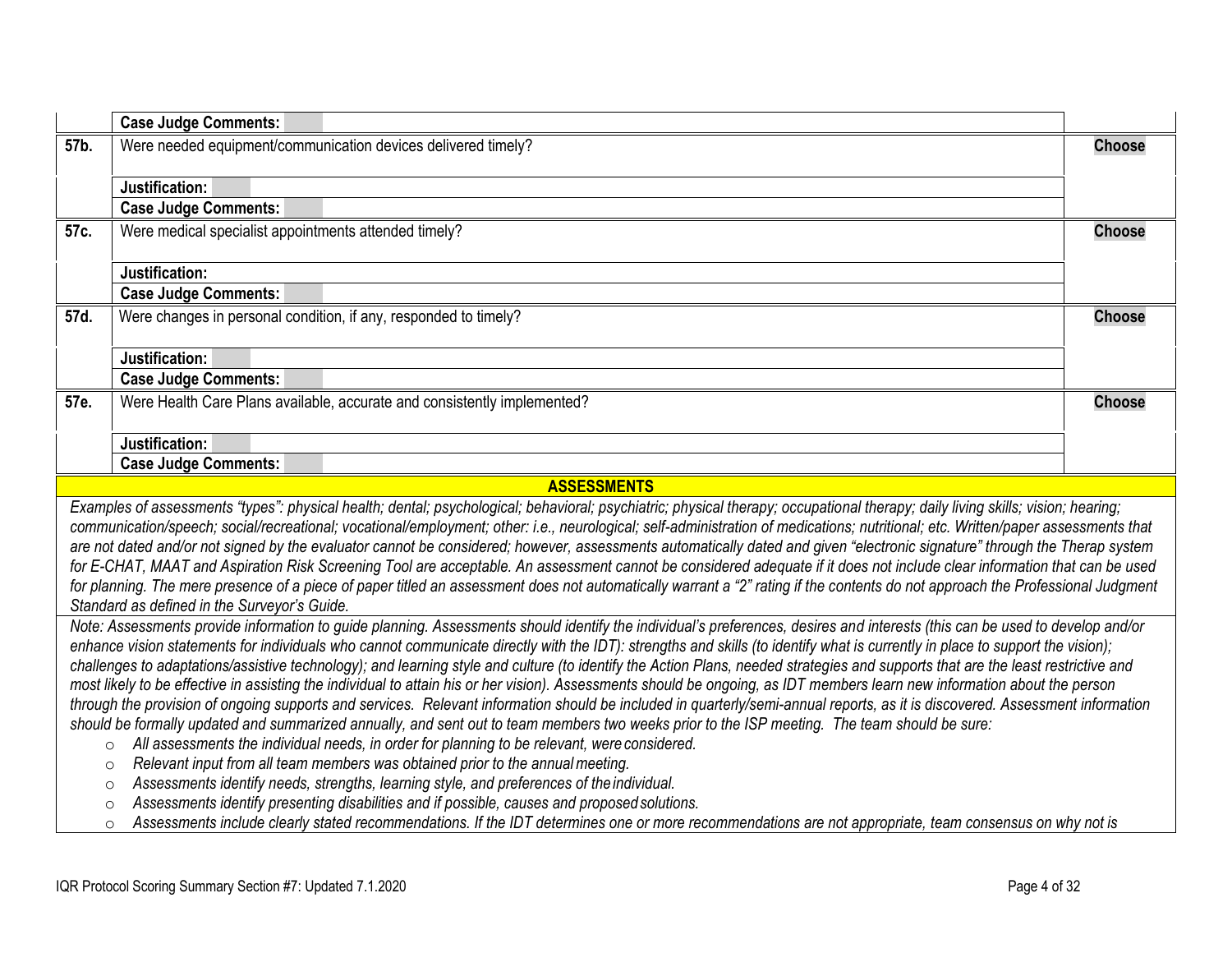<span id="page-4-4"></span><span id="page-4-3"></span><span id="page-4-2"></span><span id="page-4-1"></span><span id="page-4-0"></span>

| documented in the Decision Consultation Form (for medically related recommendations); for non-medically related recommendations team consensus may be |                                                                                                                                                                                                                                                                                                                         |               |
|-------------------------------------------------------------------------------------------------------------------------------------------------------|-------------------------------------------------------------------------------------------------------------------------------------------------------------------------------------------------------------------------------------------------------------------------------------------------------------------------|---------------|
|                                                                                                                                                       | documented in IDT minutes or in a Decision Justification Form.                                                                                                                                                                                                                                                          |               |
|                                                                                                                                                       | Does the assessment describe where the individual started (baseline) in each area?<br>$\circ$                                                                                                                                                                                                                           |               |
|                                                                                                                                                       | Does the assessment describe how the individual is currently doing in each area?<br>$\circ$                                                                                                                                                                                                                             |               |
|                                                                                                                                                       | Are goals developed in a systemic and naturally progressive manner?<br>$\circ$                                                                                                                                                                                                                                          |               |
|                                                                                                                                                       | If the team identifies need for a new service/assessment at the annual meeting, this should be completed in a timely manner and the team must convene to review implications                                                                                                                                            |               |
|                                                                                                                                                       | for planning and recommendations based on the new assessment and the ISP must be revised to incorporate the new information.                                                                                                                                                                                            |               |
| 58.                                                                                                                                                   | Did the team arrange for and obtain the needed, relevant assessments?                                                                                                                                                                                                                                                   |               |
|                                                                                                                                                       | Note: The information you have gathered regarding this person's needs including assessments found in the CM primary record should guide your                                                                                                                                                                            | <b>Choose</b> |
|                                                                                                                                                       | answer to this question. This cannot be a "3" if any of the required assessments were not obtained. Nurses are required to provide semi-annual                                                                                                                                                                          |               |
|                                                                                                                                                       | reports for people at e-CHAT acuity of moderate or high. OT, PT and SLP provide reports every 6 months unless the ISP states differently. BSCs                                                                                                                                                                          |               |
|                                                                                                                                                       | are to send their Quarterly/Semi-annual Reports to both OBS and Case Manager. Health related assessments which are recommended are also                                                                                                                                                                                 |               |
|                                                                                                                                                       | included here.                                                                                                                                                                                                                                                                                                          |               |
|                                                                                                                                                       | Justification:                                                                                                                                                                                                                                                                                                          |               |
|                                                                                                                                                       | <b>Case Judge Comments:</b>                                                                                                                                                                                                                                                                                             |               |
| 59.                                                                                                                                                   | Are the assessments adequate for planning?                                                                                                                                                                                                                                                                              |               |
|                                                                                                                                                       | Note: Determine if the assessments provide information that will guide the Team as they develop a comprehensive plan to help the person learn or develop a                                                                                                                                                              | <b>Choose</b> |
|                                                                                                                                                       | skill, achieve an outcome, address a medical or behavioral issue, etc. For some individuals, maintaining current skills/functioning level may be appropriate                                                                                                                                                            |               |
|                                                                                                                                                       | depending on where the individual is in their life (i.e. hospice). Assessment information should describe where the person started (baseline) in each area. In                                                                                                                                                          |               |
|                                                                                                                                                       | order for teams to know if their interventions are working they have to know where the person started, where they are now and if that demonstrates measurable                                                                                                                                                           |               |
|                                                                                                                                                       | progress/regression or staying the same e.g. maintenance. Assessments should include a description of the person's strengths in addition to their                                                                                                                                                                       |               |
|                                                                                                                                                       | challenges. This cannot be a "3" if provider assessments (e.g., BSC, OT, PT, SLP, etc.) do not have information and recommendations which can be used in<br>developing the ISP Outcomes and Action Steps. If an assessment recommendation simply states to continue the service, this cannot be a "3". For this to be a |               |
|                                                                                                                                                       | "3" the follow-up questions below (59a-59d), which reflect the requirements of this note, must all be scored a "3".                                                                                                                                                                                                     |               |
|                                                                                                                                                       | Justification:                                                                                                                                                                                                                                                                                                          |               |
|                                                                                                                                                       | <b>Case Judge Comments:</b>                                                                                                                                                                                                                                                                                             |               |
| 59a.                                                                                                                                                  | Were assessments provided timely?                                                                                                                                                                                                                                                                                       | <b>Choose</b> |
|                                                                                                                                                       |                                                                                                                                                                                                                                                                                                                         |               |
|                                                                                                                                                       | Justification:                                                                                                                                                                                                                                                                                                          |               |
|                                                                                                                                                       | <b>Case Judge Comments:</b>                                                                                                                                                                                                                                                                                             |               |
| 59b.                                                                                                                                                  | Did assessments contain accurate information?                                                                                                                                                                                                                                                                           | <b>Choose</b> |
|                                                                                                                                                       |                                                                                                                                                                                                                                                                                                                         |               |
|                                                                                                                                                       | Justification:                                                                                                                                                                                                                                                                                                          |               |
|                                                                                                                                                       | <b>Case Judge Comments:</b>                                                                                                                                                                                                                                                                                             |               |
| 59c.                                                                                                                                                  | Did assessments contain information adequate to guide planning?                                                                                                                                                                                                                                                         | <b>Choose</b> |
|                                                                                                                                                       |                                                                                                                                                                                                                                                                                                                         |               |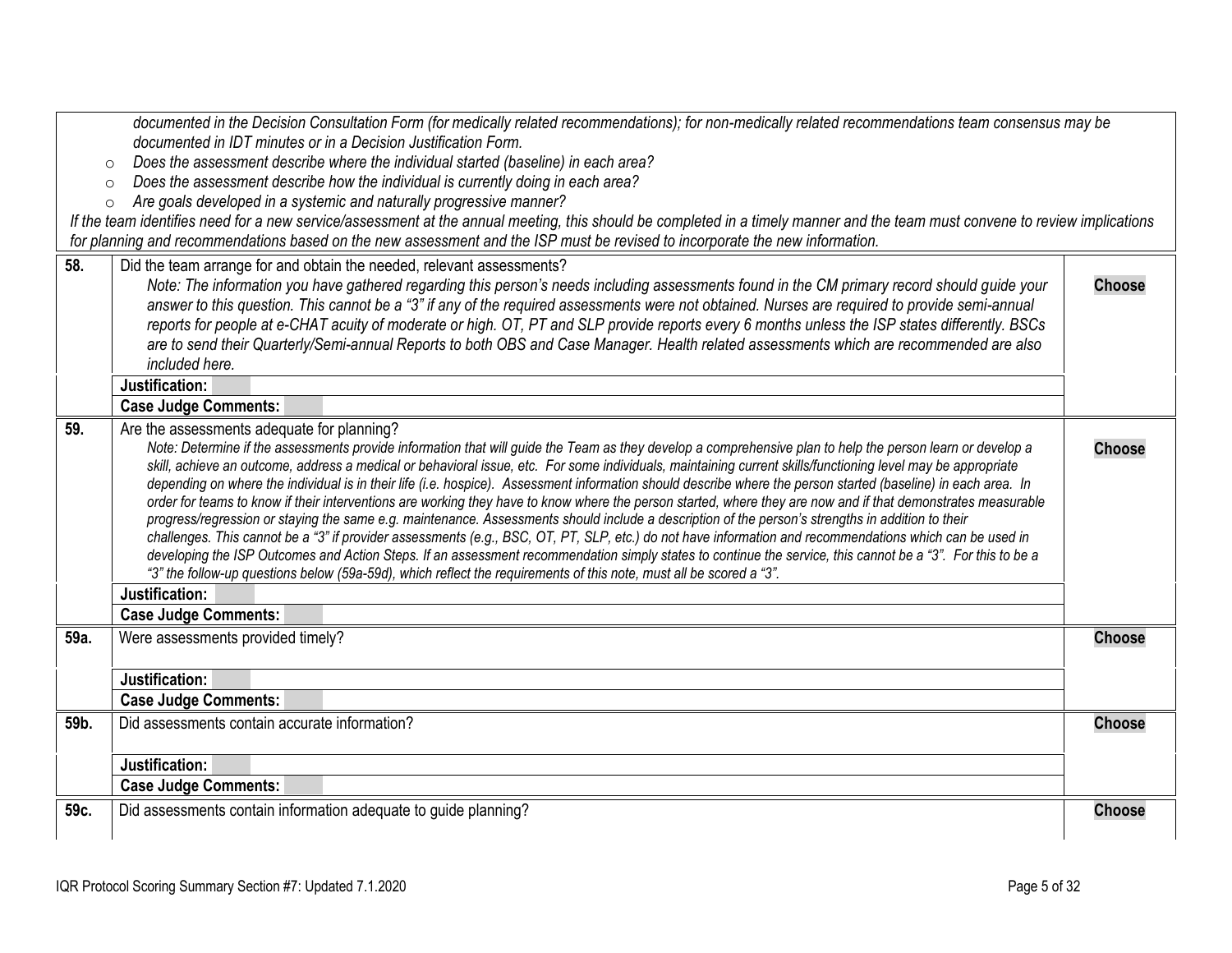<span id="page-5-5"></span><span id="page-5-4"></span><span id="page-5-3"></span><span id="page-5-2"></span><span id="page-5-1"></span><span id="page-5-0"></span>

|      | Justification:                                                                                                                                                                                                                                                                                                                                                                                                                                                                                                                                                                                                                                                                                                                                                                                                                                                                                                                                                                                                                                                                                                                                                                                                                                                                                    |               |
|------|---------------------------------------------------------------------------------------------------------------------------------------------------------------------------------------------------------------------------------------------------------------------------------------------------------------------------------------------------------------------------------------------------------------------------------------------------------------------------------------------------------------------------------------------------------------------------------------------------------------------------------------------------------------------------------------------------------------------------------------------------------------------------------------------------------------------------------------------------------------------------------------------------------------------------------------------------------------------------------------------------------------------------------------------------------------------------------------------------------------------------------------------------------------------------------------------------------------------------------------------------------------------------------------------------|---------------|
|      | <b>Case Judge Comments:</b>                                                                                                                                                                                                                                                                                                                                                                                                                                                                                                                                                                                                                                                                                                                                                                                                                                                                                                                                                                                                                                                                                                                                                                                                                                                                       |               |
| 59d. | Did assessments contain recommendations?                                                                                                                                                                                                                                                                                                                                                                                                                                                                                                                                                                                                                                                                                                                                                                                                                                                                                                                                                                                                                                                                                                                                                                                                                                                          | <b>Choose</b> |
|      | Justification:                                                                                                                                                                                                                                                                                                                                                                                                                                                                                                                                                                                                                                                                                                                                                                                                                                                                                                                                                                                                                                                                                                                                                                                                                                                                                    |               |
|      | <b>Case Judge Comments:</b>                                                                                                                                                                                                                                                                                                                                                                                                                                                                                                                                                                                                                                                                                                                                                                                                                                                                                                                                                                                                                                                                                                                                                                                                                                                                       |               |
| 60.  | Were the recommendations from assessments used in planning?<br>Note: Determine if information and recommendations from the assessments were used throughout the ISP, such as in narrative section, outcome<br>criteria, Action Plans and strategies, or other areas of the plan. This cannot be a "3" if #59 was a "2", "1" or "0" or if the recommendations from any<br>of the assessments were not found in the ISP.                                                                                                                                                                                                                                                                                                                                                                                                                                                                                                                                                                                                                                                                                                                                                                                                                                                                            | <b>Choose</b> |
|      | Justification:                                                                                                                                                                                                                                                                                                                                                                                                                                                                                                                                                                                                                                                                                                                                                                                                                                                                                                                                                                                                                                                                                                                                                                                                                                                                                    |               |
|      | <b>Case Judge Comments:</b>                                                                                                                                                                                                                                                                                                                                                                                                                                                                                                                                                                                                                                                                                                                                                                                                                                                                                                                                                                                                                                                                                                                                                                                                                                                                       |               |
| 61.  | For medical, clinical or health related recommendations, has a Decision Consultation Form been completed if the individual and/or their<br>guardian/health care decision maker have decided not to follow all or part of an order, recommendation or suggestion?<br>Note: If no Consultation Form is necessary, the answer is N/A. If recommendations were not followed and no Consultation Form was provided the<br>answer is "0".                                                                                                                                                                                                                                                                                                                                                                                                                                                                                                                                                                                                                                                                                                                                                                                                                                                               | <b>Choose</b> |
|      | Justification:                                                                                                                                                                                                                                                                                                                                                                                                                                                                                                                                                                                                                                                                                                                                                                                                                                                                                                                                                                                                                                                                                                                                                                                                                                                                                    |               |
|      | <b>Case Judge Comments:</b>                                                                                                                                                                                                                                                                                                                                                                                                                                                                                                                                                                                                                                                                                                                                                                                                                                                                                                                                                                                                                                                                                                                                                                                                                                                                       |               |
|      | ADEQUACY OF PLANNING AND ADEQUACY OF SERVICES                                                                                                                                                                                                                                                                                                                                                                                                                                                                                                                                                                                                                                                                                                                                                                                                                                                                                                                                                                                                                                                                                                                                                                                                                                                     |               |
| 62.  | Is there a document called an Individual Service Plan (ISP) that was developed within the past year?                                                                                                                                                                                                                                                                                                                                                                                                                                                                                                                                                                                                                                                                                                                                                                                                                                                                                                                                                                                                                                                                                                                                                                                              | <b>Choose</b> |
|      | Justification:                                                                                                                                                                                                                                                                                                                                                                                                                                                                                                                                                                                                                                                                                                                                                                                                                                                                                                                                                                                                                                                                                                                                                                                                                                                                                    |               |
|      | <b>Case Judge Comments:</b>                                                                                                                                                                                                                                                                                                                                                                                                                                                                                                                                                                                                                                                                                                                                                                                                                                                                                                                                                                                                                                                                                                                                                                                                                                                                       |               |
|      | If there is not a current ISP ("No" on #62) then #63- #86 are scored "0" or "No"                                                                                                                                                                                                                                                                                                                                                                                                                                                                                                                                                                                                                                                                                                                                                                                                                                                                                                                                                                                                                                                                                                                                                                                                                  |               |
| 63.  | Was the ISP developed by an appropriately constituted IDT?<br>Note: The IDT shall consist of the following members: person served; case manager; guardian (if applicable); direct service staff from each<br>provider agency; ancillary service providers (if applicable) such as therapists; nurses; vocational specialists; physicians; psychiatrists;<br>psychologists; these professions rarely attend team meeting, but may have submitted written assessments or evaluations for team consideration.<br>The team may also include a friend advocate, family member and/or legal representative. "Applicable" depends on the preferences and needs of<br>the individual. Check the ISP signature page, as well as interviewees' responses, to determine if there was an appropriately constituted Team. If<br>the individual scores a moderate or high on the e-CHAT and there is no evidence that a nurse participated in the meeting, this cannot be a "3". If<br>the individual is behaviorally involved, and there is no evidence a Behavior Support Consultant participated in the meeting, this cannot be a "3". If<br>there was no evidence the person attended their own meeting, and no explanation as to why the person did not attend their own meeting, this<br>cannot be a "3". | <b>Choose</b> |
|      | Justification:                                                                                                                                                                                                                                                                                                                                                                                                                                                                                                                                                                                                                                                                                                                                                                                                                                                                                                                                                                                                                                                                                                                                                                                                                                                                                    |               |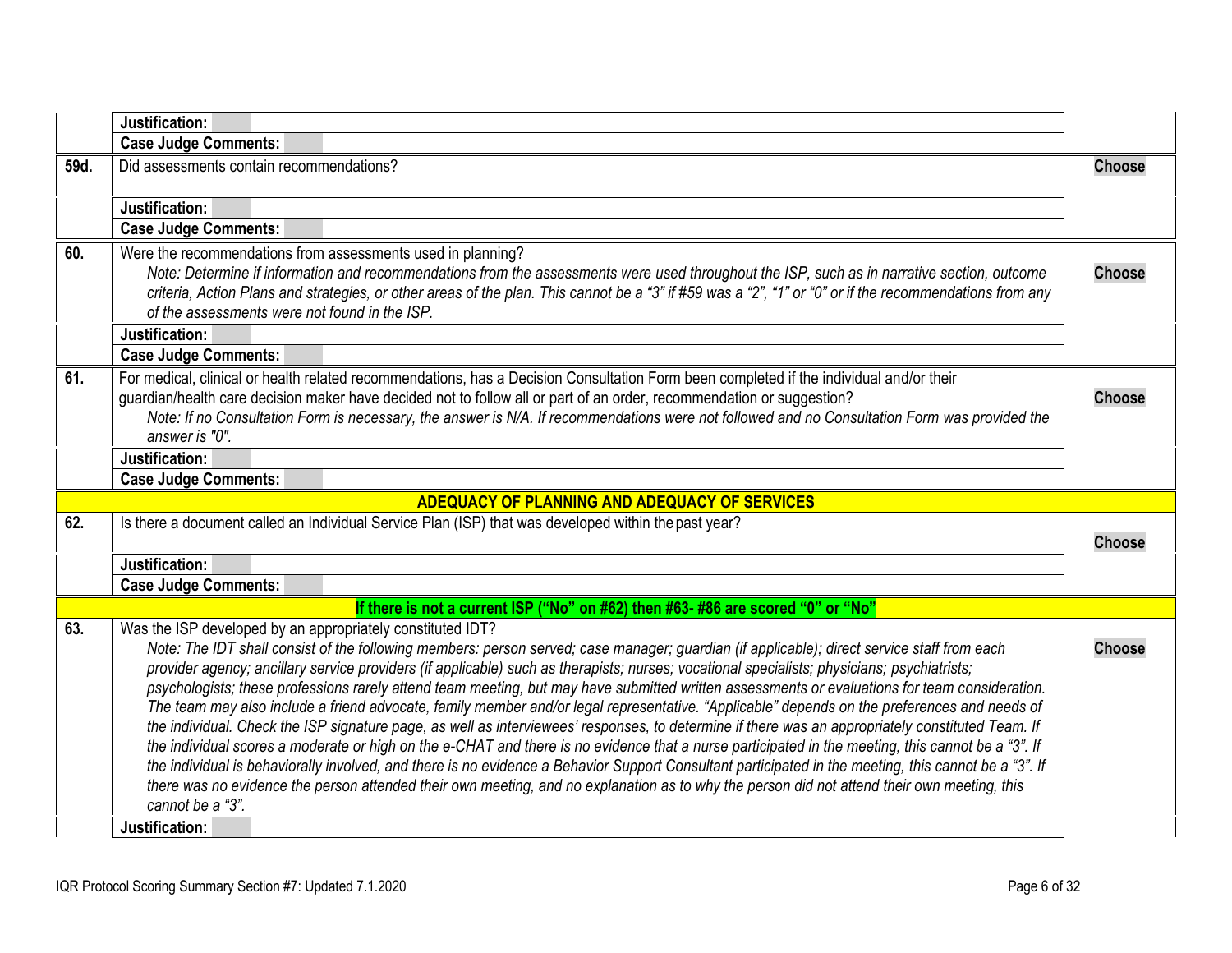<span id="page-6-3"></span><span id="page-6-2"></span><span id="page-6-1"></span><span id="page-6-0"></span>

|     | <b>Case Judge Comments:</b>                                                                                                                                                                                                                                                                                                                                                                                                                                                                                                                                                                                                                                                                                                                                                                                                                                                                                                                                                                                                                                                                                                                                                                                                                                                                                                                                                                                                                                                                                                                                                                     |               |
|-----|-------------------------------------------------------------------------------------------------------------------------------------------------------------------------------------------------------------------------------------------------------------------------------------------------------------------------------------------------------------------------------------------------------------------------------------------------------------------------------------------------------------------------------------------------------------------------------------------------------------------------------------------------------------------------------------------------------------------------------------------------------------------------------------------------------------------------------------------------------------------------------------------------------------------------------------------------------------------------------------------------------------------------------------------------------------------------------------------------------------------------------------------------------------------------------------------------------------------------------------------------------------------------------------------------------------------------------------------------------------------------------------------------------------------------------------------------------------------------------------------------------------------------------------------------------------------------------------------------|---------------|
| 64. | For any team members not physically present at the IDT meeting, is there evidence of their participation in the development of the ISP?<br>Note: Participation of ancillary service providers does not require the provider's physical presence at the IDT meeting. Their participation can be<br>accomplished through conference call, or through meeting with another team member prior to the meeting to discuss<br>issues/concerns/recommendations. This applies to therapists and nurses. If the e-CHAT acuity is moderate or high the nurse MUST participate in<br>the ISP, must do quarterly/semi-annual reports on the person's health care plan, must have health care plans for which the e-CHAT summary<br>indicates an "R" for required. Healthcare plans may be combined as determined by the class member's nurse and a separate Aspiration Health<br>Care Plan is not required in addition to the CARMP since the CARMP is considered a type of healthcare plan that combines several health related<br>issues.<br>Justification:<br><b>Case Judge Comments:</b>                                                                                                                                                                                                                                                                                                                                                                                                                                                                                                                 | <b>Choose</b> |
| 65. | Does my ISP contain current and accurate information?                                                                                                                                                                                                                                                                                                                                                                                                                                                                                                                                                                                                                                                                                                                                                                                                                                                                                                                                                                                                                                                                                                                                                                                                                                                                                                                                                                                                                                                                                                                                           |               |
|     |                                                                                                                                                                                                                                                                                                                                                                                                                                                                                                                                                                                                                                                                                                                                                                                                                                                                                                                                                                                                                                                                                                                                                                                                                                                                                                                                                                                                                                                                                                                                                                                                 | <b>Choose</b> |
|     | Justification:                                                                                                                                                                                                                                                                                                                                                                                                                                                                                                                                                                                                                                                                                                                                                                                                                                                                                                                                                                                                                                                                                                                                                                                                                                                                                                                                                                                                                                                                                                                                                                                  |               |
|     | <b>Case Judge Comments:</b>                                                                                                                                                                                                                                                                                                                                                                                                                                                                                                                                                                                                                                                                                                                                                                                                                                                                                                                                                                                                                                                                                                                                                                                                                                                                                                                                                                                                                                                                                                                                                                     |               |
| 66. | Does the long term vision show expectations for growth and skill building?<br>Note: An individual's vision (i.e. dream for the future) should state what the individual wants to achieve over the next 1 to 3 years. Most people<br>value and want: family and friends; a place to live that is comfortable, safe and meets preferences for design and furnishings; people with whom<br>they live to be compatible; work that is interesting and that promotes success and accomplishment; to be a part of and valued by the community;<br>enough money to feel secure and support life's desires; good health, etc. It is the job of the team to find out from the individual (through<br>assessment, questions, observations, etc.) what he/she wants to focus on for the next few years. As a general rule, vision statements should not<br>be repeated verbatim from one plan to the next. They should change and grow as the person does. Exception to this rule, however, would be if<br>none of the vision has been accomplished – in spite of documented clear and consistent work towards the vision – and/or the vision statement is<br>still the desired dream of the individual.<br>Note: The only allowable way for an individual not to have a vision in Live, Work/Learn and Relationships/Fun is if two criteria are met: 1) the<br>person is not receiving any paid supports in that area AND 2) the team documents why the individual does not require the team's supports in that<br>area (e.g. natural supports are sufficient, the individual is independent in that area) | <b>Choose</b> |
|     | Justification:<br><b>Case Judge Comments:</b>                                                                                                                                                                                                                                                                                                                                                                                                                                                                                                                                                                                                                                                                                                                                                                                                                                                                                                                                                                                                                                                                                                                                                                                                                                                                                                                                                                                                                                                                                                                                                   |               |
| 67. | Does the ISP give adequate guidance to achieving the person's long-term vision?<br>Note: The Vision section of the ISP includes questions to prompt the analysis that compares life today and the desired life stated in the vision. It is<br>the team's review and discussion of the assessment information (strengths, preferences, interests, non-negotiables, supports, etc.) to identify what<br>is in place and what needs to be included in planning to support the individual's transition from his/her present status to successful<br>accomplishment of the stated vision for the future. The team should analyze each life area separately. This Section is to address, for each vision<br>statement: the person's strengths, abilities, challenges, skills to be developed to achieve the vision, and what needs to occur including services                                                                                                                                                                                                                                                                                                                                                                                                                                                                                                                                                                                                                                                                                                                                        | <b>Choose</b> |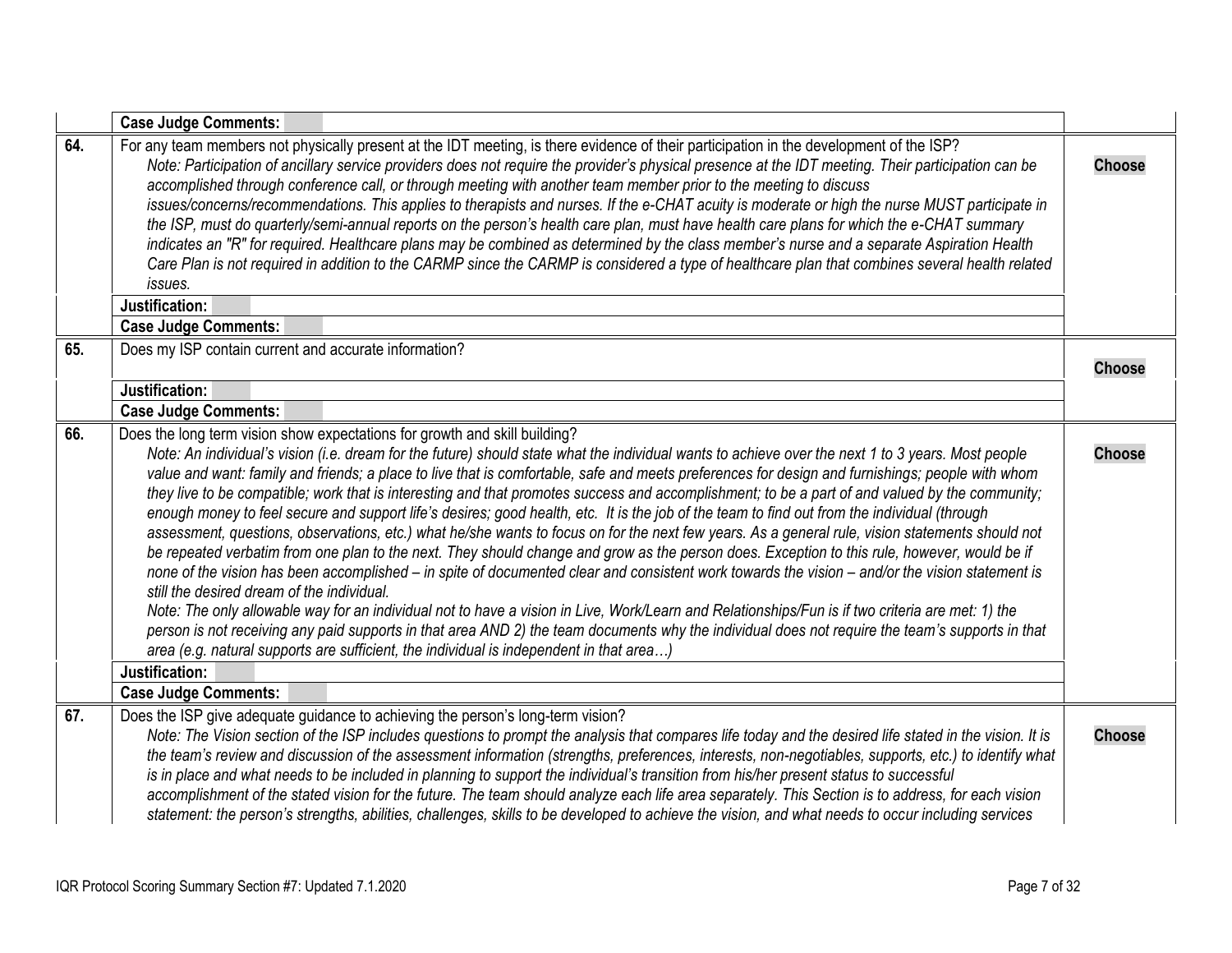<span id="page-7-6"></span><span id="page-7-5"></span><span id="page-7-4"></span><span id="page-7-3"></span><span id="page-7-2"></span><span id="page-7-1"></span><span id="page-7-0"></span>

| and supports the person's needs. This cannot be a "3" if any of the Narrative or Vision Sections are not completed and overall does not relate to                                                                                                                                                                                                                                                                                                                                                                                                                                                                                                                                                                                                                                                                                                                                     |                                                                                                                                                                                                                                                                                                                                                                                                                                                                          |
|---------------------------------------------------------------------------------------------------------------------------------------------------------------------------------------------------------------------------------------------------------------------------------------------------------------------------------------------------------------------------------------------------------------------------------------------------------------------------------------------------------------------------------------------------------------------------------------------------------------------------------------------------------------------------------------------------------------------------------------------------------------------------------------------------------------------------------------------------------------------------------------|--------------------------------------------------------------------------------------------------------------------------------------------------------------------------------------------------------------------------------------------------------------------------------------------------------------------------------------------------------------------------------------------------------------------------------------------------------------------------|
|                                                                                                                                                                                                                                                                                                                                                                                                                                                                                                                                                                                                                                                                                                                                                                                                                                                                                       |                                                                                                                                                                                                                                                                                                                                                                                                                                                                          |
|                                                                                                                                                                                                                                                                                                                                                                                                                                                                                                                                                                                                                                                                                                                                                                                                                                                                                       |                                                                                                                                                                                                                                                                                                                                                                                                                                                                          |
|                                                                                                                                                                                                                                                                                                                                                                                                                                                                                                                                                                                                                                                                                                                                                                                                                                                                                       |                                                                                                                                                                                                                                                                                                                                                                                                                                                                          |
|                                                                                                                                                                                                                                                                                                                                                                                                                                                                                                                                                                                                                                                                                                                                                                                                                                                                                       | <b>Choose</b>                                                                                                                                                                                                                                                                                                                                                                                                                                                            |
| Justification:                                                                                                                                                                                                                                                                                                                                                                                                                                                                                                                                                                                                                                                                                                                                                                                                                                                                        |                                                                                                                                                                                                                                                                                                                                                                                                                                                                          |
| <b>Case Judge Comments:</b>                                                                                                                                                                                                                                                                                                                                                                                                                                                                                                                                                                                                                                                                                                                                                                                                                                                           |                                                                                                                                                                                                                                                                                                                                                                                                                                                                          |
| Does the data kept identify what the person does so a determination regarding progress/lack of progress can be made?                                                                                                                                                                                                                                                                                                                                                                                                                                                                                                                                                                                                                                                                                                                                                                  | <b>Choose</b>                                                                                                                                                                                                                                                                                                                                                                                                                                                            |
| Justification:                                                                                                                                                                                                                                                                                                                                                                                                                                                                                                                                                                                                                                                                                                                                                                                                                                                                        |                                                                                                                                                                                                                                                                                                                                                                                                                                                                          |
| <b>Case Judge Comments:</b>                                                                                                                                                                                                                                                                                                                                                                                                                                                                                                                                                                                                                                                                                                                                                                                                                                                           |                                                                                                                                                                                                                                                                                                                                                                                                                                                                          |
| Is each action step in the ISP implemented at a frequency that enables the person to learn new skills?                                                                                                                                                                                                                                                                                                                                                                                                                                                                                                                                                                                                                                                                                                                                                                                | <b>Choose</b>                                                                                                                                                                                                                                                                                                                                                                                                                                                            |
|                                                                                                                                                                                                                                                                                                                                                                                                                                                                                                                                                                                                                                                                                                                                                                                                                                                                                       |                                                                                                                                                                                                                                                                                                                                                                                                                                                                          |
|                                                                                                                                                                                                                                                                                                                                                                                                                                                                                                                                                                                                                                                                                                                                                                                                                                                                                       |                                                                                                                                                                                                                                                                                                                                                                                                                                                                          |
| If the person is not successful in achieving actions steps, has the team tried to determine why, and change their approach if needed?                                                                                                                                                                                                                                                                                                                                                                                                                                                                                                                                                                                                                                                                                                                                                 | <b>Choose</b>                                                                                                                                                                                                                                                                                                                                                                                                                                                            |
|                                                                                                                                                                                                                                                                                                                                                                                                                                                                                                                                                                                                                                                                                                                                                                                                                                                                                       |                                                                                                                                                                                                                                                                                                                                                                                                                                                                          |
|                                                                                                                                                                                                                                                                                                                                                                                                                                                                                                                                                                                                                                                                                                                                                                                                                                                                                       |                                                                                                                                                                                                                                                                                                                                                                                                                                                                          |
|                                                                                                                                                                                                                                                                                                                                                                                                                                                                                                                                                                                                                                                                                                                                                                                                                                                                                       | <b>Choose</b>                                                                                                                                                                                                                                                                                                                                                                                                                                                            |
| Justification:                                                                                                                                                                                                                                                                                                                                                                                                                                                                                                                                                                                                                                                                                                                                                                                                                                                                        |                                                                                                                                                                                                                                                                                                                                                                                                                                                                          |
| <b>Case Judge Comments:</b>                                                                                                                                                                                                                                                                                                                                                                                                                                                                                                                                                                                                                                                                                                                                                                                                                                                           |                                                                                                                                                                                                                                                                                                                                                                                                                                                                          |
| Has the person made measurable progress on actions steps during this past year?                                                                                                                                                                                                                                                                                                                                                                                                                                                                                                                                                                                                                                                                                                                                                                                                       |                                                                                                                                                                                                                                                                                                                                                                                                                                                                          |
| Note: Your evidence is measurable and consistently kept data and progress reports (if they provide measurable data)                                                                                                                                                                                                                                                                                                                                                                                                                                                                                                                                                                                                                                                                                                                                                                   | <b>Choose</b>                                                                                                                                                                                                                                                                                                                                                                                                                                                            |
| Justification:                                                                                                                                                                                                                                                                                                                                                                                                                                                                                                                                                                                                                                                                                                                                                                                                                                                                        |                                                                                                                                                                                                                                                                                                                                                                                                                                                                          |
|                                                                                                                                                                                                                                                                                                                                                                                                                                                                                                                                                                                                                                                                                                                                                                                                                                                                                       |                                                                                                                                                                                                                                                                                                                                                                                                                                                                          |
| Do the outcomes in the ISP include criteria by which the team can determine when the outcome(s) have been achieved?<br>Note: Outcomes are the formal steps (learning a new skill or completing an action/responsibility) necessary to achieve the person's desired vision.<br>Each outcome relates to a relevant component of the vision; vision statements that have many components will require multiple outcomes for that<br>specific life area. Outcomes are discussed, agreed upon and written at the IDT meeting; primary responsibilities for the accomplishment of each<br>outcome are assigned. The IDT must meet when outcomes are accomplished in order to identify the next logical step in the process; the ISP is<br>revised based on this discussion. Outcomes are written for the individual; skill maintenance or actions provided by the staff are included in the | <b>Choose</b>                                                                                                                                                                                                                                                                                                                                                                                                                                                            |
|                                                                                                                                                                                                                                                                                                                                                                                                                                                                                                                                                                                                                                                                                                                                                                                                                                                                                       | the achievement of the specified LTV in each life area.<br>Justification:<br><b>Case Judge Comments:</b><br>Is measurable data kept which verifies the consistent implementation of each of the action steps?<br>Justification:<br><b>Case Judge Comments:</b><br>Justification:<br><b>Case Judge Comments:</b><br>If the person achieves action steps, does the team move to the next in the progression of steps or develops a new one?<br><b>Case Judge Comments:</b> |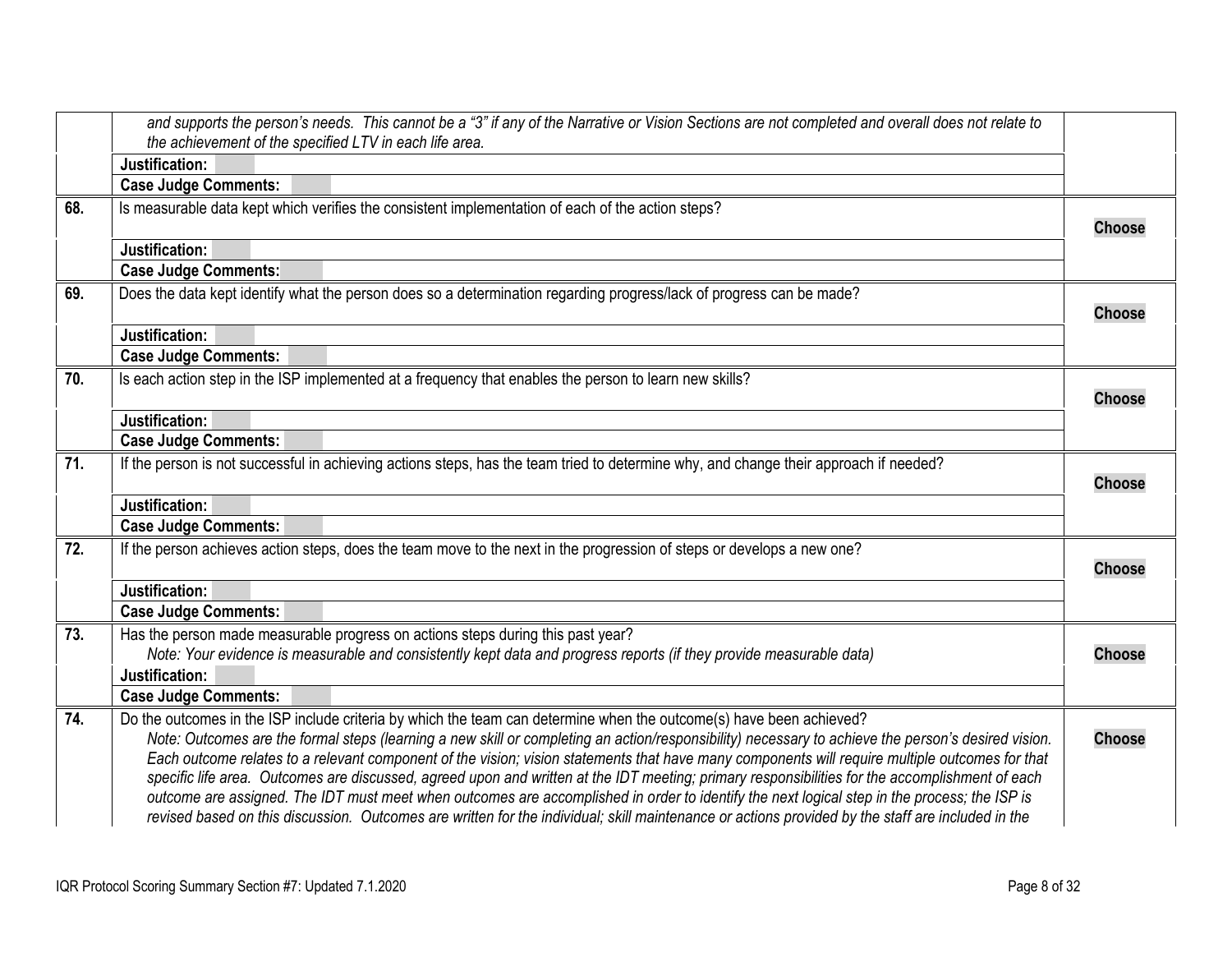<span id="page-8-2"></span><span id="page-8-1"></span><span id="page-8-0"></span>

|     | Vision Section of the ISP, steps of the Action Plans Teaching & Support Strategies and, when necessary, detailed in medical or therapy support<br>plans (i.e. positioning, communication plans, CARMP etc.). In order for this to be a "3" each outcome that is developed must be measurable and<br>state what the person is to do to accomplish it (that is, anyone reading it can tell when the outcome has been accomplished, e.g. the person will<br>lose 50 pounds in the next year; or the person will develop a resume, practice job interview skills, make application and acquire a job in the next<br>year).<br>Justification:                                                                                                                                                                                                                                                                                                                                                                                                                                                                                                                                                                                                                                                                                                                                                                                                                                                                                                                                                                                                                                                                                                                                                                                                                                                                                                                                                                                               |               |
|-----|----------------------------------------------------------------------------------------------------------------------------------------------------------------------------------------------------------------------------------------------------------------------------------------------------------------------------------------------------------------------------------------------------------------------------------------------------------------------------------------------------------------------------------------------------------------------------------------------------------------------------------------------------------------------------------------------------------------------------------------------------------------------------------------------------------------------------------------------------------------------------------------------------------------------------------------------------------------------------------------------------------------------------------------------------------------------------------------------------------------------------------------------------------------------------------------------------------------------------------------------------------------------------------------------------------------------------------------------------------------------------------------------------------------------------------------------------------------------------------------------------------------------------------------------------------------------------------------------------------------------------------------------------------------------------------------------------------------------------------------------------------------------------------------------------------------------------------------------------------------------------------------------------------------------------------------------------------------------------------------------------------------------------------------|---------------|
|     | <b>Case Judge Comments:</b>                                                                                                                                                                                                                                                                                                                                                                                                                                                                                                                                                                                                                                                                                                                                                                                                                                                                                                                                                                                                                                                                                                                                                                                                                                                                                                                                                                                                                                                                                                                                                                                                                                                                                                                                                                                                                                                                                                                                                                                                            |               |
| 75. | Are the ISP outcomes related to achieving the person's long-term vision?<br>Note: For this to be a "3" each outcome that is developed must relate to the person's Long Term Vision for that life area. Review the LTV and the<br>outcomes to show if there is a direct connection or not. This score is "0" if no outcomes were developed. Consult with your Case Judge if you find<br>vision statements with no outcome. Outcomes may be re-statements of the vision, as long as the steps are identified in the Action Plans.                                                                                                                                                                                                                                                                                                                                                                                                                                                                                                                                                                                                                                                                                                                                                                                                                                                                                                                                                                                                                                                                                                                                                                                                                                                                                                                                                                                                                                                                                                        | <b>Choose</b> |
|     | Justification:                                                                                                                                                                                                                                                                                                                                                                                                                                                                                                                                                                                                                                                                                                                                                                                                                                                                                                                                                                                                                                                                                                                                                                                                                                                                                                                                                                                                                                                                                                                                                                                                                                                                                                                                                                                                                                                                                                                                                                                                                         |               |
|     | <b>Case Judge Comments:</b>                                                                                                                                                                                                                                                                                                                                                                                                                                                                                                                                                                                                                                                                                                                                                                                                                                                                                                                                                                                                                                                                                                                                                                                                                                                                                                                                                                                                                                                                                                                                                                                                                                                                                                                                                                                                                                                                                                                                                                                                            |               |
| 76. | Do the ISP outcomes and related action plans and teaching strategies address the person's major needs as identified in the Personal Challenges and<br>Obstacles That Need to be Addressed In Order to Achieve the Desired Outcomes section of the ISP/Action plans."<br>Note: The ISP is centered on achieving what the person wants, and the outcomes are developed to assist the person in achieving their desires. If<br>there are barriers to the accomplishment of the person's LTV these should be addressed in the person's ISP. The Personal Challenges and<br>Obstacles That Need to be Addressed In Order to Achieve the Desired Outcomes section of the ISP (at the top of each action plan) should<br>address these barriers. These challenges in turn should be addressed in the action steps, strategy(s) and/or support plans. There should be at<br>least one related outcome for each vision statement. Consult with your Case Judge if you find a vision statement with no outcome.<br>Justification:                                                                                                                                                                                                                                                                                                                                                                                                                                                                                                                                                                                                                                                                                                                                                                                                                                                                                                                                                                                                                | <b>Choose</b> |
|     | <b>Case Judge Comments:</b>                                                                                                                                                                                                                                                                                                                                                                                                                                                                                                                                                                                                                                                                                                                                                                                                                                                                                                                                                                                                                                                                                                                                                                                                                                                                                                                                                                                                                                                                                                                                                                                                                                                                                                                                                                                                                                                                                                                                                                                                            |               |
| 77. | Are the Teaching and Support Strategies sufficient to ensure consistent implementation of the services planned?<br>Note: Teaching and Support Strategies are detailed directions written to guide the staff in consistent implementation and documentation of<br>the Action Step. These strategies must be directly related to accomplishing the Action Step in the most effective manner for the individual<br>(learning style, specialized equipment, positioning, etc.). Strategies would address conditions for success (type/level of staff support and<br>special equipment/materials necessary to successfully perform the action. The strategies must specify who will assist the individual, what<br>staff will do (preparation, type/level of staff support, how to provide the support, etc.), when and where the Action Step will be implemented,<br>how often the person will do the activity, when and how data will be collected, and when progress will be reviewed. Therapists may provide<br>direct support to develop the provider strategies, or review and insert recommendations before submission for inclusion in the ISP. For those<br>under the new DD Waiver, the therapist provides Written Direct Support Instructions to be attached to relevant Teaching and Support<br>Strategies. For ongoing strategies these are due three weeks prior to the expiration of the previous ISP. For new strategies, these<br>instructions will be added once the therapist has completed trials with the individual to determine the effectiveness prior to submitting and<br>training DSP on Written Direct Support Instructions. This score is "0" if strategies are needed but not developed/present. For this to be a "3"<br>each strategy must give clear directions so that anyone can read the strategy and know what to do. These directions should note who will<br>assist the person, what type of support is needed, what materials are needed, when and where to do the action step, how often or for how | <b>Choose</b> |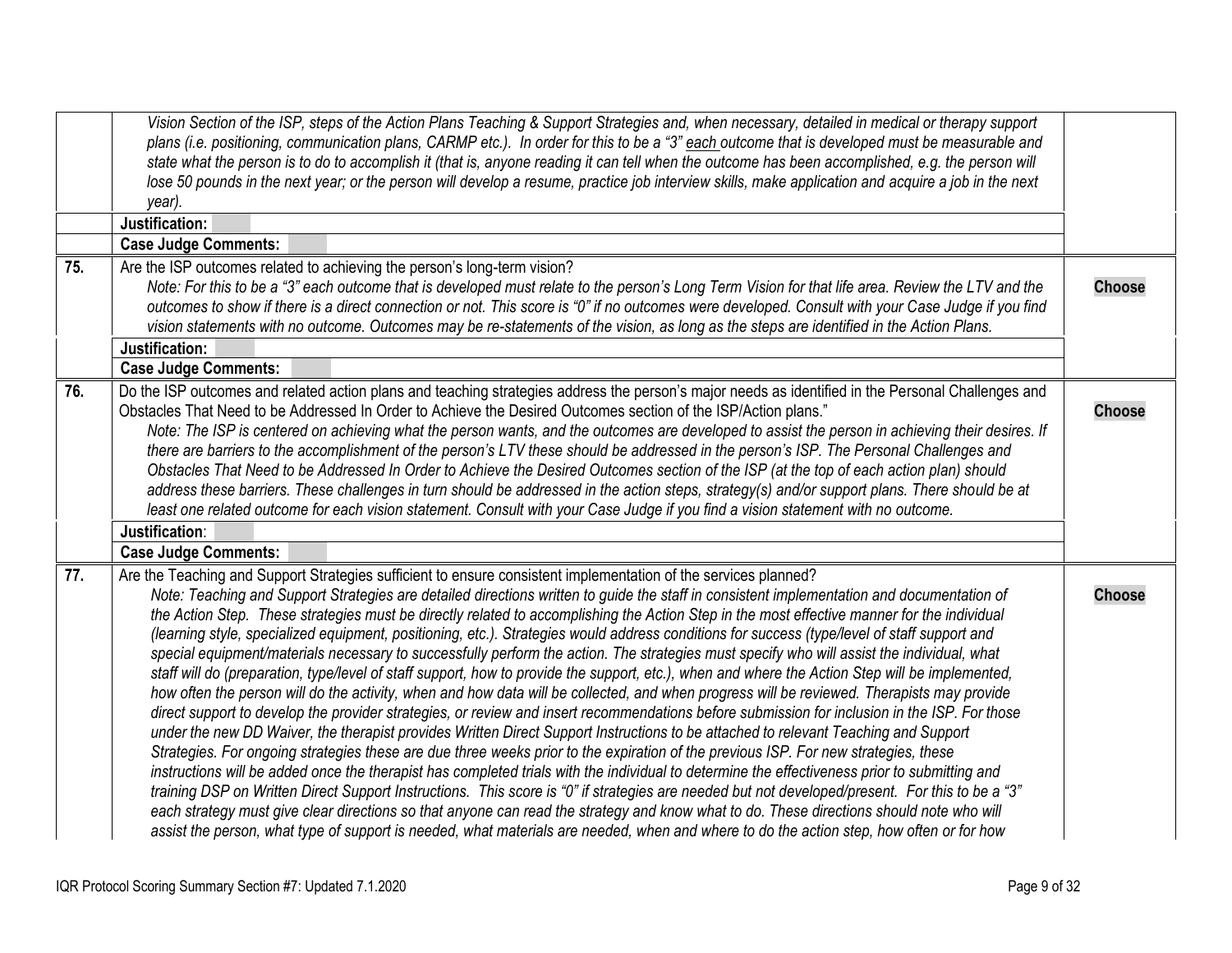<span id="page-9-2"></span><span id="page-9-1"></span><span id="page-9-0"></span>

|     | long to do the action step and how and when data will be collected. If the strategy simply states what the staff will do or if the accomplishment<br>of the Action Step is related to the activity of the staff, this cannot be a "3". (e.g., The strategy states: "go on a van ride everyday", this would                                                                                                                                                                                                                                                                                                                                                                                                                                                                                                                                                                                                                                                                                                                                                                                                                                                                                                                                                                                                                                                                                                                                                                                                                                    |               |
|-----|-----------------------------------------------------------------------------------------------------------------------------------------------------------------------------------------------------------------------------------------------------------------------------------------------------------------------------------------------------------------------------------------------------------------------------------------------------------------------------------------------------------------------------------------------------------------------------------------------------------------------------------------------------------------------------------------------------------------------------------------------------------------------------------------------------------------------------------------------------------------------------------------------------------------------------------------------------------------------------------------------------------------------------------------------------------------------------------------------------------------------------------------------------------------------------------------------------------------------------------------------------------------------------------------------------------------------------------------------------------------------------------------------------------------------------------------------------------------------------------------------------------------------------------------------|---------------|
|     | be a "0", as it is dependent on a staff activity and does not state what the person will do.)                                                                                                                                                                                                                                                                                                                                                                                                                                                                                                                                                                                                                                                                                                                                                                                                                                                                                                                                                                                                                                                                                                                                                                                                                                                                                                                                                                                                                                                 |               |
|     | Justification:                                                                                                                                                                                                                                                                                                                                                                                                                                                                                                                                                                                                                                                                                                                                                                                                                                                                                                                                                                                                                                                                                                                                                                                                                                                                                                                                                                                                                                                                                                                                |               |
|     | <b>Case Judge Comments:</b>                                                                                                                                                                                                                                                                                                                                                                                                                                                                                                                                                                                                                                                                                                                                                                                                                                                                                                                                                                                                                                                                                                                                                                                                                                                                                                                                                                                                                                                                                                                   |               |
| 78. | Are the recommendations and/or objectives/strategies of ancillary providers integrated into the ISP?<br>Note: This could include any component of the ISP such as outcomes, action plans, Teaching and Support Strategies (T&SS), etc. Does the<br>ISP incorporate information from ancillary providers (from plans, assessments, recommendations, etc.) dealing with how to reinforce skill<br>building/maintenance, personal traits and abilities appropriately? Relevant Desired Outcomes and associated Teaching and Support<br>Strategies, as needed, contain information from the ancillary providers that supports attainment of the individual's related vision areas. A<br>mere reference to ancillary providers or specific plans/documents is not considered to have sufficient detail to be understood and<br>consistently implemented, unless Written Direct Support Instructions are attached to the Teaching and Support Strategies from the<br>therapist(s). This cannot be a "3" if the person receives therapies and there is no information from the therapists' plans in any of the ISP<br>outcomes/action plans, or strategies. For this to be a "3" there must be relevant information from the therapist in the ISP outcomes, action<br>plans and/or strategies such as information from the BSC on how to approach the person to ask them to do a task; or information from the<br>PT on how to have the person sit or stand to do a task; or information from the SLP on how to communicate a request to the person. | <b>Choose</b> |
|     | Justification:                                                                                                                                                                                                                                                                                                                                                                                                                                                                                                                                                                                                                                                                                                                                                                                                                                                                                                                                                                                                                                                                                                                                                                                                                                                                                                                                                                                                                                                                                                                                |               |
|     | <b>Case Judge Comments:</b>                                                                                                                                                                                                                                                                                                                                                                                                                                                                                                                                                                                                                                                                                                                                                                                                                                                                                                                                                                                                                                                                                                                                                                                                                                                                                                                                                                                                                                                                                                                   |               |
| 79. | Has the person made measurable progress in therapy this year?<br>Note: Consider changes made from interviews, measurable data and all other sources. However, to answer this "3" you must have<br>evidence of measurable progress as identified by the therapist progress notes/annual report. Notes such as, "doing better" and "has made<br>progress" are not measurable. Notes such as, "last quarter could (in supine position) bend knee 10 °, can now bend to 20 ° or during the<br>last 60 days has gone from SIB (chewing wrist) 3 x every 60 seconds for 2 seconds to 1 x every 5 minutes for 2 seconds are measurable<br>and would warrant a "3".                                                                                                                                                                                                                                                                                                                                                                                                                                                                                                                                                                                                                                                                                                                                                                                                                                                                                   | <b>Choose</b> |
|     | Justification:                                                                                                                                                                                                                                                                                                                                                                                                                                                                                                                                                                                                                                                                                                                                                                                                                                                                                                                                                                                                                                                                                                                                                                                                                                                                                                                                                                                                                                                                                                                                |               |
|     | <b>Case Judge Comments:</b>                                                                                                                                                                                                                                                                                                                                                                                                                                                                                                                                                                                                                                                                                                                                                                                                                                                                                                                                                                                                                                                                                                                                                                                                                                                                                                                                                                                                                                                                                                                   |               |
| 80. | If needed, does the ISP contain a specific Medical Emergency Response Plan (MERP)?<br>Note: Has it been made clear in terms of what to do, where to go and who to call in the event of a medical crisis as appropriate to this person? If a<br>person has a chronic condition with the potential to result in a life threatening situation (some types of seizures, asthma, some types of diabetes,<br>etc.) they should have a MERP. Not all healthcare plans require an associated MERP. The e-CHAT summary report will indicate an "R" for health<br>issues that require creation of a MERP. For this to be a "3" all MERPs that are developed must specify: what a crisis looks like specifically for this<br>person; when the situation becomes a crisis: what the staff need to do to provide appropriate intervention; and describe what that intervention is to<br>be.                                                                                                                                                                                                                                                                                                                                                                                                                                                                                                                                                                                                                                                                | <b>Choose</b> |
|     | Justification:                                                                                                                                                                                                                                                                                                                                                                                                                                                                                                                                                                                                                                                                                                                                                                                                                                                                                                                                                                                                                                                                                                                                                                                                                                                                                                                                                                                                                                                                                                                                |               |
|     | <b>Case Judge Comments:</b>                                                                                                                                                                                                                                                                                                                                                                                                                                                                                                                                                                                                                                                                                                                                                                                                                                                                                                                                                                                                                                                                                                                                                                                                                                                                                                                                                                                                                                                                                                                   |               |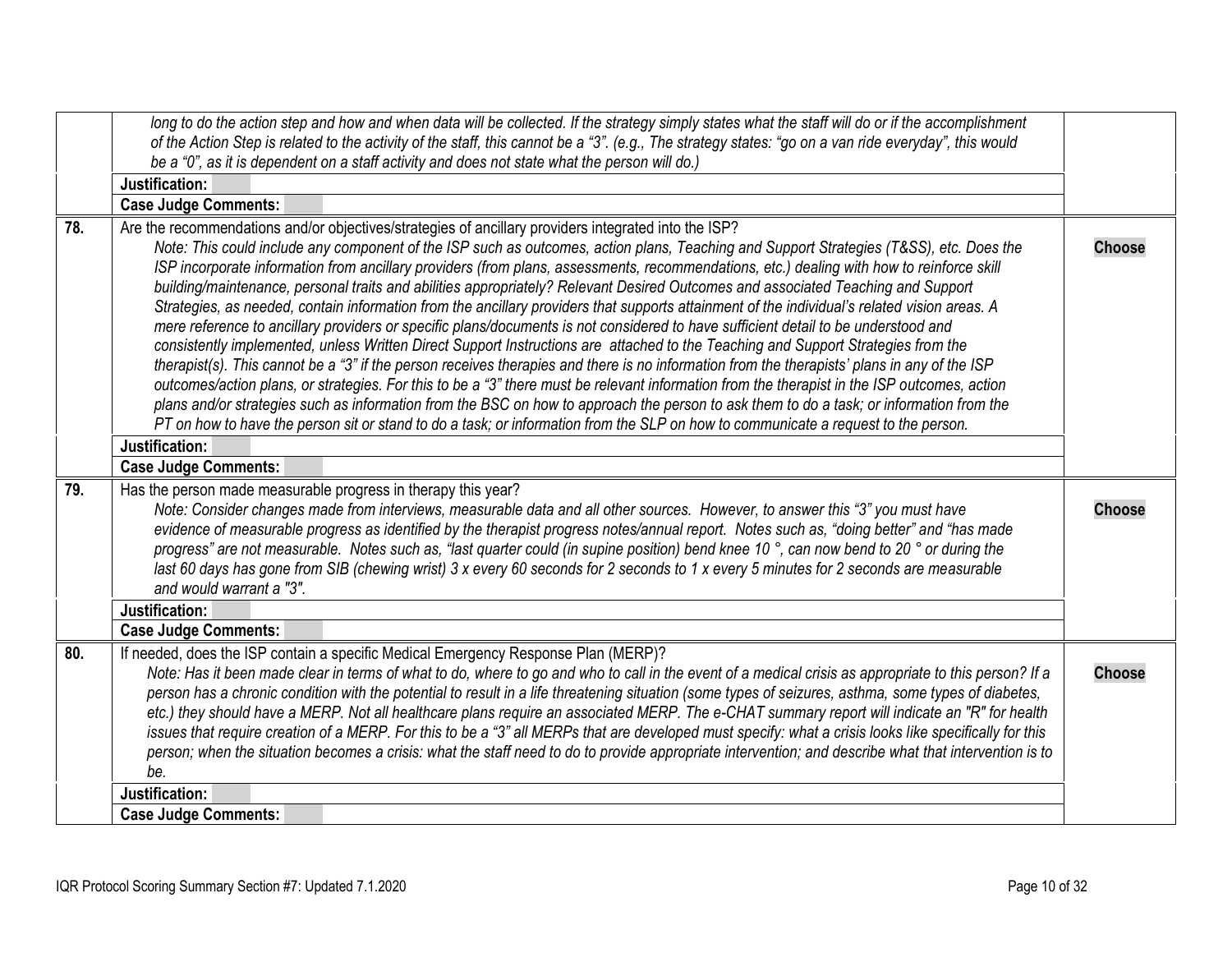<span id="page-10-5"></span><span id="page-10-4"></span><span id="page-10-3"></span><span id="page-10-2"></span><span id="page-10-1"></span><span id="page-10-0"></span>

| $\overline{81}$ | Does the ISP contain information regarding primary health (medical) care?<br>Note: The Health section of the ISP should address new/changes to health care that are relevant to the person's health, wellness, | <b>Choose</b> |
|-----------------|----------------------------------------------------------------------------------------------------------------------------------------------------------------------------------------------------------------|---------------|
|                 | medical needs, safety and effective planning.                                                                                                                                                                  |               |
|                 | Note: The name and contact information for the Primary Care Physician (PCP) should be on the face sheet of the ISP. The ISP should identify                                                                    |               |
|                 | the healthcare coordinator responsible for supporting the individual to make such arrangements. The Health Action Plan page of the ISP should                                                                  |               |
|                 | address new/changes to health care that needs to be arranged/followed up on.                                                                                                                                   |               |
|                 | Note: If #81a or #81b are "0", "1" or "2", this cannot be a "3".                                                                                                                                               |               |
|                 | Justification:                                                                                                                                                                                                 |               |
|                 | <b>Case Judge Comments:</b>                                                                                                                                                                                    |               |
| 81a.            | Does the ISP face sheet contain contact information for the PCP?                                                                                                                                               |               |
|                 |                                                                                                                                                                                                                | <b>Choose</b> |
|                 | Justification:                                                                                                                                                                                                 |               |
|                 | <b>Case Judge Comments:</b>                                                                                                                                                                                    |               |
| 81b.            | Is the Healthcare coordinator's name and contact information listed in the ISP?                                                                                                                                |               |
|                 | Note: This should be on the Additional Healthcare Information page of the ISP.                                                                                                                                 | <b>Choose</b> |
|                 | Justification:                                                                                                                                                                                                 |               |
|                 | <b>Case Judge Comments:</b>                                                                                                                                                                                    |               |
| 82.             | Does the ISP reflect how the person will obtain prescribed medications?                                                                                                                                        |               |
|                 | Note: For this to be a "3" the name and phone number of the pharmacy (face sheet), and the person responsible for getting medications refilled                                                                 | <b>Choose</b> |
|                 | and obtaining new medications (Medication Delivery section of Additional Healthcare Information page) must be noted.                                                                                           |               |
|                 | Justification:                                                                                                                                                                                                 |               |
|                 | <b>Case Judge Comments:</b>                                                                                                                                                                                    |               |
| 83.             | Based on the evidence, is adequate transportation available for the person?                                                                                                                                    |               |
|                 | Note: This can be scored "3" if there have been no issues with adequacy of transportation even if it isn't stated in the ISP.                                                                                  | <b>Choose</b> |
|                 | Justification:                                                                                                                                                                                                 |               |
|                 | <b>Case Judge Comments:</b>                                                                                                                                                                                    |               |
| 84.             | Does the ISP contain a list of adaptive equipment needed and who will provide it?                                                                                                                              |               |
|                 | Note: For this to be a "3" the ISP and/or Equipment Inventory must note ALL of the adaptive equipment the person is to have available for use,                                                                 | <b>Choose</b> |
|                 | and who is responsible for obtaining it. This question pertains to adaptive equipment. Examples of Adaptive Equipment includes: Durable Medical                                                                |               |
|                 | Equipment such as wheelchairs of any type, walkers, shower chairs, shower trolleys, hospital beds, eating and drinking equipment. Also personal                                                                |               |
|                 | items such as glasses, dentures, hearing aids.                                                                                                                                                                 |               |
|                 | Justification:                                                                                                                                                                                                 |               |
|                 | <b>Case Judge Comments:</b>                                                                                                                                                                                    |               |
| 85.             | Overall, is the ISP adequate to meet the person's needs?                                                                                                                                                       |               |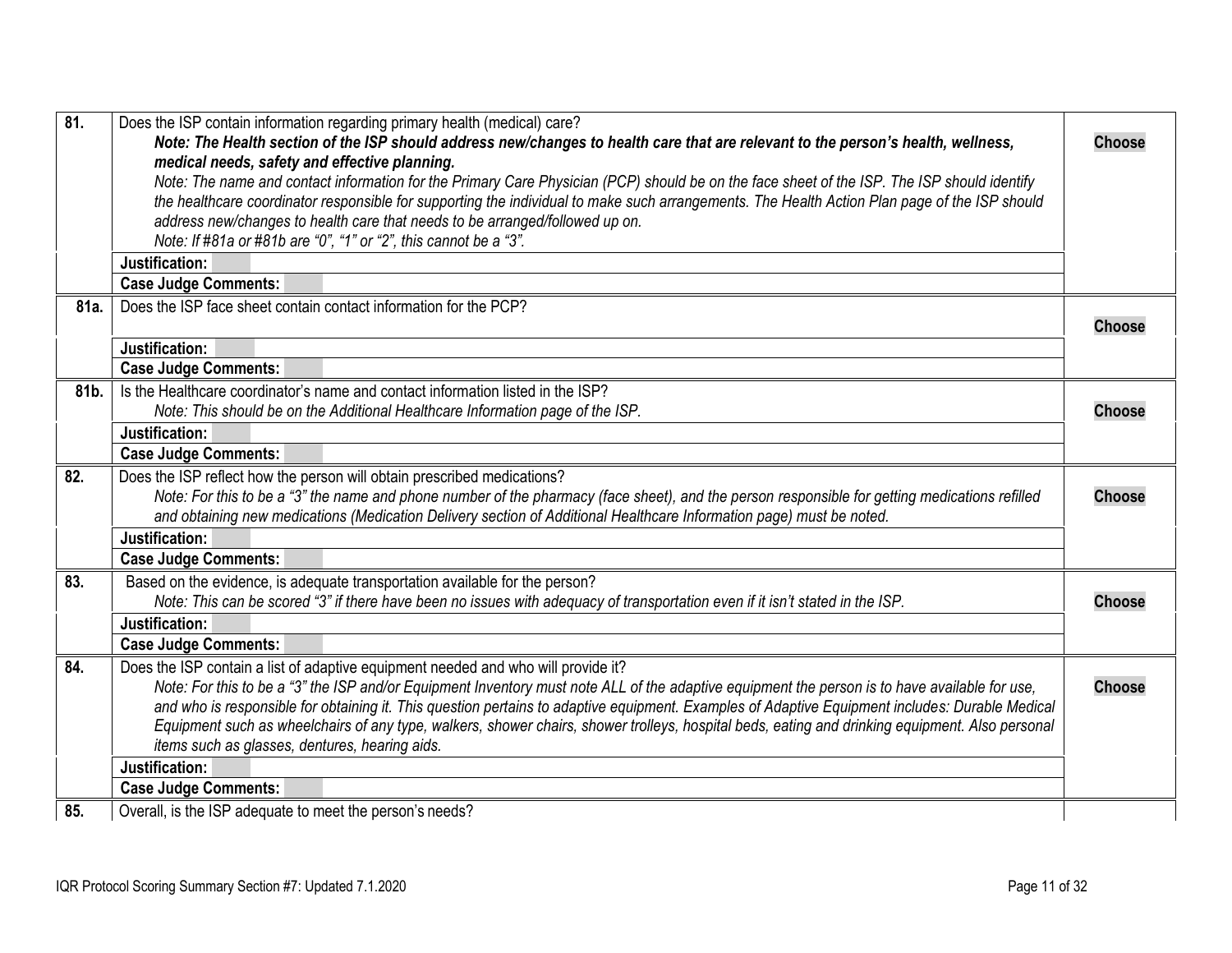<span id="page-11-2"></span><span id="page-11-1"></span><span id="page-11-0"></span>

|                                                                                                                                                                                                                                                                                                                                                                                                                                                                                                                                                                                                                                                                                                                    |                                  |                                                                                             |             |                                                                                                                     |             | "perfect" and all of the scores for #62 to #84 do not have to be "3s" in order for you to find the ISP adequate and rate this as a "3". However, the | individual's ISP should be based on the person's assessed needs and strengths and include relevant interventions designed to enable and move                               |                                                                                                                                                                                                                                                                                                                                                                                                                                                                                                                                                                                                                                                                                                                                                                                                                                                                                                                                                                                                                                                                                                                                                                                                                                                                                                                                                                                                                                                                                                                                                                  |
|--------------------------------------------------------------------------------------------------------------------------------------------------------------------------------------------------------------------------------------------------------------------------------------------------------------------------------------------------------------------------------------------------------------------------------------------------------------------------------------------------------------------------------------------------------------------------------------------------------------------------------------------------------------------------------------------------------------------|----------------------------------|---------------------------------------------------------------------------------------------|-------------|---------------------------------------------------------------------------------------------------------------------|-------------|------------------------------------------------------------------------------------------------------------------------------------------------------|----------------------------------------------------------------------------------------------------------------------------------------------------------------------------|------------------------------------------------------------------------------------------------------------------------------------------------------------------------------------------------------------------------------------------------------------------------------------------------------------------------------------------------------------------------------------------------------------------------------------------------------------------------------------------------------------------------------------------------------------------------------------------------------------------------------------------------------------------------------------------------------------------------------------------------------------------------------------------------------------------------------------------------------------------------------------------------------------------------------------------------------------------------------------------------------------------------------------------------------------------------------------------------------------------------------------------------------------------------------------------------------------------------------------------------------------------------------------------------------------------------------------------------------------------------------------------------------------------------------------------------------------------------------------------------------------------------------------------------------------------|
|                                                                                                                                                                                                                                                                                                                                                                                                                                                                                                                                                                                                                                                                                                                    |                                  |                                                                                             |             |                                                                                                                     |             |                                                                                                                                                      |                                                                                                                                                                            |                                                                                                                                                                                                                                                                                                                                                                                                                                                                                                                                                                                                                                                                                                                                                                                                                                                                                                                                                                                                                                                                                                                                                                                                                                                                                                                                                                                                                                                                                                                                                                  |
|                                                                                                                                                                                                                                                                                                                                                                                                                                                                                                                                                                                                                                                                                                                    |                                  |                                                                                             |             |                                                                                                                     |             |                                                                                                                                                      |                                                                                                                                                                            |                                                                                                                                                                                                                                                                                                                                                                                                                                                                                                                                                                                                                                                                                                                                                                                                                                                                                                                                                                                                                                                                                                                                                                                                                                                                                                                                                                                                                                                                                                                                                                  |
| #62: Choose                                                                                                                                                                                                                                                                                                                                                                                                                                                                                                                                                                                                                                                                                                        | #63: Choose                      | #64: Choose                                                                                 | #65: Choose | #66: Choose                                                                                                         | #67: Choose | #68: Choose                                                                                                                                          | #69: Choose                                                                                                                                                                |                                                                                                                                                                                                                                                                                                                                                                                                                                                                                                                                                                                                                                                                                                                                                                                                                                                                                                                                                                                                                                                                                                                                                                                                                                                                                                                                                                                                                                                                                                                                                                  |
| $#70$ : Choose                                                                                                                                                                                                                                                                                                                                                                                                                                                                                                                                                                                                                                                                                                     | #71: Choose                      | #72: Choose                                                                                 | #73: Choose | #74: Choose                                                                                                         | #75: Choose | #76: Choose                                                                                                                                          | #77: Choose                                                                                                                                                                |                                                                                                                                                                                                                                                                                                                                                                                                                                                                                                                                                                                                                                                                                                                                                                                                                                                                                                                                                                                                                                                                                                                                                                                                                                                                                                                                                                                                                                                                                                                                                                  |
| #78: Choose                                                                                                                                                                                                                                                                                                                                                                                                                                                                                                                                                                                                                                                                                                        | #79: Choose                      | #80: Choose                                                                                 | #81: Choose | #82: Choose                                                                                                         | #83: Choose | $#84$ : Choose                                                                                                                                       |                                                                                                                                                                            |                                                                                                                                                                                                                                                                                                                                                                                                                                                                                                                                                                                                                                                                                                                                                                                                                                                                                                                                                                                                                                                                                                                                                                                                                                                                                                                                                                                                                                                                                                                                                                  |
|                                                                                                                                                                                                                                                                                                                                                                                                                                                                                                                                                                                                                                                                                                                    |                                  |                                                                                             |             |                                                                                                                     |             |                                                                                                                                                      |                                                                                                                                                                            |                                                                                                                                                                                                                                                                                                                                                                                                                                                                                                                                                                                                                                                                                                                                                                                                                                                                                                                                                                                                                                                                                                                                                                                                                                                                                                                                                                                                                                                                                                                                                                  |
| Is the ISP being implemented?<br>Note: Determine if the ISP is being implemented by looking at outcome and action plan data collection, provider and therapist monthly, quarterly<br>or bi-annual reports noting progress made or the reason for lack of progress, and information obtained from interviewees. Score this question<br>accordingly, noting the corresponding rationale, then score 87a and 87b as N/A. This can only be a "3" if the data collection and provider and<br>therapist reports note progress or the reason for lack of progress -and if all IDT members interviewed indicated progress has been made or<br>stated why they thought progress was not made and how it is being addressed. |                                  |                                                                                             |             | <b>Choose</b><br>If #85 is 0, 1, or 2<br>this is N/A.                                                               |             |                                                                                                                                                      |                                                                                                                                                                            |                                                                                                                                                                                                                                                                                                                                                                                                                                                                                                                                                                                                                                                                                                                                                                                                                                                                                                                                                                                                                                                                                                                                                                                                                                                                                                                                                                                                                                                                                                                                                                  |
|                                                                                                                                                                                                                                                                                                                                                                                                                                                                                                                                                                                                                                                                                                                    |                                  |                                                                                             |             |                                                                                                                     |             |                                                                                                                                                      |                                                                                                                                                                            |                                                                                                                                                                                                                                                                                                                                                                                                                                                                                                                                                                                                                                                                                                                                                                                                                                                                                                                                                                                                                                                                                                                                                                                                                                                                                                                                                                                                                                                                                                                                                                  |
|                                                                                                                                                                                                                                                                                                                                                                                                                                                                                                                                                                                                                                                                                                                    |                                  |                                                                                             |             |                                                                                                                     |             |                                                                                                                                                      |                                                                                                                                                                            |                                                                                                                                                                                                                                                                                                                                                                                                                                                                                                                                                                                                                                                                                                                                                                                                                                                                                                                                                                                                                                                                                                                                                                                                                                                                                                                                                                                                                                                                                                                                                                  |
| Justification:<br><b>Case Judge Comments:</b>                                                                                                                                                                                                                                                                                                                                                                                                                                                                                                                                                                                                                                                                      |                                  |                                                                                             |             |                                                                                                                     |             |                                                                                                                                                      |                                                                                                                                                                            | <b>Choose</b><br>If #85 is 3,<br>this is N/A.                                                                                                                                                                                                                                                                                                                                                                                                                                                                                                                                                                                                                                                                                                                                                                                                                                                                                                                                                                                                                                                                                                                                                                                                                                                                                                                                                                                                                                                                                                                    |
|                                                                                                                                                                                                                                                                                                                                                                                                                                                                                                                                                                                                                                                                                                                    | Justification:<br>Justification: | <b>Case Judge Comments:</b><br><b>Case Judge Comments:</b><br>Is the ISP being implemented? |             | guidance on Professional Judgment in the Surveyor's Guide.)<br>progress was not made and how it is being addressed. |             |                                                                                                                                                      | If you answered question #85 as "0", "1", or "2", then answer question #86 as "N/A".<br>If you answered question #85 as "3", then answer questions #87a and #87b as "N/A". | the person closer to his/her vision. The ISP should be directed towards the acquisition skills and behaviors necessary for the individual to<br>function with as much self-determination as possible, should prevent or decelerate regression and attempt to keep the person safe and free from<br>harm. The surveyor is to consider all the scores and rationales from questions #62 to #84, using those rationales here to substantiate the score.<br>As you review the ISP in total, you are being asked to apply professional judgment to determine the overall adequacy of this person's ISP. (See<br>The scores for questions #62 through #84 should pre-populate below; if they are not all visible, use "print preview" to prompt loading.<br>If you answered question #85 as "3" then proceed to select an appropriate answer for question #86.<br>If you answered question #85 as "0", "1", or "2", then answer questions #87a and #87b as appropriate.<br>Note: Answer this question if this person's ISP (#85) was NOT rated as a 3. Determine if the ISP is being implemented by looking at outcome<br>and action plan data collection, provider and therapist monthly, quarterly or bi-annual reports noting progress made or the reason for lack of<br>progress, and information obtained from interviewees. This can only be a "3" if the data collection and provider and therapist reports note<br>progress or the reason for lack of progress -and if all IDT members interviewed indicated progress has been made or stated why they thought |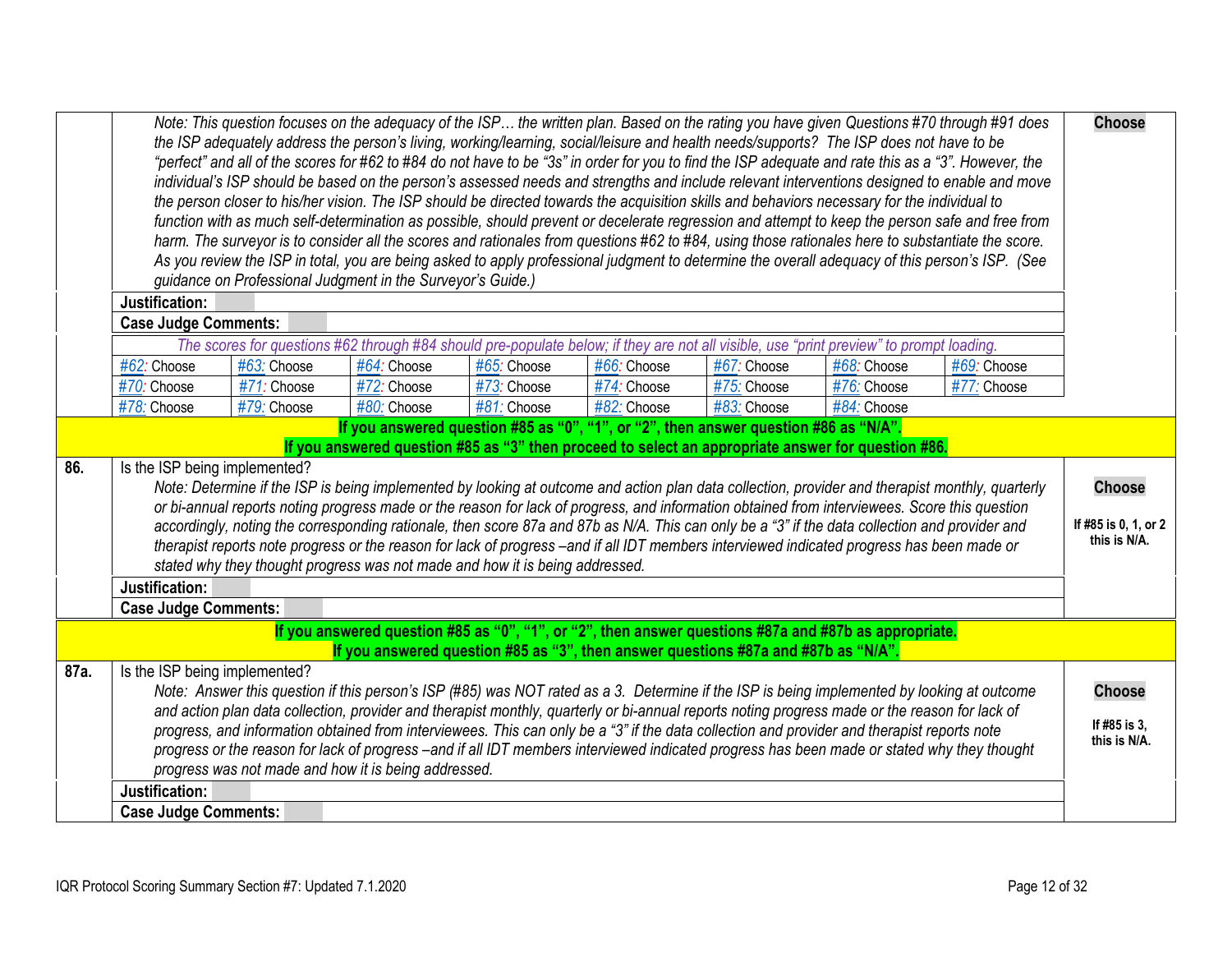<span id="page-12-5"></span><span id="page-12-4"></span><span id="page-12-3"></span><span id="page-12-2"></span><span id="page-12-1"></span><span id="page-12-0"></span>

| 87b. | Are current services adequate to meet the person's needs?<br>Note: Consider all of the services the individual receives, including Case Management, Community Living, Nursing, Nutrition, Day, Employment,<br>and all Therapies. The surveyor is to note what is determined as adequate, and for those that are considered to be inadequate note the reason<br>for that determination. This cannot be a "3" if the person is to receive a particular therapy but there was no progress report from the therapist, and<br>no evidence the therapist had seen the person at home or during the day program. This cannot be a "3" if the person is to receive a specific<br>staffing support during specific times, and the documentation (or your observations) indicates that the support has not been there on a regular<br>basis for a substantial amount of time.<br>Justification: | <b>Choose</b><br>If #85 is 3,<br>this is N/A. |
|------|---------------------------------------------------------------------------------------------------------------------------------------------------------------------------------------------------------------------------------------------------------------------------------------------------------------------------------------------------------------------------------------------------------------------------------------------------------------------------------------------------------------------------------------------------------------------------------------------------------------------------------------------------------------------------------------------------------------------------------------------------------------------------------------------------------------------------------------------------------------------------------------|-----------------------------------------------|
| 88.  | <b>Case Judge Comments:</b><br>Was the direct service staff trained on the implementation of this person's ISP?<br>Note: This should be scored "0" if #62 was answered "No" (there is not an ISP developed within the last year). Also refer to scored questions #33<br>(Employment/Day) and #41 (Residential)<br>Justification:<br><b>Case Judge Comments:</b>                                                                                                                                                                                                                                                                                                                                                                                                                                                                                                                       | <b>Choose</b>                                 |
| 89.  | Were the direct service staff able to describe their responsibilities in providing daily care/supports to the person?<br>Note: Refer to scored questions #35 (Employment/Day) and #44 (Residential).<br>Justification:<br><b>Case Judge Comments:</b>                                                                                                                                                                                                                                                                                                                                                                                                                                                                                                                                                                                                                                 | <b>Choose</b>                                 |
|      | <b>EXPECTATIONS FOR GROWTH</b>                                                                                                                                                                                                                                                                                                                                                                                                                                                                                                                                                                                                                                                                                                                                                                                                                                                        |                                               |
| 90.  | Based on all of the evidence, overall, has the person achieved progress in the past year?<br>Note: Surveyors will base this score on documentation reviewed and interviews. For this to be a "3" the outcome, action plans or action steps<br>would have to have been met, or evidence of other positive growth would need to be evident.<br>NOTE: Remember to reference your justifications in Question #73 and #79 as they fit here as well. You do NOT have to cut and paste all of your<br>justifications from other questions, here but you need to review Personal Challenges and Obstacles that Need to be Addressed in Order to<br>Achieve the Desired Outcomes section of the ISP/Action plans.                                                                                                                                                                              | <b>Choose</b>                                 |
|      | Justification:                                                                                                                                                                                                                                                                                                                                                                                                                                                                                                                                                                                                                                                                                                                                                                                                                                                                        |                                               |
|      | <b>Case Judge Comments:</b>                                                                                                                                                                                                                                                                                                                                                                                                                                                                                                                                                                                                                                                                                                                                                                                                                                                           |                                               |
| 91.  | Overall, does the IDT have an appropriate expectation of growth for this person?<br>Note: Before answering this question, you must review your answers to questions #28 [CM], #37 [Day], #46 [Res]. Enter those scores below.<br>If these three scores are all "3", the answer to this question is a "3". If the answers are mixed (one is scored a "1", one a "2" and another a "3"),<br>this must be scored as an average. No additional justifications are necessary.<br>(You must manually enter these scores, they will not populate from the other protocol sections)                                                                                                                                                                                                                                                                                                           | <b>Choose</b>                                 |
|      | is the score for #28<br>is the score for #37<br>is the score for #46                                                                                                                                                                                                                                                                                                                                                                                                                                                                                                                                                                                                                                                                                                                                                                                                                  |                                               |
|      | Justification:<br><b>Case Judge Comments:</b>                                                                                                                                                                                                                                                                                                                                                                                                                                                                                                                                                                                                                                                                                                                                                                                                                                         |                                               |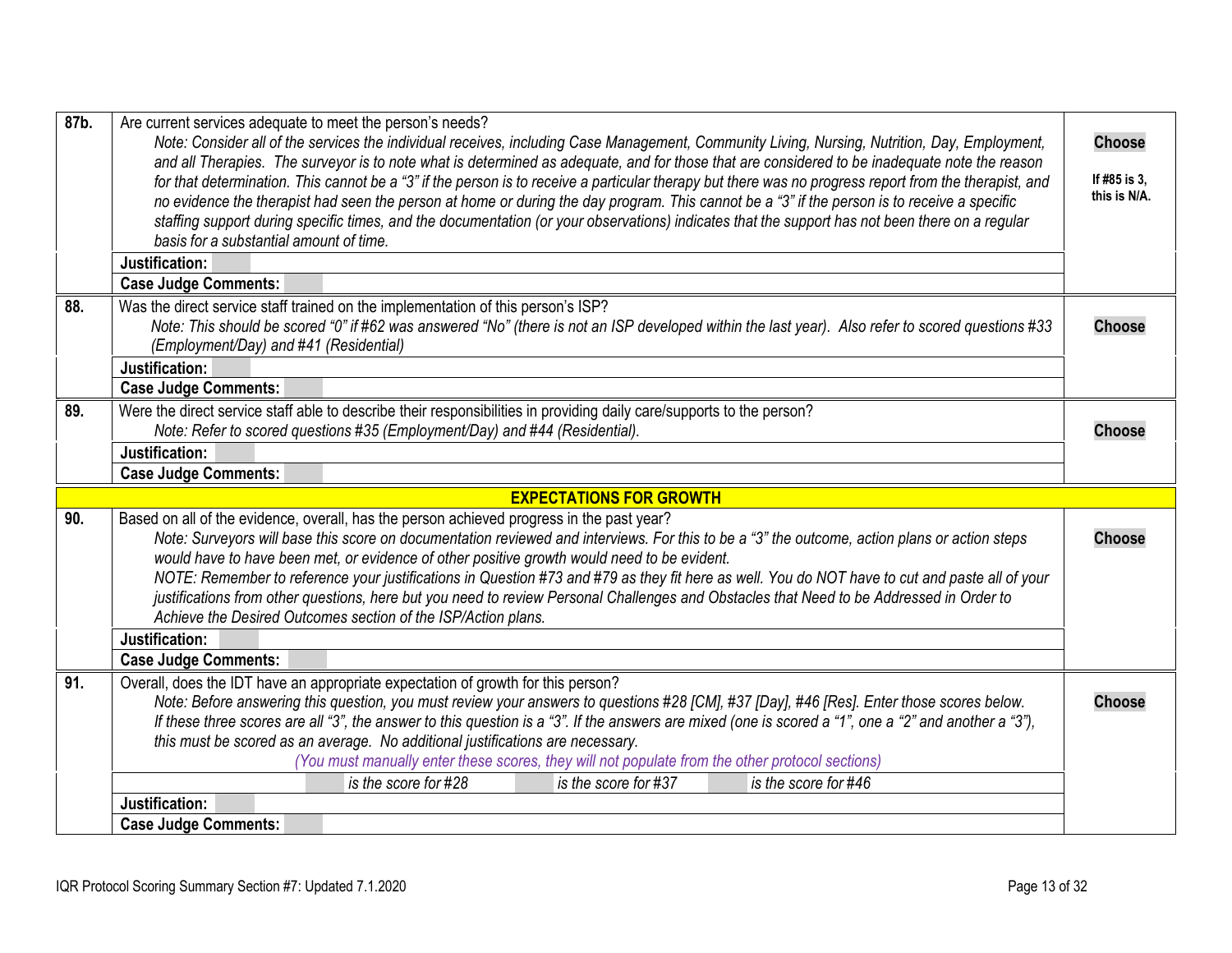<span id="page-13-7"></span><span id="page-13-6"></span><span id="page-13-5"></span><span id="page-13-4"></span><span id="page-13-3"></span><span id="page-13-2"></span><span id="page-13-1"></span><span id="page-13-0"></span>

|      | <b>QUALITY OF LIFE</b>                                                                                                                                                                                                                                                                                                                                                                                                                                                                                                                                                                                                                                                                                                                                                                |               |
|------|---------------------------------------------------------------------------------------------------------------------------------------------------------------------------------------------------------------------------------------------------------------------------------------------------------------------------------------------------------------------------------------------------------------------------------------------------------------------------------------------------------------------------------------------------------------------------------------------------------------------------------------------------------------------------------------------------------------------------------------------------------------------------------------|---------------|
| 92.  | Was the person provided the assistance and support needed to participate meaningfully in the planning process?<br>Note: Use the signature sheet and Section IV of the ISP to determine if the person attended their own meeting. Also refer to case management<br>interview question to verify the person did/did not attend the meeting; if the case manager met with the person prior to the meeting to discuss<br>things with the person; if the person gave their input during the meeting; or if the guardian or other members of the team spoke for the person. If<br>there is no indication they attended the meeting and no explanation as to why, either in the ISP, the IDT meeting minutes, or the Case Manager<br>notes, then this is to be scored "0".<br>Justification: | <b>Choose</b> |
|      | <b>Case Judge Comments:</b>                                                                                                                                                                                                                                                                                                                                                                                                                                                                                                                                                                                                                                                                                                                                                           |               |
| 93.  | Is the person offered a range of opportunities for participation in each life area?<br>Note: Scoring is determined by evidence of a variety of opportunities being offered to the person in each life area daily/weekly/monthly. If the<br>person is to choose between two objects/activities, determine if those things vary regularly. If not, then this cannot be a "3".<br>Justification:                                                                                                                                                                                                                                                                                                                                                                                         | <b>Choose</b> |
|      | <b>Case Judge Comments:</b>                                                                                                                                                                                                                                                                                                                                                                                                                                                                                                                                                                                                                                                                                                                                                           |               |
| 94.  | Does the person have the opportunity to make informed choices?<br>Note: Questions #94a-#94c should be scored first. If any are scored "0", "1", or "2" this cannot be a "3".<br>Justification:                                                                                                                                                                                                                                                                                                                                                                                                                                                                                                                                                                                        | <b>Choose</b> |
|      | <b>Case Judge Comments:</b>                                                                                                                                                                                                                                                                                                                                                                                                                                                                                                                                                                                                                                                                                                                                                           |               |
| 94a. | About where and with whom to live?                                                                                                                                                                                                                                                                                                                                                                                                                                                                                                                                                                                                                                                                                                                                                    | <b>Choose</b> |
|      | Justification:                                                                                                                                                                                                                                                                                                                                                                                                                                                                                                                                                                                                                                                                                                                                                                        |               |
|      | <b>Case Judge Comments:</b>                                                                                                                                                                                                                                                                                                                                                                                                                                                                                                                                                                                                                                                                                                                                                           |               |
| 94b. | About where and with whom to work/spend his/her day?                                                                                                                                                                                                                                                                                                                                                                                                                                                                                                                                                                                                                                                                                                                                  | <b>Choose</b> |
|      | Justification:                                                                                                                                                                                                                                                                                                                                                                                                                                                                                                                                                                                                                                                                                                                                                                        |               |
|      | <b>Case Judge Comments:</b>                                                                                                                                                                                                                                                                                                                                                                                                                                                                                                                                                                                                                                                                                                                                                           |               |
| 94c. | About where and with whom to socialize/spend leisure time?                                                                                                                                                                                                                                                                                                                                                                                                                                                                                                                                                                                                                                                                                                                            | <b>Choose</b> |
|      | Justification:                                                                                                                                                                                                                                                                                                                                                                                                                                                                                                                                                                                                                                                                                                                                                                        |               |
|      | <b>Case Judge Comments:</b>                                                                                                                                                                                                                                                                                                                                                                                                                                                                                                                                                                                                                                                                                                                                                           |               |
| 95.  | Does the evidence support that providers do not prevent the person from pursuing relationships?<br>Note: This question focuses on whether or not the individual can have and pursue personal and/or intimate relationships. This determination will<br>be based on interviews, observations and documents reviewed.                                                                                                                                                                                                                                                                                                                                                                                                                                                                   | <b>Choose</b> |
|      | Justification:                                                                                                                                                                                                                                                                                                                                                                                                                                                                                                                                                                                                                                                                                                                                                                        |               |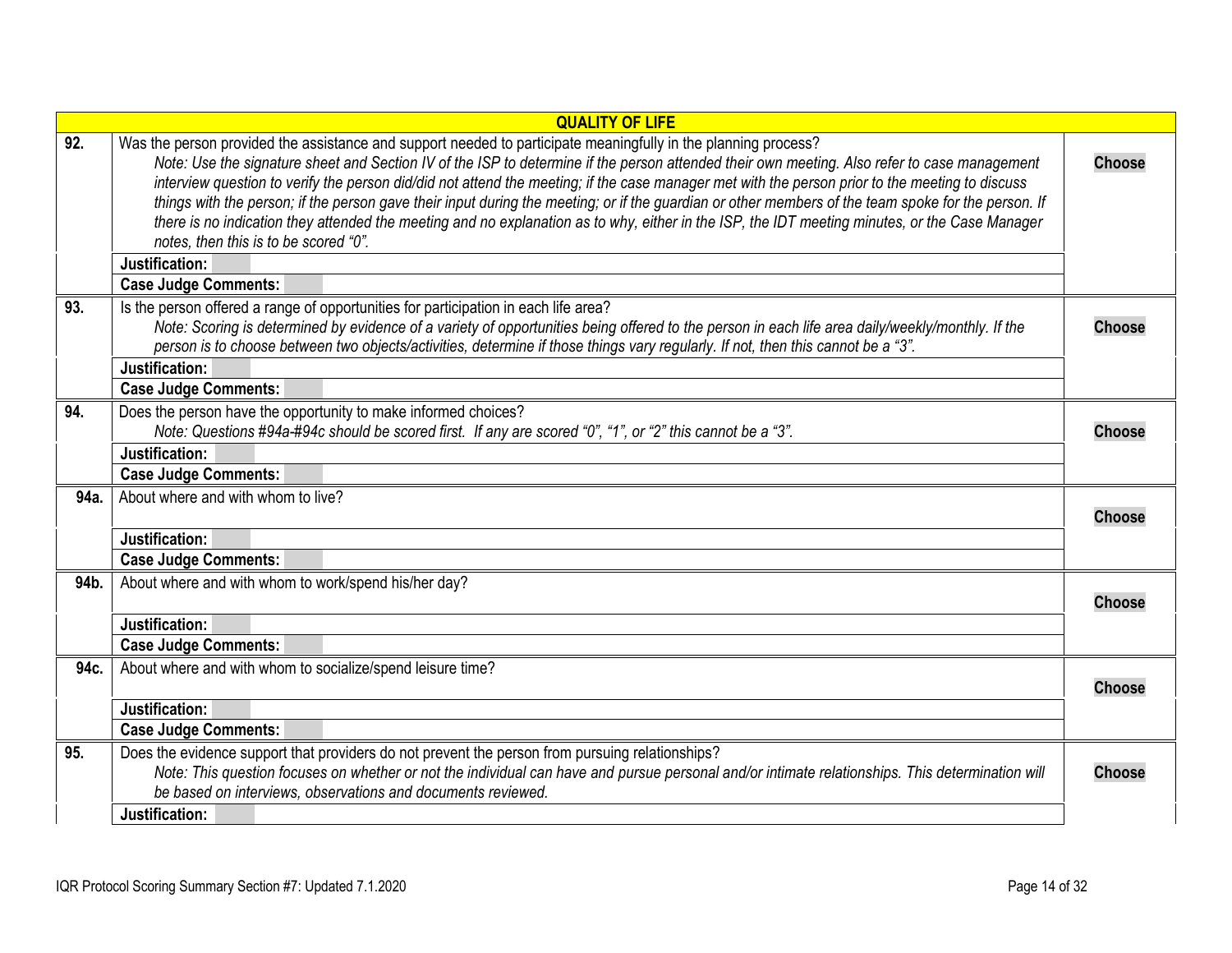<span id="page-14-6"></span><span id="page-14-5"></span><span id="page-14-4"></span><span id="page-14-3"></span><span id="page-14-2"></span><span id="page-14-1"></span><span id="page-14-0"></span>

|      | <b>Case Judge Comments:</b>                                                                                                                                                                                                                                                                                                                                                 |               |
|------|-----------------------------------------------------------------------------------------------------------------------------------------------------------------------------------------------------------------------------------------------------------------------------------------------------------------------------------------------------------------------------|---------------|
| 96.  | Overall, were all team members interviewed trained or knowledgeable on how to report abuse, neglect and exploitation?<br>Note: Before scoring this question, you must review the answers to the interview questions. Review the following:<br>Nurse #17; PT #20; OT #20; SLP #21; BSC #23; CM #36; Employment #19 & #20, Day #17 & #18, Residential #18 & #19, Guardian #36 | <b>Choose</b> |
|      | Justification:                                                                                                                                                                                                                                                                                                                                                              |               |
|      | <b>Case Judge Comments:</b>                                                                                                                                                                                                                                                                                                                                                 |               |
| 97.  | Does this person and/or guardian have access to the complaint processes/procedures?                                                                                                                                                                                                                                                                                         |               |
|      | Note: Surveyors will score this item based on interviews.                                                                                                                                                                                                                                                                                                                   | <b>Choose</b> |
|      | Justification:                                                                                                                                                                                                                                                                                                                                                              |               |
|      | <b>Case Judge Comments:</b>                                                                                                                                                                                                                                                                                                                                                 |               |
| 98.  | Does the individual have restrictions that should be reviewed by a human rights committee?                                                                                                                                                                                                                                                                                  | <b>Choose</b> |
|      | Justification:                                                                                                                                                                                                                                                                                                                                                              |               |
|      | <b>Case Judge Comments:</b>                                                                                                                                                                                                                                                                                                                                                 |               |
| 99.  | If there are restrictions that should be reviewed by HRC, have the restrictions been reviewed (quarterly) and approved (annually) by the HRC? If no,                                                                                                                                                                                                                        |               |
|      | describe why.                                                                                                                                                                                                                                                                                                                                                               | <b>Choose</b> |
|      | Note: This is only N/A if there are no restrictions on the individual that need review by HRC.                                                                                                                                                                                                                                                                              |               |
|      | Justification:                                                                                                                                                                                                                                                                                                                                                              |               |
|      | <b>Case Judge Comments:</b>                                                                                                                                                                                                                                                                                                                                                 |               |
| 100. | If there are restrictions that should be reviewed by HRC, is a plan to enable the individual to regain his/her rights and reduce or eliminate these<br>restrictions?                                                                                                                                                                                                        |               |
|      | Note: This is only N/A if there are no restrictions on the individual that need review by HRC.                                                                                                                                                                                                                                                                              | <b>Choose</b> |
|      | Justification:                                                                                                                                                                                                                                                                                                                                                              |               |
|      | <b>Case Judge Comments:</b>                                                                                                                                                                                                                                                                                                                                                 |               |
| 101. | Is the person protected from abuse, neglect and exploitation?                                                                                                                                                                                                                                                                                                               |               |
|      | Note: The tables in Section 1 which summarize any IR's, GERs, Out of Home Placements, etc. can be referenced in this section as can the                                                                                                                                                                                                                                     | <b>Choose</b> |
|      | number of incidents overall/those substantiated.                                                                                                                                                                                                                                                                                                                            |               |
|      | Justification:                                                                                                                                                                                                                                                                                                                                                              |               |
|      | <b>Case Judge Comments:</b>                                                                                                                                                                                                                                                                                                                                                 |               |
| 102. | Have all incidents of suspected abuse, neglect and exploitation been reported and investigated?                                                                                                                                                                                                                                                                             |               |
|      | Note: This is N/A only if there have been no incidents of ANE in the past 12 months.                                                                                                                                                                                                                                                                                        | <b>Choose</b> |
|      | Justification:                                                                                                                                                                                                                                                                                                                                                              |               |
|      | <b>Case Judge Comments:</b>                                                                                                                                                                                                                                                                                                                                                 |               |
| 103. | Is the individual safe?                                                                                                                                                                                                                                                                                                                                                     |               |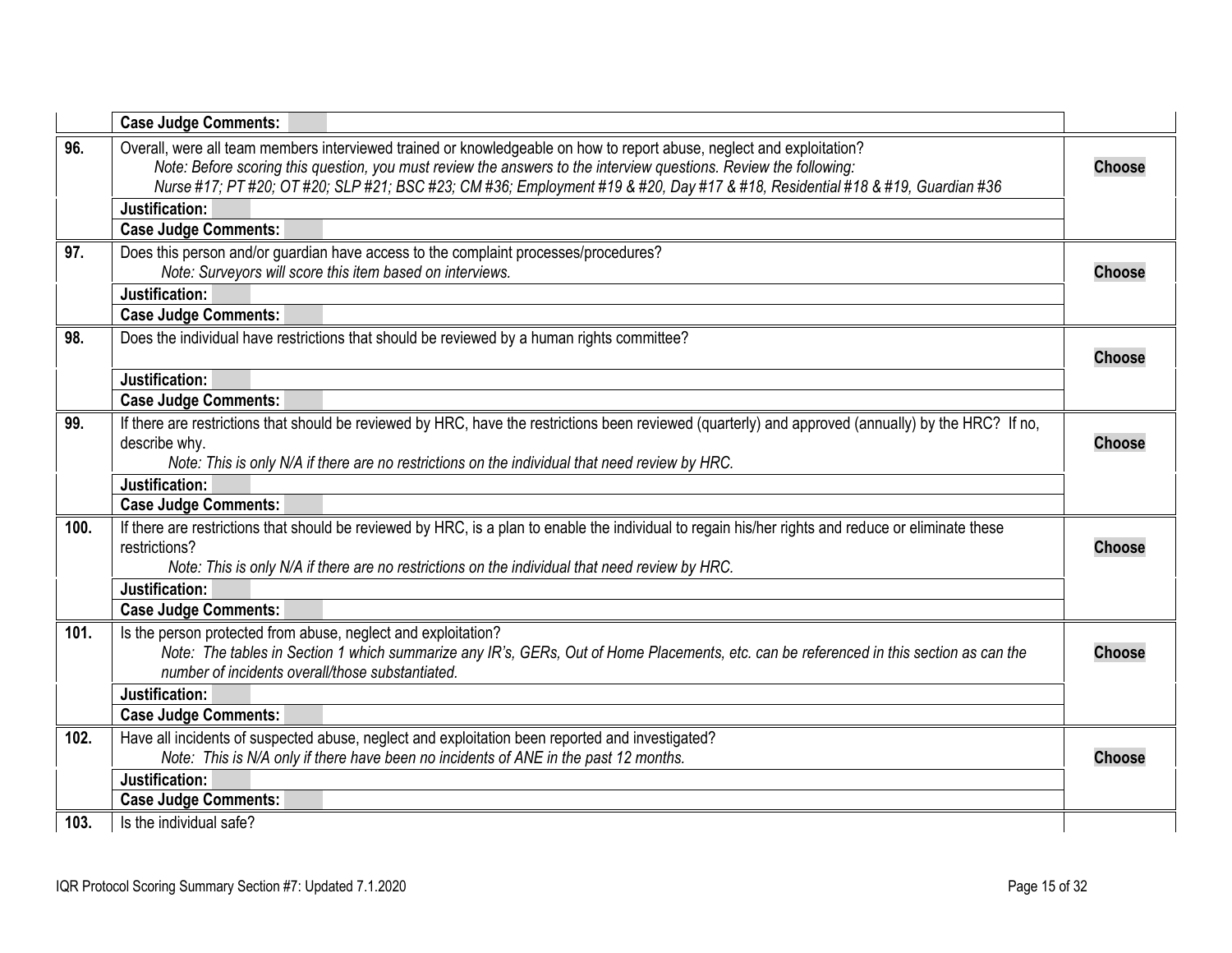<span id="page-15-4"></span><span id="page-15-3"></span><span id="page-15-2"></span><span id="page-15-1"></span><span id="page-15-0"></span>

|      | Note: Surveyors should consider if the person feels safe in his/her home and neighborhood. Are the places where this person lives and works                                                                                                                                                                                                                                                                                                                                                                                                                                                                                                                                                                                                                                                                                                                                                                                                                                                                                                                                                                                                                               | <b>Choose</b> |
|------|---------------------------------------------------------------------------------------------------------------------------------------------------------------------------------------------------------------------------------------------------------------------------------------------------------------------------------------------------------------------------------------------------------------------------------------------------------------------------------------------------------------------------------------------------------------------------------------------------------------------------------------------------------------------------------------------------------------------------------------------------------------------------------------------------------------------------------------------------------------------------------------------------------------------------------------------------------------------------------------------------------------------------------------------------------------------------------------------------------------------------------------------------------------------------|---------------|
|      | free of hazards and conductive to work/activities? Are needed environmental modifications, if any, made as needed and timely?                                                                                                                                                                                                                                                                                                                                                                                                                                                                                                                                                                                                                                                                                                                                                                                                                                                                                                                                                                                                                                             |               |
|      | Justification:                                                                                                                                                                                                                                                                                                                                                                                                                                                                                                                                                                                                                                                                                                                                                                                                                                                                                                                                                                                                                                                                                                                                                            |               |
|      | <b>Case Judge Comments:</b>                                                                                                                                                                                                                                                                                                                                                                                                                                                                                                                                                                                                                                                                                                                                                                                                                                                                                                                                                                                                                                                                                                                                               |               |
| 104. | What is the level of participation of the legal guardian in this person's life and service planning?<br>Note: Based on the information you recorded during all interviews, you should know how often the guardian calls and/or visits the individual--<br>daily, weekly, monthly, holidays only, on an as needed basis only, not at all. Consider if documents sent/provided to guardians are returned<br>promptly. Consider any problems because needed documents are not signed and returned, such as permission for medical treatment and<br>medical releases; or if the guardian is unable to continue in the role of guardian and there is no one else acting as co-guardian, Power of<br>Attorney, or ready to step into the role of guardian, and therefore documents are not getting signed; or if there is no explanation to the case<br>manager from the guardian as to why things are not being done.<br>None: Currently has NO legal guardian, but a guardian is needed<br>Limited: Less than 12 times per year.<br>Moderate: 1 or more times per month.<br>Active: 3 or more times a month<br>N/A: The individual is Competent and a Guardian is not needed. | <b>Choose</b> |
|      | Justification:<br><b>Case Judge Comments:</b>                                                                                                                                                                                                                                                                                                                                                                                                                                                                                                                                                                                                                                                                                                                                                                                                                                                                                                                                                                                                                                                                                                                             |               |
| 105. | If the person is retired, does he/she have opportunities to engage in activities of interest during the day?<br>Note: The surveyor needs to consider the person's age in relation to the retirement age of the general population. A 45-year-old person who has<br>never worked cannot be considered "retired". The usual retirement age in the general population begins at about age 62 years. If the person<br>does not meet the criteria, this should be "N/A".                                                                                                                                                                                                                                                                                                                                                                                                                                                                                                                                                                                                                                                                                                       | <b>Choose</b> |
|      | Justification:                                                                                                                                                                                                                                                                                                                                                                                                                                                                                                                                                                                                                                                                                                                                                                                                                                                                                                                                                                                                                                                                                                                                                            |               |
|      | <b>Case Judge Comments:</b>                                                                                                                                                                                                                                                                                                                                                                                                                                                                                                                                                                                                                                                                                                                                                                                                                                                                                                                                                                                                                                                                                                                                               |               |
| 106. | Does the person have daily choices/appropriate autonomy over his/her life?<br>Note: This score should be based on documentation verifying regular and integrated-into-daily-life opportunities to make choices, observation of<br>examples, and information gained during interviews.                                                                                                                                                                                                                                                                                                                                                                                                                                                                                                                                                                                                                                                                                                                                                                                                                                                                                     | <b>Choose</b> |
|      | Justification:                                                                                                                                                                                                                                                                                                                                                                                                                                                                                                                                                                                                                                                                                                                                                                                                                                                                                                                                                                                                                                                                                                                                                            |               |
|      | <b>Case Judge Comments:</b>                                                                                                                                                                                                                                                                                                                                                                                                                                                                                                                                                                                                                                                                                                                                                                                                                                                                                                                                                                                                                                                                                                                                               |               |
| 107. | Have the person's cultural preferences been accommodated?<br>Note: Scoring will be based on documentation, observation and interviews. Evidence includes foods provided regularly that the person likes,<br>preferred music available and being played, schedules verifying attendance at cultural events of the persons choice; support staff who speak<br>the person's language, etc. Culture is not only ethnic, but may be other things, such as age or lifestyle.                                                                                                                                                                                                                                                                                                                                                                                                                                                                                                                                                                                                                                                                                                    | <b>Choose</b> |
|      | Justification:                                                                                                                                                                                                                                                                                                                                                                                                                                                                                                                                                                                                                                                                                                                                                                                                                                                                                                                                                                                                                                                                                                                                                            |               |
|      | <b>Case Judge Comments:</b>                                                                                                                                                                                                                                                                                                                                                                                                                                                                                                                                                                                                                                                                                                                                                                                                                                                                                                                                                                                                                                                                                                                                               |               |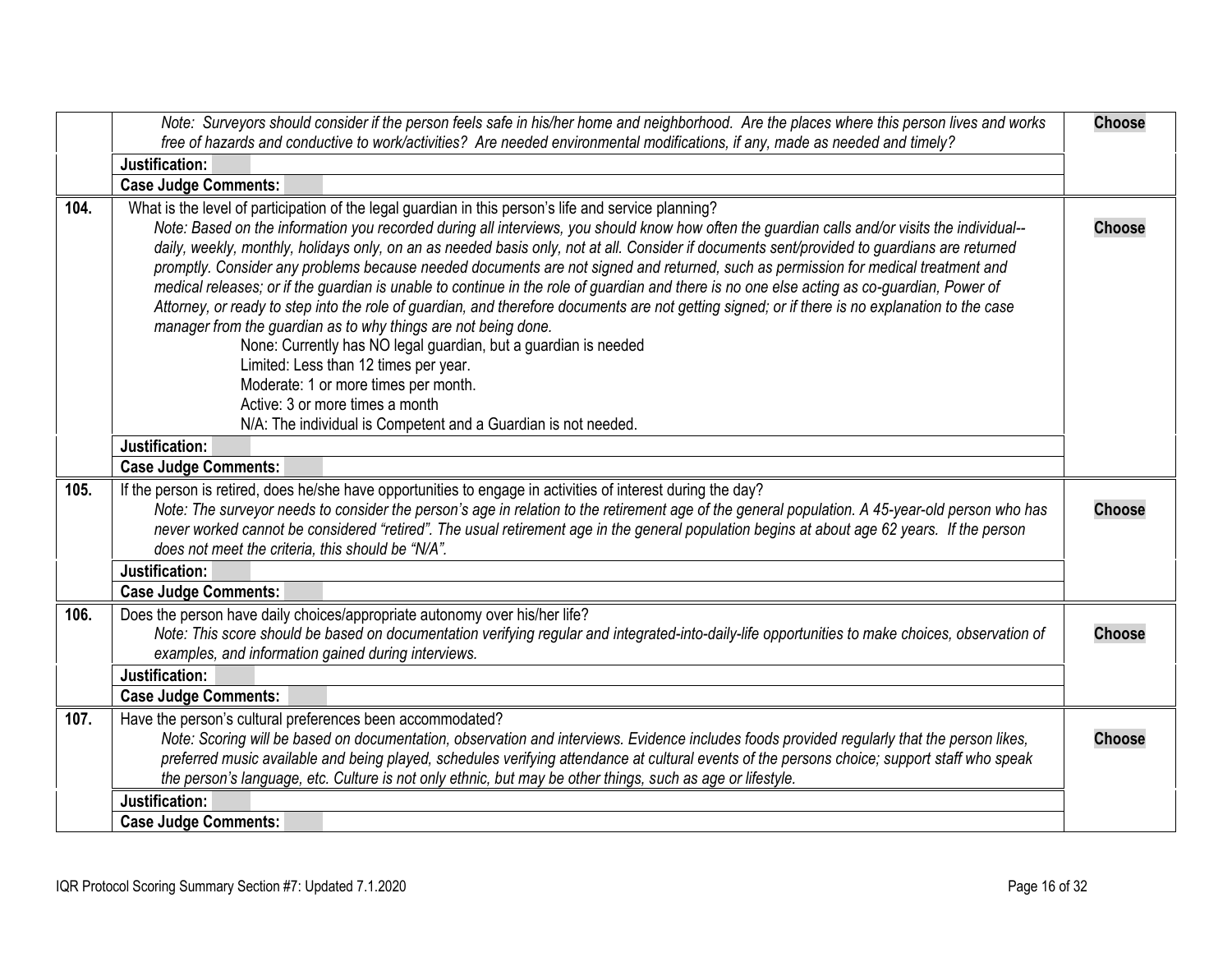<span id="page-16-7"></span><span id="page-16-6"></span><span id="page-16-5"></span><span id="page-16-4"></span><span id="page-16-3"></span><span id="page-16-2"></span><span id="page-16-1"></span><span id="page-16-0"></span>

| 108. |                                                                                                                                                                                  |               |
|------|----------------------------------------------------------------------------------------------------------------------------------------------------------------------------------|---------------|
|      | Is the person treated with dignity and respect?                                                                                                                                  |               |
|      | Note: Scoring will be based on documentation, observation and interviews, including things like how the person is addressed and talked about;                                    | <b>Choose</b> |
|      | whether the person has personally chosen possessions and privacy; and whether the person's preferences and support/service needs are                                             |               |
|      | planned for/met in a timely manner.                                                                                                                                              |               |
|      | Justification:                                                                                                                                                                   |               |
|      | <b>Case Judge Comments:</b>                                                                                                                                                      |               |
|      | <b>SATISFACTION</b>                                                                                                                                                              |               |
| 109. | Does the person have food and drink available according to their specific nutritional needs and recommendations?                                                                 |               |
|      |                                                                                                                                                                                  | <b>Choose</b> |
|      | Justification:                                                                                                                                                                   |               |
|      | <b>Case Judge Comments:</b>                                                                                                                                                      |               |
| 110. | Does the person have sufficient personal money?                                                                                                                                  |               |
|      | Note: What is to be considered is if lack of money prevents the person from doing and going places they want. This information will be gathered                                  | <b>Choose</b> |
|      | information from interviews and documentation.                                                                                                                                   |               |
|      | Justification:                                                                                                                                                                   |               |
|      | <b>Case Judge Comments:</b>                                                                                                                                                      |               |
|      |                                                                                                                                                                                  |               |
| 111. | Does the person get along with their day program/employment provider staff?                                                                                                      |               |
|      |                                                                                                                                                                                  | <b>Choose</b> |
|      | Justification:                                                                                                                                                                   |               |
|      | <b>Case Judge Comments:</b>                                                                                                                                                      |               |
| 112. | Does the person get along with their residential provider staff?                                                                                                                 |               |
|      |                                                                                                                                                                                  | <b>Choose</b> |
|      | Justification:                                                                                                                                                                   |               |
|      | <b>Case Judge Comments:</b>                                                                                                                                                      |               |
|      | <b>TEAM PROCESS</b>                                                                                                                                                              |               |
|      | Successful planning requires the greatest possible involvement of the individual, his/her family, guardian, friends, case manager, support staff and specialists specific to the |               |
|      | needs of the person. Each participant is expected to work together, to demonstrate a continuing commitment to learn about the individual and his/her current vision, outcomes,   |               |
|      | and circumstances, and to consistently carry out the roles and responsibilities necessary to support the individual to realize those aspirations.                                |               |
| 113. | Are the individual members of the IDT following up on their responsibilities?                                                                                                    |               |
|      | Note: This score is based on documentation indicating if a service or support has been carried out or not, and if follow-up has been done.                                       | <b>Choose</b> |
|      | Consider if the therapists are providing therapy according to their plan, that the assigned persons are getting the individual to medical and other                              |               |
|      | appointments, that the providers are implementing ISP or outcomes/action plans.                                                                                                  |               |
|      | Justification:                                                                                                                                                                   |               |
|      | <b>Case Judge Comments:</b>                                                                                                                                                      |               |
|      |                                                                                                                                                                                  |               |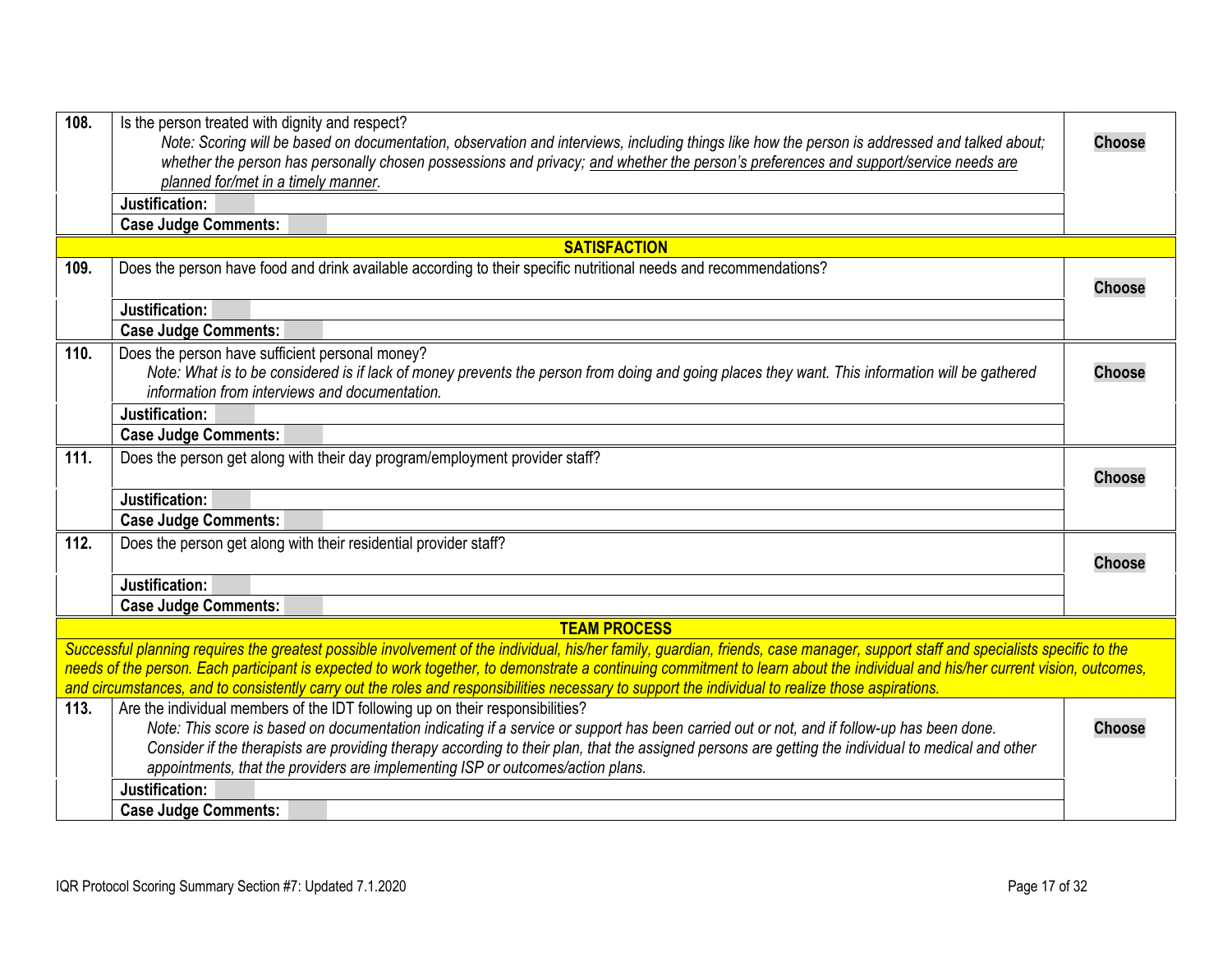<span id="page-17-3"></span><span id="page-17-2"></span><span id="page-17-1"></span><span id="page-17-0"></span>

| 114. | If there is evidence of situations in which the team failed to reach a consensus on the person's service and support needs, has the team made efforts                                                                                                                                                                                                                                                                                                                                                                                                                                                                                                                                                                                                                                                                                                                                                                                                                                                                                                                                                                                                                                                                                                                                                                                                                                                                                                                                                                                                                                                                                                                                                                                   |               |
|------|-----------------------------------------------------------------------------------------------------------------------------------------------------------------------------------------------------------------------------------------------------------------------------------------------------------------------------------------------------------------------------------------------------------------------------------------------------------------------------------------------------------------------------------------------------------------------------------------------------------------------------------------------------------------------------------------------------------------------------------------------------------------------------------------------------------------------------------------------------------------------------------------------------------------------------------------------------------------------------------------------------------------------------------------------------------------------------------------------------------------------------------------------------------------------------------------------------------------------------------------------------------------------------------------------------------------------------------------------------------------------------------------------------------------------------------------------------------------------------------------------------------------------------------------------------------------------------------------------------------------------------------------------------------------------------------------------------------------------------------------|---------------|
|      | to build consensus?                                                                                                                                                                                                                                                                                                                                                                                                                                                                                                                                                                                                                                                                                                                                                                                                                                                                                                                                                                                                                                                                                                                                                                                                                                                                                                                                                                                                                                                                                                                                                                                                                                                                                                                     | <b>Choose</b> |
|      | Note: This item is scored "NA" if there is no evidence of team conflict.                                                                                                                                                                                                                                                                                                                                                                                                                                                                                                                                                                                                                                                                                                                                                                                                                                                                                                                                                                                                                                                                                                                                                                                                                                                                                                                                                                                                                                                                                                                                                                                                                                                                |               |
|      | Justification:                                                                                                                                                                                                                                                                                                                                                                                                                                                                                                                                                                                                                                                                                                                                                                                                                                                                                                                                                                                                                                                                                                                                                                                                                                                                                                                                                                                                                                                                                                                                                                                                                                                                                                                          |               |
|      | <b>Case Judge Comments:</b>                                                                                                                                                                                                                                                                                                                                                                                                                                                                                                                                                                                                                                                                                                                                                                                                                                                                                                                                                                                                                                                                                                                                                                                                                                                                                                                                                                                                                                                                                                                                                                                                                                                                                                             |               |
| 115. | Do records or facts exist to indicate that the team convened meetings as needed due to changed circumstances and/or needs?<br>Note: Consider things such as whether or not outcomes are being met timely, or if there has been no progress on outcomes they are changed<br>timely, job status change, housing situation change, loss of someone close to the person, loss of skill or physical ability, change of housemate, or<br>other significant events in the person's life that would require the IDT to meet. In the case of any unusual circumstances mentioned during<br>interviews, determine if the IDT met and discussed the situation, if appropriate medical care was received, if measures were put in place to<br>prevent a recurrence of the situation.<br>The ISP regulations require IDTs to meet for the following:<br>significant life change, including change in medication that affects behavior or emotional state<br>$1_{-}$<br>risk of significant harm (this includes a trend of 3 reportable, substantiated incidents in a 3 month period of time)<br>changes in desired outcomes or loss of a job<br>3.<br>loss or death of significant person in the individual's life<br>4.<br>serious accident, illness, injury or hospitalization that disrupts the implementation of the ISP<br>5.<br>individual, guardian or provider request a program change or relocation, or when termination of services is proposed<br>6.<br>If the person is the victim of abuse, neglect or exploitation<br>7 <sub>1</sub><br>Criminal justice involvement<br>8.<br>when proposed services are denied by DDSD or New Mexico Medicaid Utilization Review<br>9.<br>10. reasonable request of any IDT member<br>Justification: | <b>Choose</b> |
|      | <b>Case Judge Comments:</b>                                                                                                                                                                                                                                                                                                                                                                                                                                                                                                                                                                                                                                                                                                                                                                                                                                                                                                                                                                                                                                                                                                                                                                                                                                                                                                                                                                                                                                                                                                                                                                                                                                                                                                             |               |
| 116. | Is there adequate communication among team members between meetings to ensure the person's program can be/is being implemented?<br>Justification:<br><b>Case Judge Comments:</b>                                                                                                                                                                                                                                                                                                                                                                                                                                                                                                                                                                                                                                                                                                                                                                                                                                                                                                                                                                                                                                                                                                                                                                                                                                                                                                                                                                                                                                                                                                                                                        | <b>Choose</b> |
| 117. | Do you recommend Dispute Resolution for this IDT?<br>Note: If the surveyor observes things such as unresolved team conflict, team members who appear to not know or understand their<br>responsibilities the surveyor may answer this yes. If the surveyor believes a different type of intervention would be more helpful to the team,<br>answer this "no" and make recommendations in the Summary of Findings and Recommendations Section.                                                                                                                                                                                                                                                                                                                                                                                                                                                                                                                                                                                                                                                                                                                                                                                                                                                                                                                                                                                                                                                                                                                                                                                                                                                                                            | <b>Choose</b> |
|      | Justification:                                                                                                                                                                                                                                                                                                                                                                                                                                                                                                                                                                                                                                                                                                                                                                                                                                                                                                                                                                                                                                                                                                                                                                                                                                                                                                                                                                                                                                                                                                                                                                                                                                                                                                                          |               |
|      | <b>Case Judge Comments:</b>                                                                                                                                                                                                                                                                                                                                                                                                                                                                                                                                                                                                                                                                                                                                                                                                                                                                                                                                                                                                                                                                                                                                                                                                                                                                                                                                                                                                                                                                                                                                                                                                                                                                                                             |               |
| 118. | Is there evidence or documentation of physical regression in the last year?                                                                                                                                                                                                                                                                                                                                                                                                                                                                                                                                                                                                                                                                                                                                                                                                                                                                                                                                                                                                                                                                                                                                                                                                                                                                                                                                                                                                                                                                                                                                                                                                                                                             |               |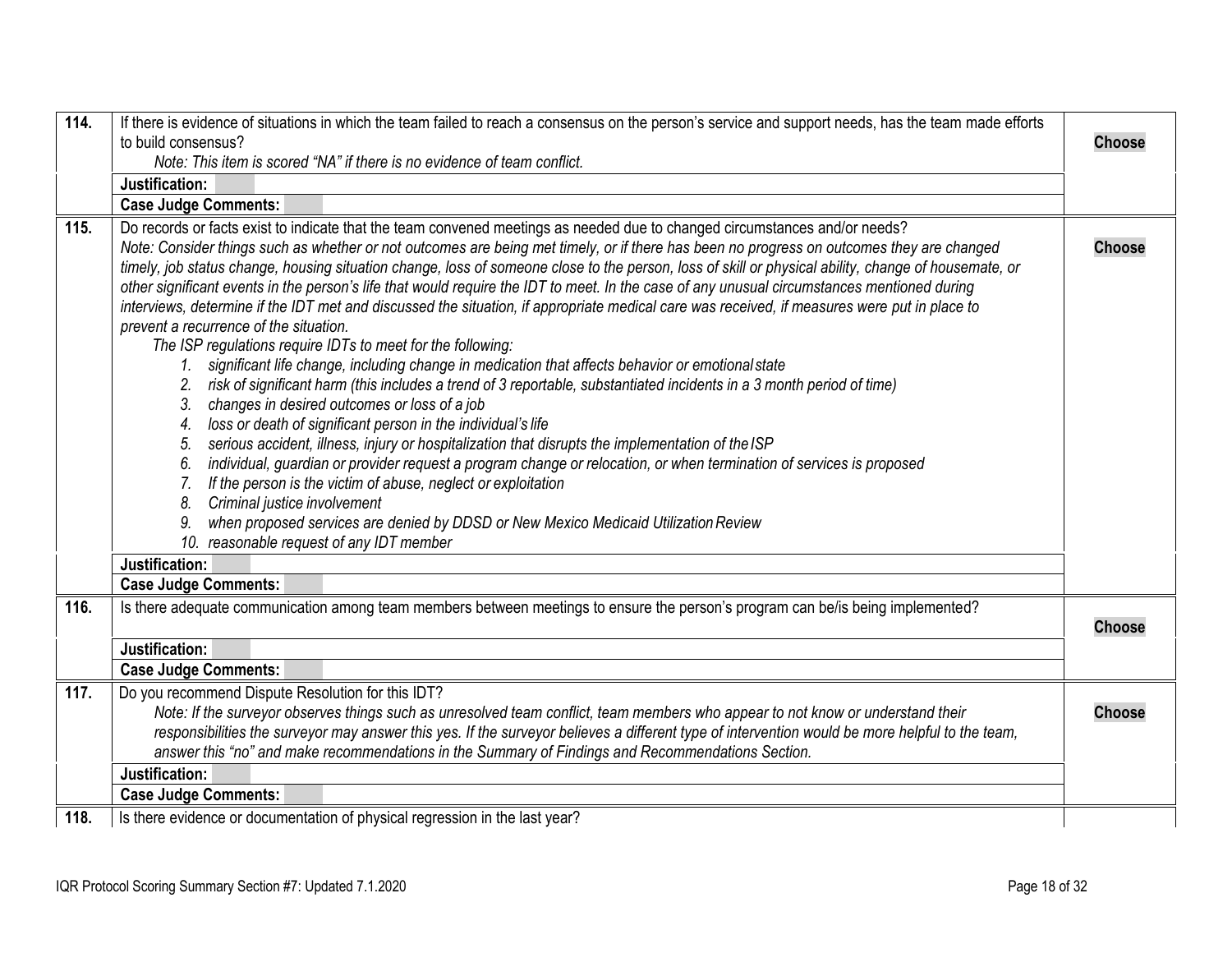<span id="page-18-7"></span><span id="page-18-6"></span><span id="page-18-5"></span><span id="page-18-4"></span><span id="page-18-3"></span><span id="page-18-2"></span><span id="page-18-1"></span><span id="page-18-0"></span>

|      | Note: Consider changes identified during interviews as well as documented evidence and all other information provided during the review.                                                   | <b>Choose</b> |
|------|--------------------------------------------------------------------------------------------------------------------------------------------------------------------------------------------|---------------|
|      | Justification:                                                                                                                                                                             |               |
|      | <b>Case Judge Comments:</b>                                                                                                                                                                |               |
| 119. | Is there evidence or documentation of behavioral or functional regression in the last year?                                                                                                |               |
|      | Note: Consider changes identified during interviews as well as documented evidence and all other information provided during the review.                                                   | <b>Choose</b> |
|      | Justification:                                                                                                                                                                             |               |
|      | <b>Case Judge Comments:</b>                                                                                                                                                                |               |
| 120. | If #118 OR #119 is scored "Yes", is the IDT adequately addressing the regression?                                                                                                          |               |
|      | Note: This response would be "N/A" only if BOTH #118 and #119 are scored "No".                                                                                                             | <b>Choose</b> |
|      | Justification:                                                                                                                                                                             |               |
|      | <b>Case Judge Comments:</b>                                                                                                                                                                |               |
| 121. | Has the person changed residential/day services in the last year?                                                                                                                          |               |
|      | Note: This includes a change(s) in provider(s) or change in services within the same provider agency.                                                                                      | <b>Choose</b> |
|      | Justification:                                                                                                                                                                             |               |
|      | <b>Case Judge Comments:</b>                                                                                                                                                                |               |
| 122. | If #121 is Yes, was the change Planned by the IDT?                                                                                                                                         |               |
|      | Note: "Planned" means the team met and a transition plan was developed.                                                                                                                    | <b>Choose</b> |
|      | If #121 is No, this will be N/A                                                                                                                                                            |               |
|      | Justification:                                                                                                                                                                             |               |
|      | <b>Case Judge Comments:</b>                                                                                                                                                                |               |
| 123. | If #121 is Yes, did the change meet the person's needs and/or preferences?                                                                                                                 |               |
|      | Note: If #121 is No, this will be N/A                                                                                                                                                      | <b>Choose</b> |
|      | Justification:                                                                                                                                                                             |               |
|      | <b>Case Judge Comments:</b>                                                                                                                                                                |               |
| 124. | Overall, has the IDT process been adequate for assessing, planning, implementing and monitoring of services for this person?                                                               |               |
|      | Note: This looks at the complete process and the effect it had on the provision of services to the person. Not every item needs to be a "+" to                                             | <b>Choose</b> |
|      | make this a "3". For example, if the dental exam was not completed, yet all other assessments were obtained and used in developing the plan;                                               |               |
|      | the plan was scored as adequate; evidence indicated the plan was being implemented; and the CM, providers and therapists were monitoring<br>service delivery, then this can be scored "3". |               |
|      | NOTE: Remember to reference your justifications in Question #59 as they fit here as well. You do NOT have to cut and paste all of your                                                     |               |
|      | justifications from Question #59 here but you need to review them BEFORE you score this question and reference the reader back to the                                                      |               |
|      | justifications you noted in Question #59.                                                                                                                                                  |               |
|      | Justification:                                                                                                                                                                             |               |
|      | <b>Case Judge Comments:</b>                                                                                                                                                                |               |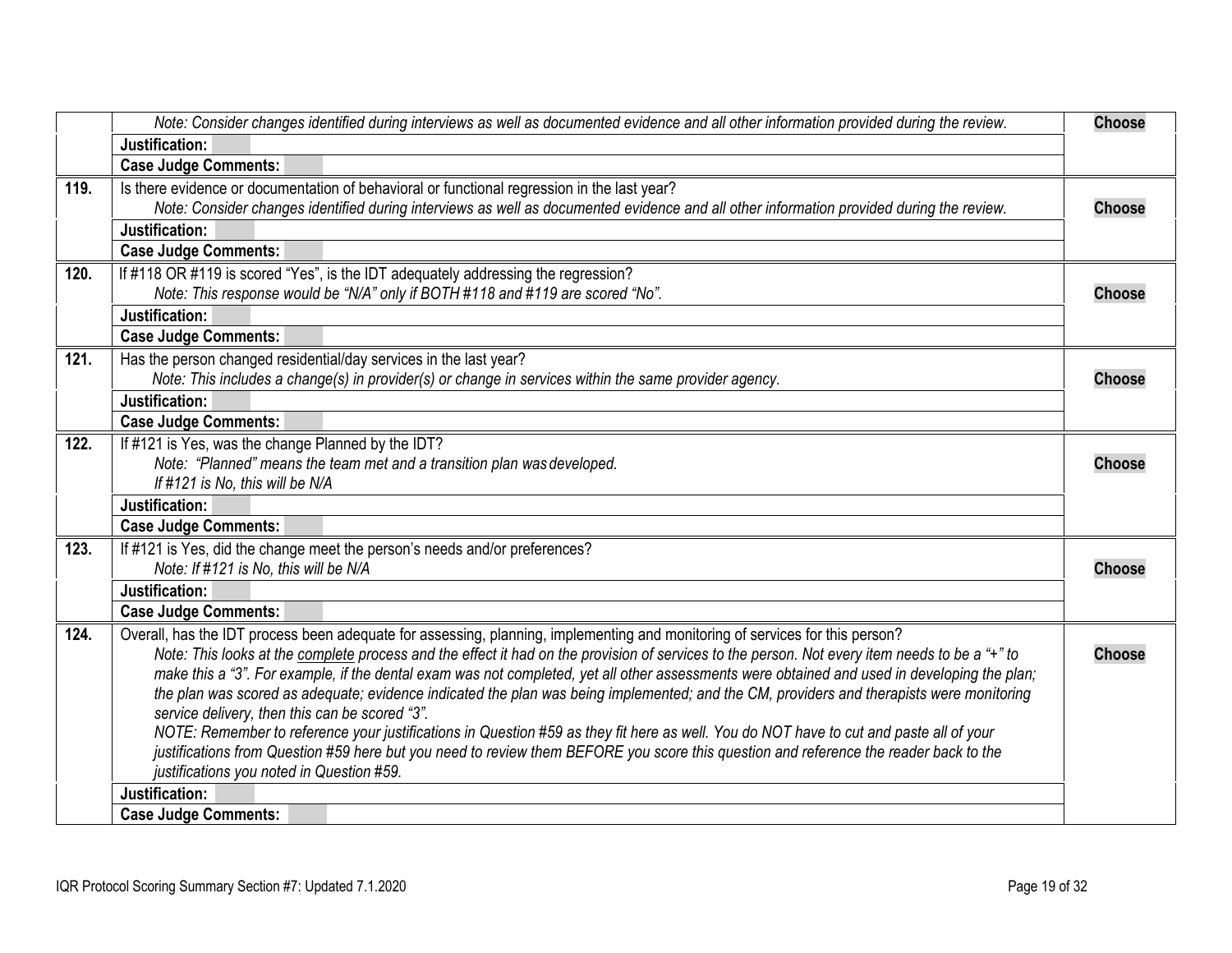<span id="page-19-4"></span><span id="page-19-3"></span><span id="page-19-2"></span><span id="page-19-1"></span><span id="page-19-0"></span>

| <b>SUPPORTED EMPLOYMENT</b> |                                                                                                                                                                                                                                                                                                                                                                                                                                                                                                                            |               |
|-----------------------------|----------------------------------------------------------------------------------------------------------------------------------------------------------------------------------------------------------------------------------------------------------------------------------------------------------------------------------------------------------------------------------------------------------------------------------------------------------------------------------------------------------------------------|---------------|
| 125.                        | Does (Name) have a current Person Centered Assessment?<br>Note: A person-centered assessment should contain, at a minimum:<br>a. Information about the person's background and status;                                                                                                                                                                                                                                                                                                                                     | <b>Choose</b> |
|                             | b. The person's strengths and interests;<br>c. Conditions for success to integrate into the community, including conditions for job success (for those who are working or wish to work); and<br>d. Support needs for the individual.<br>Individuals receiving Customized Community Supports (CCS) and Community Integrated Employment (CIE) are required to have Person Centered                                                                                                                                           |               |
|                             | Assessments. Individuals who do not receive any day service are not required to have PCAs so the answer for these individuals would be N/A.<br>Justification:<br><b>Case Judge Comments:</b>                                                                                                                                                                                                                                                                                                                               |               |
| 126.                        | Did this assessment address employment interests, abilities and needs?<br>Note: The employment portion of this assessment should be provided by an individual(s) experienced in situational assessment and familiar with<br>the range of employment options available. This can only be scored as an "N/A" if the answer to Q. 125 was "N/A" or if the person is aged 62 or<br>above AND considers themselves retired.                                                                                                     | <b>Choose</b> |
|                             | Justification:<br><b>Case Judge Comments:</b>                                                                                                                                                                                                                                                                                                                                                                                                                                                                              |               |
| 127.                        | Did the individual participate personally in the Person Centered Assessment?<br>Note: Look to see if the individual participated in the PCA. Note if there is evidence that the person had hands on experience such as actual age<br>appropriate experience which take place in the community 'real' environments related to a variety of experiences and exploration of jobs.<br>This can only be scored as an "N/A" if the answer to Q. 125 was "N/A"                                                                    | <b>Choose</b> |
|                             | Justification:                                                                                                                                                                                                                                                                                                                                                                                                                                                                                                             |               |
|                             | <b>Case Judge Comments:</b>                                                                                                                                                                                                                                                                                                                                                                                                                                                                                                |               |
| 128.                        | Did the Guardian participate in the Person Centered Assessment?<br>Note: Look to see if the Guardian was present during the PCA. Was the Guardian offered information regarding the many employment options;<br>whether the guardian was provided information regarding the type of support that could be offered to the individual to ensure the safety, health,<br>satisfaction and success in employment; and whether the Guardian concerns were specifically addressed as a part of the Person-Centered<br>Assessment. | <b>Choose</b> |
|                             | Justification:                                                                                                                                                                                                                                                                                                                                                                                                                                                                                                             |               |
|                             | <b>Case Judge Comments:</b>                                                                                                                                                                                                                                                                                                                                                                                                                                                                                                |               |
| 129.                        | Is the individual engaged in the Informed Choice Project?<br>Note: Look to see if the individual is in the Informed Choice Project. Interviews and file review should provide this evidence. Also look for<br>what has happened for the individual as a result of being in this project (this will be addressed in the findings).                                                                                                                                                                                          | <b>Choose</b> |
|                             | Justification:                                                                                                                                                                                                                                                                                                                                                                                                                                                                                                             |               |
|                             | <b>Case Judge Comments:</b>                                                                                                                                                                                                                                                                                                                                                                                                                                                                                                |               |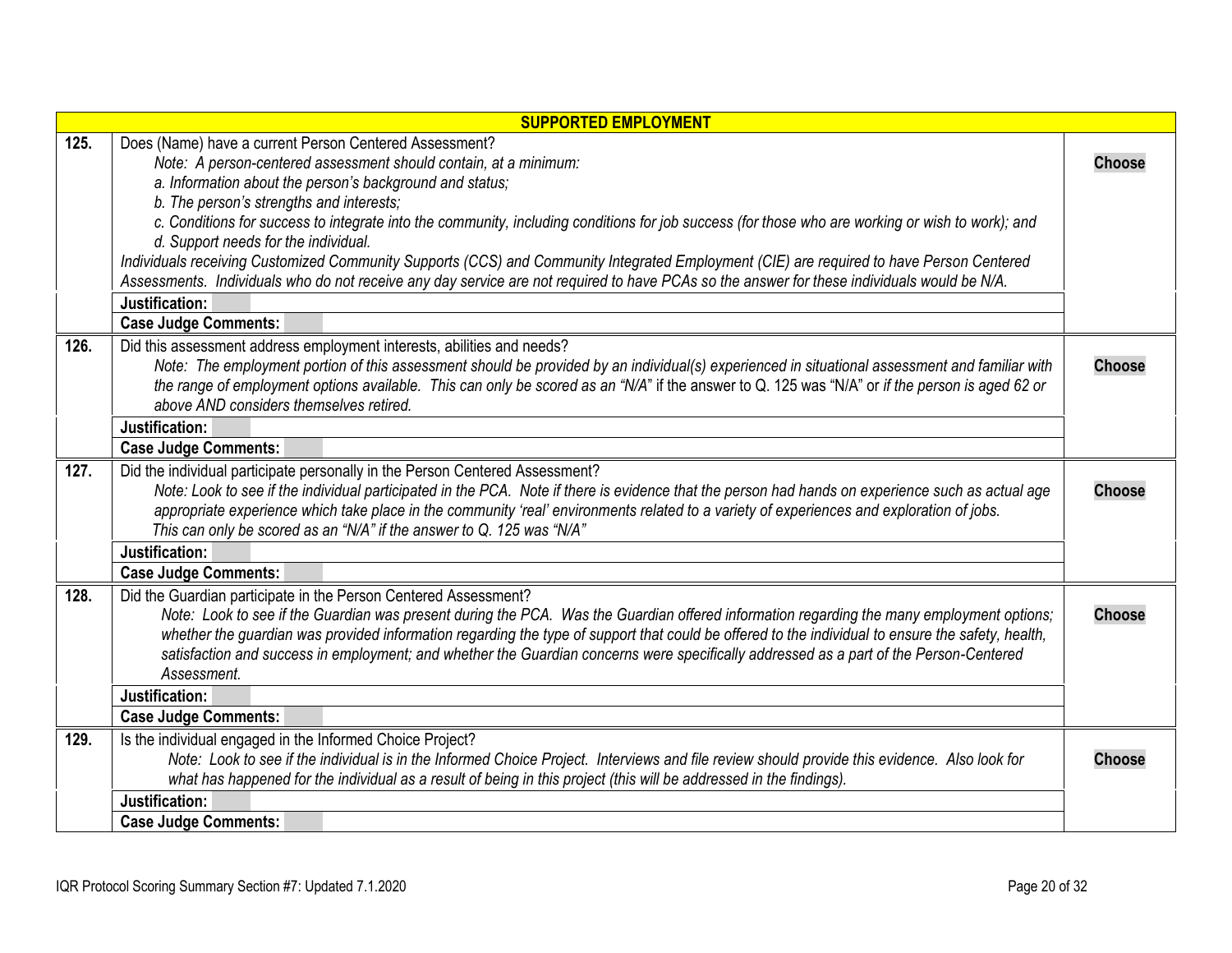<span id="page-20-5"></span><span id="page-20-4"></span><span id="page-20-3"></span><span id="page-20-2"></span><span id="page-20-1"></span><span id="page-20-0"></span>

| 130. | Has the individual been offered the opportunity to participate in work or job exploration including volunteer work and/or trial work opportunities?<br>Note: For individuals of working age who are currently in the DDSD Pilot (effective 11.1.19), see ISP Work/Learn Section B and/ or ISP<br>Addendum D. | <b>Choose</b> |
|------|--------------------------------------------------------------------------------------------------------------------------------------------------------------------------------------------------------------------------------------------------------------------------------------------------------------|---------------|
|      | Note: This probes whether or not the individual has been given a recent opportunity to explore work or volunteer options.                                                                                                                                                                                    |               |
|      | "N/A" is a scoring option only available if the person is aged 62 or above AND considers themselves retired.                                                                                                                                                                                                 |               |
|      | Justification:                                                                                                                                                                                                                                                                                               |               |
|      | <b>Case Judge Comments:</b>                                                                                                                                                                                                                                                                                  |               |
| 131. | If #130 is Yes, are these new experiences clearly documented in the ISP Work, Education and/or Volunteer History section?                                                                                                                                                                                    |               |
|      | Note: If #130 is "No" or "N/A", this is "N/A"                                                                                                                                                                                                                                                                | <b>Choose</b> |
|      | Justification:                                                                                                                                                                                                                                                                                               |               |
|      | <b>Case Judge Comments:</b>                                                                                                                                                                                                                                                                                  |               |
| 132. | If #130 is No, is the individual trying new discovery experiences in the community to determine interests, abilities, skills and needs?<br>Note: If #130 is "Yes" or "N/A", this is "N/A"                                                                                                                    | <b>Choose</b> |
|      | Justification:                                                                                                                                                                                                                                                                                               |               |
|      | <b>Case Judge Comments:</b>                                                                                                                                                                                                                                                                                  |               |
| 133. | Has the Guardian had the opportunity to gain information on how the individual responded during job exploration activities such as volunteering and/or                                                                                                                                                       |               |
|      | trial work experiences?                                                                                                                                                                                                                                                                                      | <b>Choose</b> |
|      | Note: Look for documentation in the file/ISP about the detail of the information provided and by whom (experienced employment specialists or                                                                                                                                                                 |               |
|      | people knowledgeable about SE strategies for job development and employment support). "N/A" is a scoring option only available if the person                                                                                                                                                                 |               |
|      | is aged 62 or above AND considers themselves retired.                                                                                                                                                                                                                                                        |               |
|      | Justification:                                                                                                                                                                                                                                                                                               |               |
|      | <b>Case Judge Comments:</b>                                                                                                                                                                                                                                                                                  |               |
| 134. | Has the individual received information regarding the range of employment options available to him/her?                                                                                                                                                                                                      |               |
|      | Note: For individuals of working age who are currently in the DDSD Pilot (effective 11.1.19), see ISP Work/Learn Section B and/ or ISP                                                                                                                                                                       | <b>Choose</b> |
|      | Addendum D.                                                                                                                                                                                                                                                                                                  |               |
|      | Note: Look for documentation in the file/ISP about the detail of the information provided and by whom (experienced employment specialists or<br>people knowledgeable about SE strategies for job development and employment support).                                                                        |               |
|      | "N/A" is a scoring option only available if the person is aged 62 or above AND considers themselves retired.                                                                                                                                                                                                 |               |
|      | Justification:                                                                                                                                                                                                                                                                                               |               |
|      | <b>Case Judge Comments:</b>                                                                                                                                                                                                                                                                                  |               |
| 135. | Has the Guardian received information regarding the range of employment options available for the individual?                                                                                                                                                                                                |               |
|      | Note: Look for documentation in the file/ISP about the detail of the information provided and by whom (experienced employment specialists or                                                                                                                                                                 | <b>Choose</b> |
|      | people knowledgeable about SE strategies for job development and employment support). "N/A" is a scoring option only available if the person                                                                                                                                                                 |               |
|      | is aged 62 or above AND considers themselves retired.                                                                                                                                                                                                                                                        |               |
|      | Justification:                                                                                                                                                                                                                                                                                               |               |
|      |                                                                                                                                                                                                                                                                                                              |               |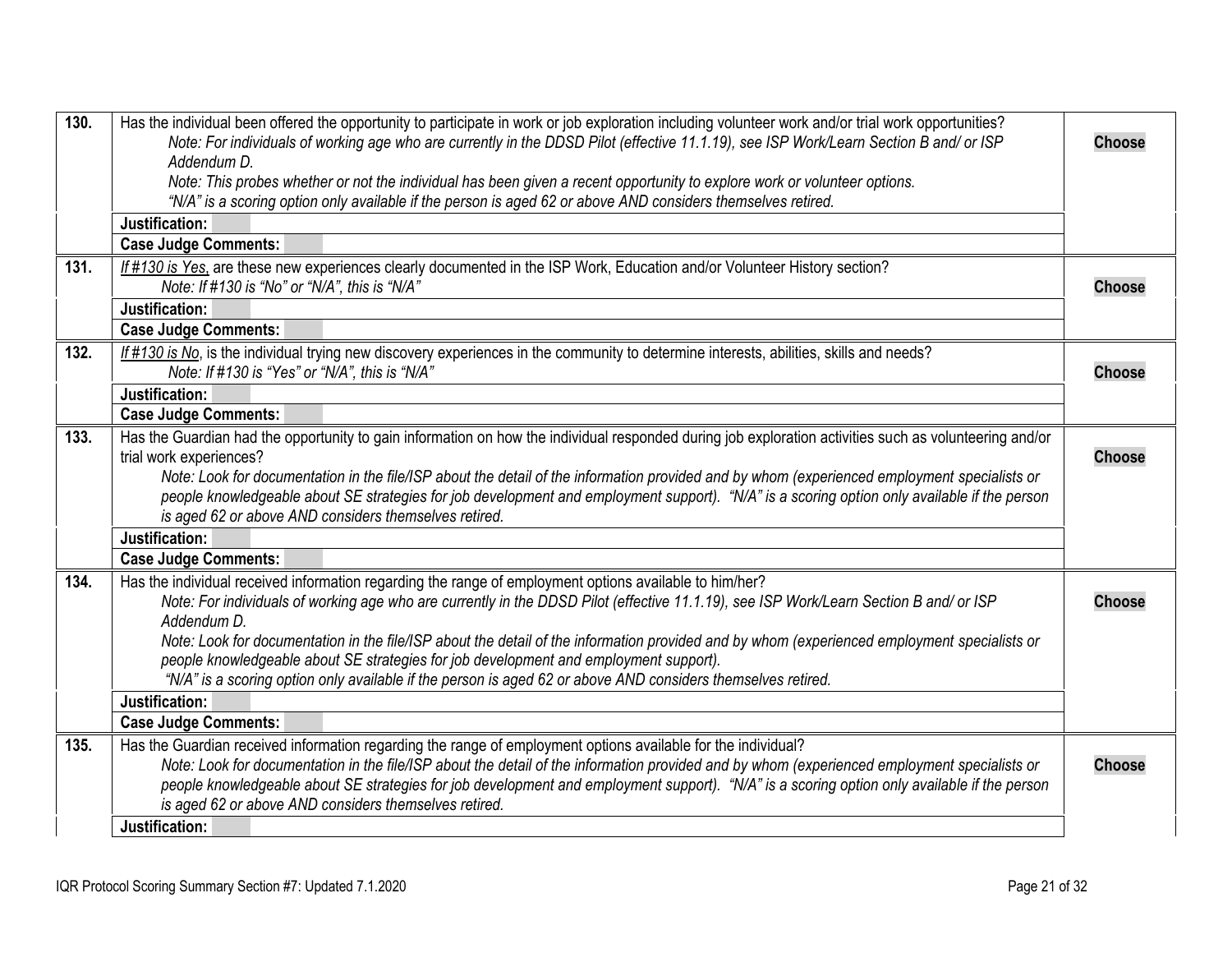<span id="page-21-5"></span><span id="page-21-4"></span><span id="page-21-3"></span><span id="page-21-2"></span><span id="page-21-1"></span><span id="page-21-0"></span>

|      | <b>Case Judge Comments:</b>                                                                                                                                                                                                                                                                                                                                                                                                                      |               |
|------|--------------------------------------------------------------------------------------------------------------------------------------------------------------------------------------------------------------------------------------------------------------------------------------------------------------------------------------------------------------------------------------------------------------------------------------------------|---------------|
| 136. | If there are barriers to employment, has the Team, including the individual, addressed how to overcome those barriers to employment and integrating<br>clinical information, assistive technology and therapy supports as necessary for the person to be successful in employment?<br>Note: This is N/A if the person is aged 62 or above AND considers themselves retired.                                                                      | <b>Choose</b> |
|      | Justification:                                                                                                                                                                                                                                                                                                                                                                                                                                   |               |
|      | <b>Case Judge Comments:</b>                                                                                                                                                                                                                                                                                                                                                                                                                      |               |
| 137. | If there are barriers to employment, has the Team addressed with the Guardian how to overcome those barriers to employment and integrating clinical<br>information, assistive technology and therapy supports as necessary for the person to be successful in employment?<br>Note: This is N/A if the person is currently working at criteria for Supported Employment or if the person is aged 62 or above AND considers<br>themselves retired. | <b>Choose</b> |
|      | Justification:                                                                                                                                                                                                                                                                                                                                                                                                                                   |               |
|      | <b>Case Judge Comments:</b>                                                                                                                                                                                                                                                                                                                                                                                                                      |               |
| 138. | Has the individual participated in work or volunteer activities during the past year?<br>Note: For individuals of working age who are currently in the DDSD Pilot (effective 11.1.19), see ISP Work/Learn Section B and/ or ISP<br>Addendum D.<br>Note: "N/A" is a scoring option only available if the person is aged 62 or above AND considers themselves retired.                                                                             | <b>Choose</b> |
|      | Justification:                                                                                                                                                                                                                                                                                                                                                                                                                                   |               |
|      | <b>Case Judge Comments:</b>                                                                                                                                                                                                                                                                                                                                                                                                                      |               |
| 139. | Has the individual identified what type of work or volunteer activities he/she would like to do?<br>Note: For individuals of working age who are currently in the DDSD Pilot (effective 11.1.19), see ISP Work/Learn Section B and/ or ISP<br>Addendum D.                                                                                                                                                                                        | <b>Choose</b> |
|      | Note: "N/A" is a scoring option only available if the person is aged 62 or above AND considers themselves retired.<br>Justification:                                                                                                                                                                                                                                                                                                             |               |
|      | <b>Case Judge Comments:</b>                                                                                                                                                                                                                                                                                                                                                                                                                      |               |
| 140. | Does the Guardian support him/her working?<br>Note: Look for documentation in the file/ISP about the detail of the feedback from the Guardian and what his/her thinking is. "N/A" is a scoring<br>option only available if the person is aged 62 or above AND considers themselves retired.                                                                                                                                                      | <b>Choose</b> |
|      | Justification:                                                                                                                                                                                                                                                                                                                                                                                                                                   |               |
| 141. | <b>Case Judge Comments:</b><br><b>QUESTION DELETED</b>                                                                                                                                                                                                                                                                                                                                                                                           |               |
|      |                                                                                                                                                                                                                                                                                                                                                                                                                                                  |               |
| 142. | Is the individual engaged in Supported Employment?                                                                                                                                                                                                                                                                                                                                                                                               | <b>Choose</b> |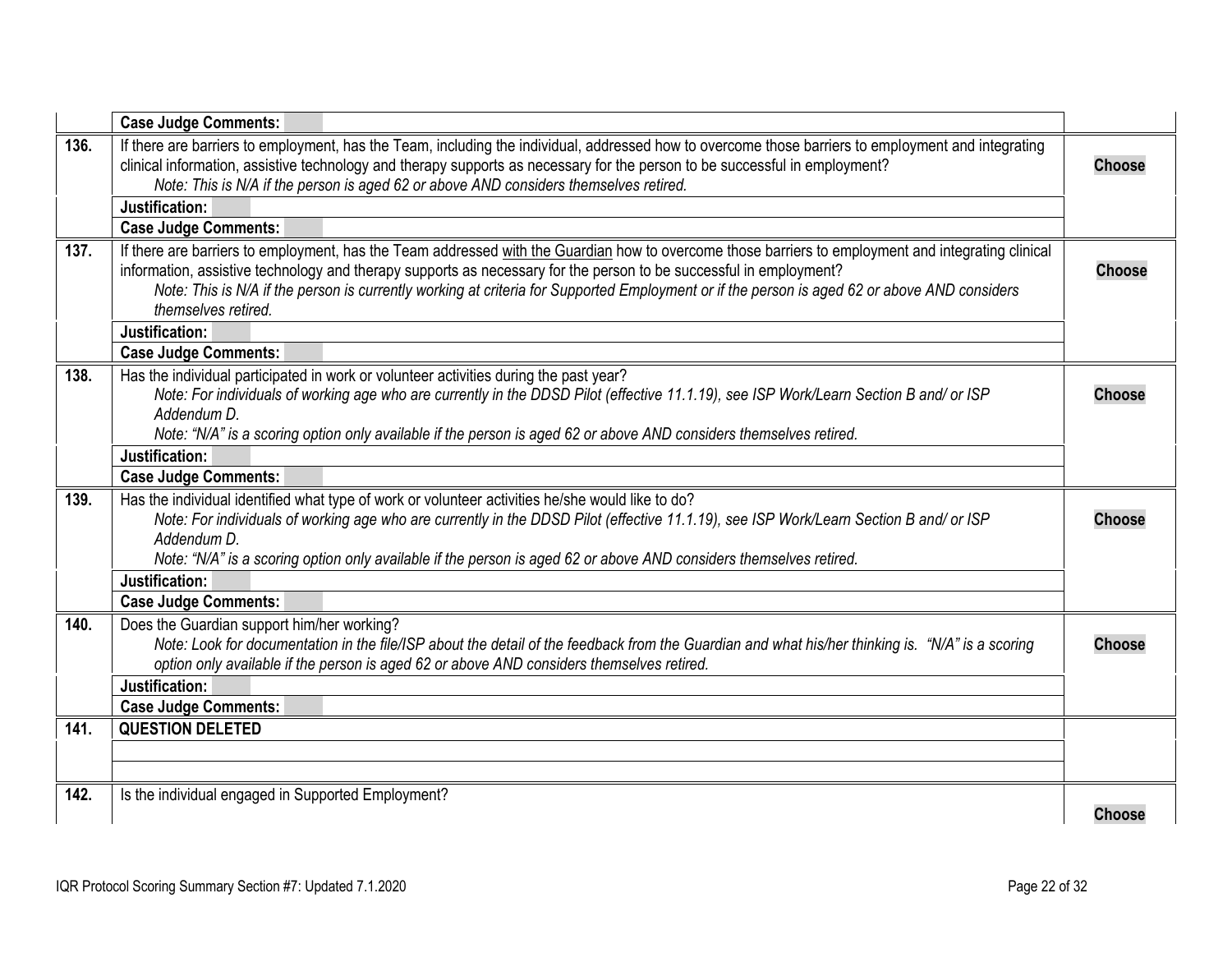<span id="page-22-3"></span><span id="page-22-2"></span><span id="page-22-1"></span><span id="page-22-0"></span>

| 143. | Note: For individuals of working age who are currently in the DDSD Pilot (effective 11.1.19), see ISP Work/Learn Section B and/ or ISP<br>Addendum D.<br>Note: This refers to people who are working in competitive integrated employment or short term services leading to competitive, integrated<br>employment.<br>Note: "N/A" is a scoring option only available if the person is aged 62 or above AND considers themselves retired.<br>Justification:<br><b>Case Judge Comments:</b><br><b>Question Deleted</b>                                                                                                                                                                                                                                                                                                                                                                                                                                                                                                                                                                                                                                                                                                                                                                                                                                                                                                                                                                                                                                                                                                         |               |
|------|------------------------------------------------------------------------------------------------------------------------------------------------------------------------------------------------------------------------------------------------------------------------------------------------------------------------------------------------------------------------------------------------------------------------------------------------------------------------------------------------------------------------------------------------------------------------------------------------------------------------------------------------------------------------------------------------------------------------------------------------------------------------------------------------------------------------------------------------------------------------------------------------------------------------------------------------------------------------------------------------------------------------------------------------------------------------------------------------------------------------------------------------------------------------------------------------------------------------------------------------------------------------------------------------------------------------------------------------------------------------------------------------------------------------------------------------------------------------------------------------------------------------------------------------------------------------------------------------------------------------------|---------------|
|      | Justification:                                                                                                                                                                                                                                                                                                                                                                                                                                                                                                                                                                                                                                                                                                                                                                                                                                                                                                                                                                                                                                                                                                                                                                                                                                                                                                                                                                                                                                                                                                                                                                                                               |               |
|      | <b>Case Judge Comments:</b>                                                                                                                                                                                                                                                                                                                                                                                                                                                                                                                                                                                                                                                                                                                                                                                                                                                                                                                                                                                                                                                                                                                                                                                                                                                                                                                                                                                                                                                                                                                                                                                                  |               |
| 144. | For job seekers or those already working, does the person have a Career Development Plan?<br>Note: For individuals of working age who are currently in the DDSD Pilot (effective 11.1.19), see ISP Work/Learn Section B and/ or ISP<br>Addendum D.<br>NOTE: Career Development Plans are only required for Job Seekers and individuals who are already working. They are not required for<br>individuals who consider themselves retired, are of retirement age (62 or older) or who are not involved in seeking employment or self-<br>employment. A Career Development plan should address topics such as: information regarding person's background and status; person's<br>strengths and interests; conditions for success to integrate into the community, including conditions for job success (for those who are working or<br>wish to work); support needed for the individual; plan to fade paid supports from the worksite and/or strategies to improve opportunities for career<br>advancement. A career development/Self Employment Plan should have specific action steps that identify who does what, by when, which also<br>needs to be incorporated into the ISP as an Action Plan.<br>NOTE: A Career Development Plan is only required if there is a DD Waiver Community Integrated Employment agency on the budget. So<br>regarding the person discussed the other day, no CDP would be expected since there is no CIE agency. If a person had a CCS agency and<br>independent employment we would expect a Person Centered Assessment, but still no CDP.<br>Justification:<br><b>Case Judge Comments:</b> | <b>Choose</b> |
|      | <b>BEHAVIOR</b>                                                                                                                                                                                                                                                                                                                                                                                                                                                                                                                                                                                                                                                                                                                                                                                                                                                                                                                                                                                                                                                                                                                                                                                                                                                                                                                                                                                                                                                                                                                                                                                                              |               |
| 145. | Is the person considered by the IDT to need behavior services now?<br>Note: There is evidence in the person's record that the IDT determined that the person needs behavioral services.<br>Justification:<br><b>Case Judge Comments:</b>                                                                                                                                                                                                                                                                                                                                                                                                                                                                                                                                                                                                                                                                                                                                                                                                                                                                                                                                                                                                                                                                                                                                                                                                                                                                                                                                                                                     | <b>Choose</b> |
| 146. | Does the person need behavior services now?<br>Note: Behavioral services are broad ranging set of possibilities, not limited exclusively to behavioral therapy. Behavioral services may include<br>other forms of intervention designed to address the underlying issue(s) identified. If the things outlined above are happening (the person has                                                                                                                                                                                                                                                                                                                                                                                                                                                                                                                                                                                                                                                                                                                                                                                                                                                                                                                                                                                                                                                                                                                                                                                                                                                                            | <b>Choose</b> |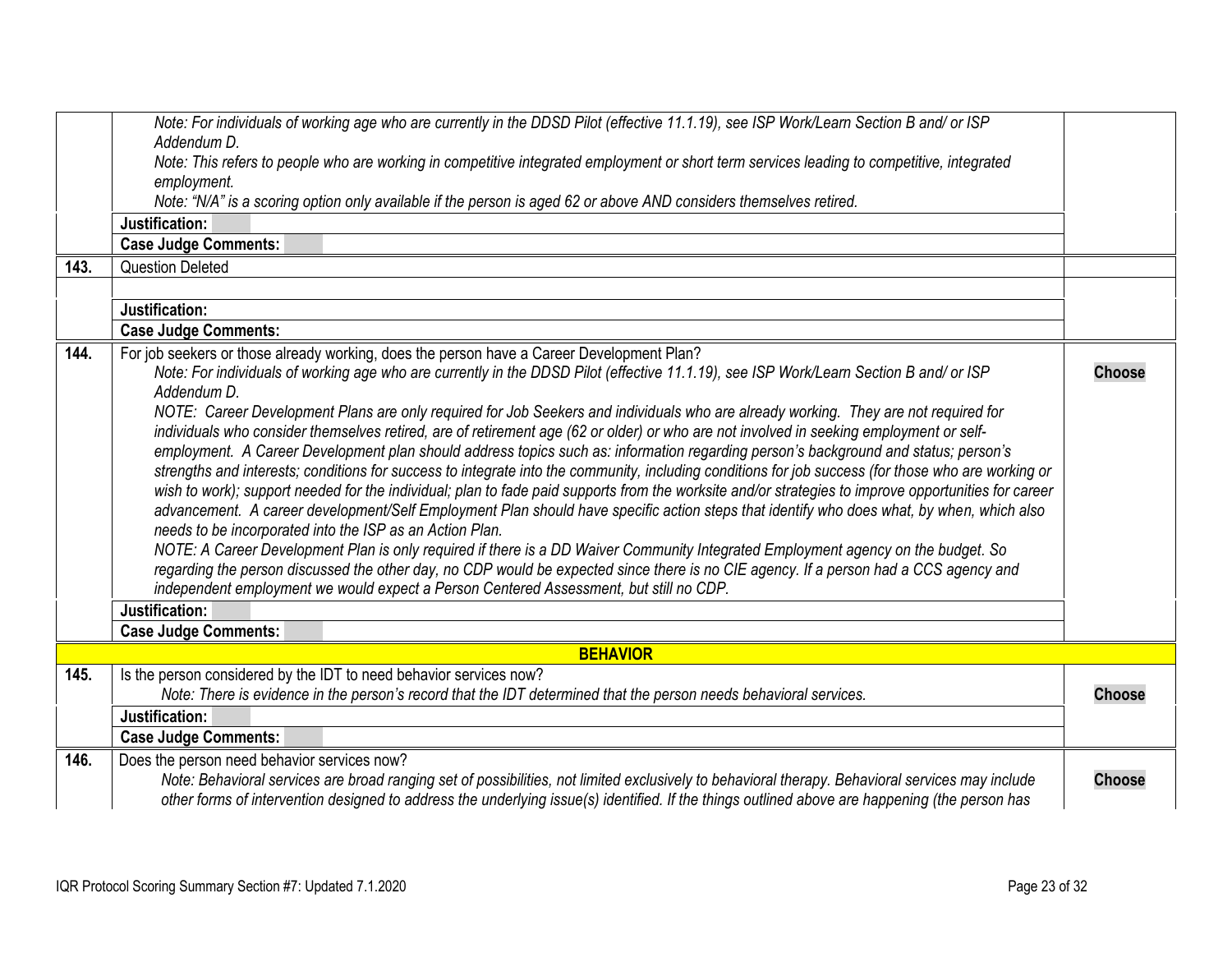<span id="page-23-3"></span><span id="page-23-2"></span><span id="page-23-1"></span><span id="page-23-0"></span>

|      | restricted access to the community, no or few relationships, limited vision for potential in growth) because of the person's behavior and the team                                                                                                                                     |               |
|------|----------------------------------------------------------------------------------------------------------------------------------------------------------------------------------------------------------------------------------------------------------------------------------------|---------------|
|      | has not addressed these issues, then the person needs behavioral services.                                                                                                                                                                                                             |               |
|      | Justification:                                                                                                                                                                                                                                                                         |               |
|      | <b>Case Judge Comments:</b>                                                                                                                                                                                                                                                            |               |
| 147. | Have behavioral assessments been completed?                                                                                                                                                                                                                                            |               |
|      | Note: In addition to frequency, intensity and duration, determine if the assessments add to the team's knowledge of what motivates,                                                                                                                                                    | <b>Choose</b> |
|      | sustains or changes the behavior. Are the assessments anecdotal, data based or both? Does the assessment identify the factors that                                                                                                                                                     |               |
|      | contribute to the occurrence of challenging behavior? Those factors may be environmental, personal, and psychological, past abuse,                                                                                                                                                     |               |
|      | interpersonal or other internal or external stimuli.<br>This is "N/A" if #145 AND #146 are both "No"                                                                                                                                                                                   |               |
|      |                                                                                                                                                                                                                                                                                        |               |
|      | Justification:                                                                                                                                                                                                                                                                         |               |
|      | <b>Case Judge Comments:</b>                                                                                                                                                                                                                                                            |               |
| 148. | Does the person have a positive behavior support plan developed out of the behavior assessments that meets the person's needs?                                                                                                                                                         |               |
|      | Note: In addition to seeing the relationship between the assessment and the positive behavior support plan prevention, long-term change,<br>and, when needed, crisis intervention components should be included. The intervention/s should seek to enhance the individual's quality of | <b>Choose</b> |
|      | life rather than simply reduce the behavior. Do the strategies emerge consistently from the assessment? Do they make sense? The person                                                                                                                                                 |               |
|      | only needs a crisis plan if the intensity, severity, or duration exceeds the usual strategies of the PBSP. A Crisis Plan is not universally                                                                                                                                            |               |
|      | required.                                                                                                                                                                                                                                                                              |               |
|      | This is "N/A" if #145 AND #146 are both "No"                                                                                                                                                                                                                                           |               |
|      | Justification:                                                                                                                                                                                                                                                                         |               |
|      | <b>Case Judge Comments:</b>                                                                                                                                                                                                                                                            |               |
| 149. | Has the staff been trained on the Positive Behavior Support Plan?                                                                                                                                                                                                                      |               |
|      | Note: If staff can reasonably indicate how the PBSP and/or BSC guides and informs their support of the individual, then you can assume this                                                                                                                                            | <b>Choose</b> |
|      | person has been trained. If you have observed interventions in line with the PBSP/BSC this is confirmation that the staff have been trained. If,                                                                                                                                       |               |
|      | however, the staff articulate what to do correctly but your observation of interventions are not in line with the PBSP/BSC, this cannot be a "3".                                                                                                                                      |               |
|      | This is "N/A" if #145 AND #146 are both "No"                                                                                                                                                                                                                                           |               |
|      | Justification:                                                                                                                                                                                                                                                                         |               |
|      | <b>Case Judge Comments:</b>                                                                                                                                                                                                                                                            |               |
| 150. | If needed, does the person have a Behavior Crisis Intervention Plan that meets the person's needs?                                                                                                                                                                                     |               |
|      | Note: Has it been made clear in terms of what to do, where to go and who to call in the event of a behavioral crisis as appropriate to this                                                                                                                                            | <b>Choose</b> |
|      | person? Not all PBSPs require a Crisis Plan. For this to be a "3" all Crisis Intervention Plans that are developed must specify: how to prevent the                                                                                                                                    |               |
|      | crisis; when the situation becomes a crisis: what the staff need to do to provide appropriate intervention; and describe what that intervention is                                                                                                                                     |               |
|      | to be.<br>This is "N/A" if #145 AND #146 are both "No"                                                                                                                                                                                                                                 |               |
|      | Justification:                                                                                                                                                                                                                                                                         |               |
|      |                                                                                                                                                                                                                                                                                        |               |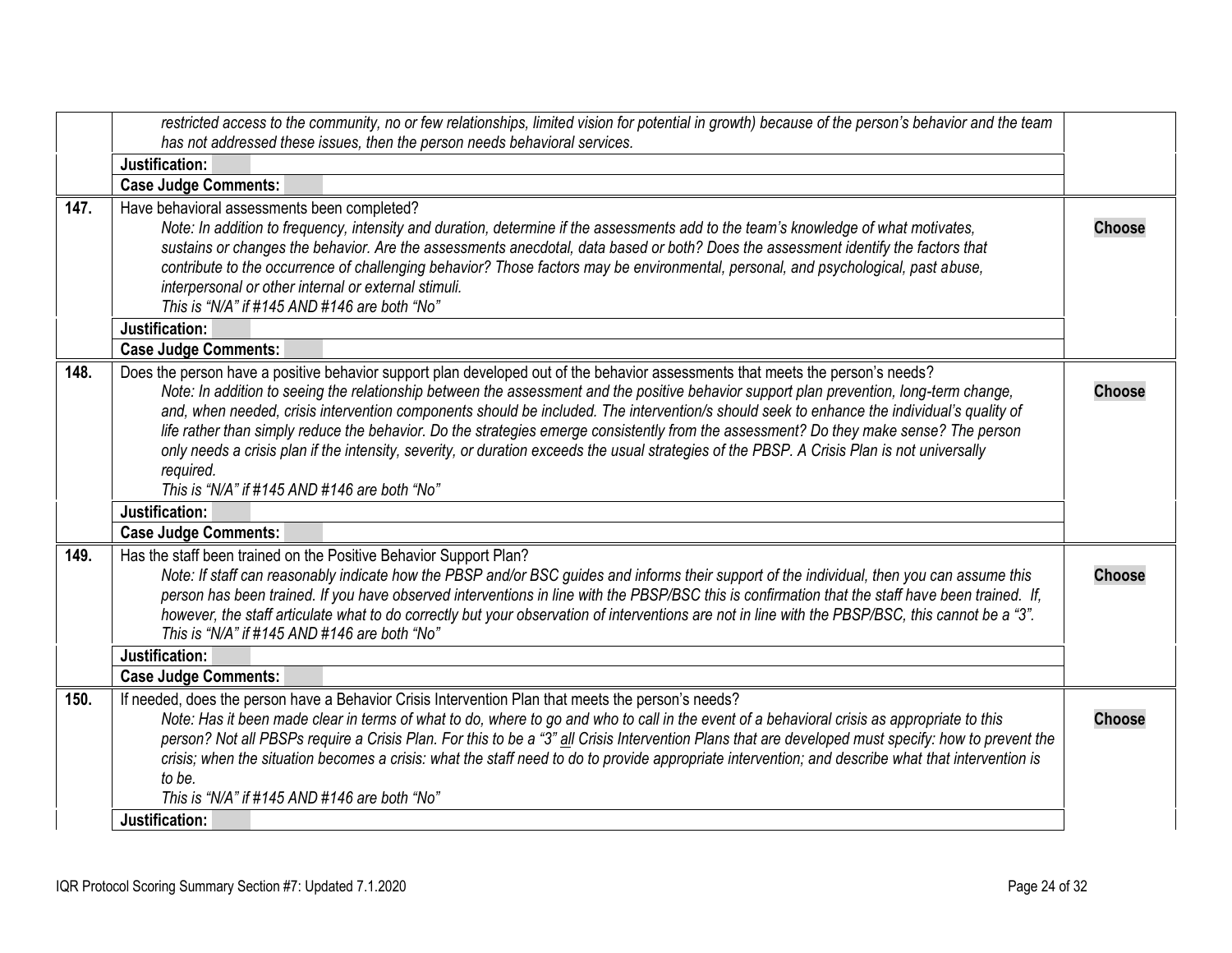<span id="page-24-4"></span><span id="page-24-3"></span><span id="page-24-2"></span><span id="page-24-1"></span><span id="page-24-0"></span>

|      | <b>Case Judge Comments:</b>                                                                                                                                                                                                                                                                                                                                                                                                                                                                                                                                                                                                                                                                                                                                                                                                              |               |
|------|------------------------------------------------------------------------------------------------------------------------------------------------------------------------------------------------------------------------------------------------------------------------------------------------------------------------------------------------------------------------------------------------------------------------------------------------------------------------------------------------------------------------------------------------------------------------------------------------------------------------------------------------------------------------------------------------------------------------------------------------------------------------------------------------------------------------------------------|---------------|
| 151. | Does the person receive behavioral services consistent with his/her needs?<br>Note: Surveyors will look to see if the IDT has successfully enabled this person to experience a broad range of preferred environments,<br>activities, relationships regardless of behavioral change and/or whether or not the person's competency is increasing and staff is more effective<br>at preventing and or addressing challenging behavior.<br>NOTE: Remember to reference your justifications in Question #119 as they fit here as well. You do NOT have to cut and paste all of your<br>justifications from Question #119 here but you need to review them BEFORE you score this question and reference the reader back to the<br>justifications you noted in Question #119.<br>This is "N/A" if #145 AND #146 are both "No"<br>Justification: | <b>Choose</b> |
|      | <b>Case Judge Comments:</b>                                                                                                                                                                                                                                                                                                                                                                                                                                                                                                                                                                                                                                                                                                                                                                                                              |               |
| 152. | Are behavior support services integrated into the ISP?<br>Note: Does the ISP incorporate information from the PBSP in important personal traits, skills and abilities and refer to behavioral challenges<br>appropriately? Progress towards the Vision, action plan (challenges) and/or strategies for all vision areas should contain information from the<br>PBSP that supports attainment of the individual's vision/outcomes for that area. A mere reference to the behavior plan (i.e. "behavior services"<br>or "see behavior plan") is not considered to have sufficient detail to be understood and consistently implemented; neither is word for word<br>repetition of the plan required.<br>This is "N/A" if #145 AND #146 are both "No"                                                                                       | <b>Choose</b> |
|      | Justification:                                                                                                                                                                                                                                                                                                                                                                                                                                                                                                                                                                                                                                                                                                                                                                                                                           |               |
|      | <b>Case Judge Comments:</b>                                                                                                                                                                                                                                                                                                                                                                                                                                                                                                                                                                                                                                                                                                                                                                                                              |               |
|      | <b>ADAPTIVE EQUIPMENT/AUGMENTATIVE COMMUNICATION</b>                                                                                                                                                                                                                                                                                                                                                                                                                                                                                                                                                                                                                                                                                                                                                                                     |               |
| 153. | Has the person received all adaptive equipment needed?<br>Note: Equipment identified as being needed for this person is expected to be available and used by the person in all relevant environments; it works<br>as intended and continues to be appropriate to the person. Equipment designed specifically for use to support work tasks only; need not be used at<br>home, and vice versa. Environmental Modification issues should be referenced in this question.<br>Examples of Adaptive Equipment include: durable medical equipment such as wheelchairs of any type, walkers, shower chairs, shower trolleys,<br>hospital beds, eating and drinking equipment; also personal items such as glasses, dentures, hearing aids.<br>Justification:<br><b>Case Judge Comments:</b>                                                     | <b>Choose</b> |
| 154. | Has the person received all assistive technology needed?                                                                                                                                                                                                                                                                                                                                                                                                                                                                                                                                                                                                                                                                                                                                                                                 |               |
|      | Note: Assistive technology identified as being needed is available and used by the person in all relevant environments; it works as intended; and<br>continues to be appropriate to the person. If the person refuses to use the technologies identified, there is evidence that the appropriate specialist has<br>been consulted and alternative devices/interventions assessed, sought and tried. Environmental Modification issues should be referenced in this<br>question.                                                                                                                                                                                                                                                                                                                                                          | <b>Choose</b> |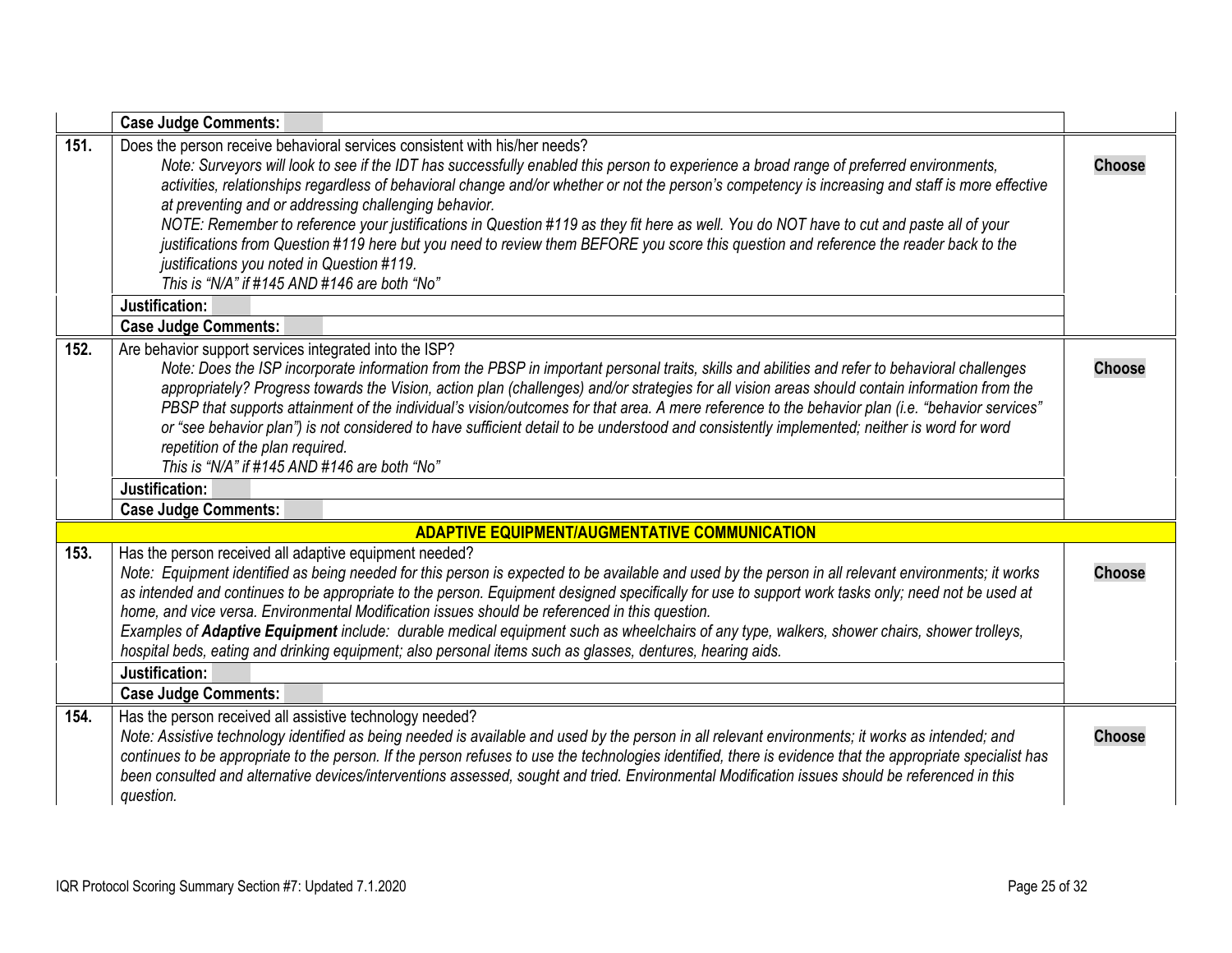<span id="page-25-6"></span><span id="page-25-5"></span><span id="page-25-4"></span><span id="page-25-3"></span><span id="page-25-2"></span><span id="page-25-1"></span><span id="page-25-0"></span>

|      | Assistive Technology should include communication systems, switches, electronic devices (anything with an on/off switch) and/or simple non-electric |               |
|------|-----------------------------------------------------------------------------------------------------------------------------------------------------|---------------|
|      | items such as picture devices and communication systems, including communications rings.                                                            |               |
|      | Justification:                                                                                                                                      |               |
|      | <b>Case Judge Comments:</b>                                                                                                                         |               |
| 155. | Do direct care staff know how to appropriately help the person use his/her equipment?                                                               | <b>Choose</b> |
|      | Justification:                                                                                                                                      |               |
|      | <b>Case Judge Comments:</b>                                                                                                                         |               |
| 156. | Is the person's equipment and technology in good repair?                                                                                            |               |
|      | Note: you will have to identify what is not, specifically, since equipment and technology are combined here.                                        | <b>Choose</b> |
|      | Justification:                                                                                                                                      |               |
|      | <b>Case Judge Comments:</b>                                                                                                                         |               |
| 157. | Is the person's equipment/technology available in all appropriate environments?                                                                     |               |
|      | Note: you will have to identify what is not, specifically, since equipment and technology are combined here.                                        | <b>Choose</b> |
|      | Justification:                                                                                                                                      |               |
|      | <b>Case Judge Comments:</b>                                                                                                                         |               |
| 158. | Has the person received all communication assessments and services?                                                                                 |               |
|      | Note: People with limited ability to engage in communication and be understood will have surveyors paying particular attention to the efforts on    | <b>Choose</b> |
|      | the part of the IDT's to expand the person's ability to communicate and be understood (not just by staff). Recommendations made by Speech           |               |
|      | Therapist will be reviewed and the expectation will be that those recommendations are followed timely or alternatives noted. The Surveyor will      |               |
|      | take into consideration cultural preferences of the individual.                                                                                     |               |
|      | Justification:                                                                                                                                      |               |
|      | <b>Case Judge Comments:</b>                                                                                                                         |               |
|      | <b>INDIVIDUAL SERVICE PLANNING</b>                                                                                                                  |               |
| 159. | Does the person have an ISP that addresses live, work/learn, fun/relationships and health/other that correlates with the person's desires and       |               |
|      | capabilities, in accordance with DOH Regulations?                                                                                                   | <b>Choose</b> |
|      | Note: This item does not evaluate the adequacy of any one component, but the existence of the ISP document with the required elements in it.        |               |
|      | If the person does not have a current ISP ("No on $#62$ ), rate this as a "0".                                                                      |               |
|      | Justification:                                                                                                                                      |               |
|      | <b>Case Judge Comments:</b>                                                                                                                         |               |
| 160. | Does the person have an ISP that contains a complete Vision Section that is based on a long-term view?                                              |               |
|      | Note: This item evaluates whether the ISP contains progress information reflective of the person's long-term vision. Does the ISP contain a         | <b>Choose</b> |
|      | thorough analysis of the individual's progress toward each of their vision statements, including existing skills that can contribute to success as  |               |
|      | well as skills they need to learn and supports they will need? This information can be found in the Vision section of the ISP Narrative if the      |               |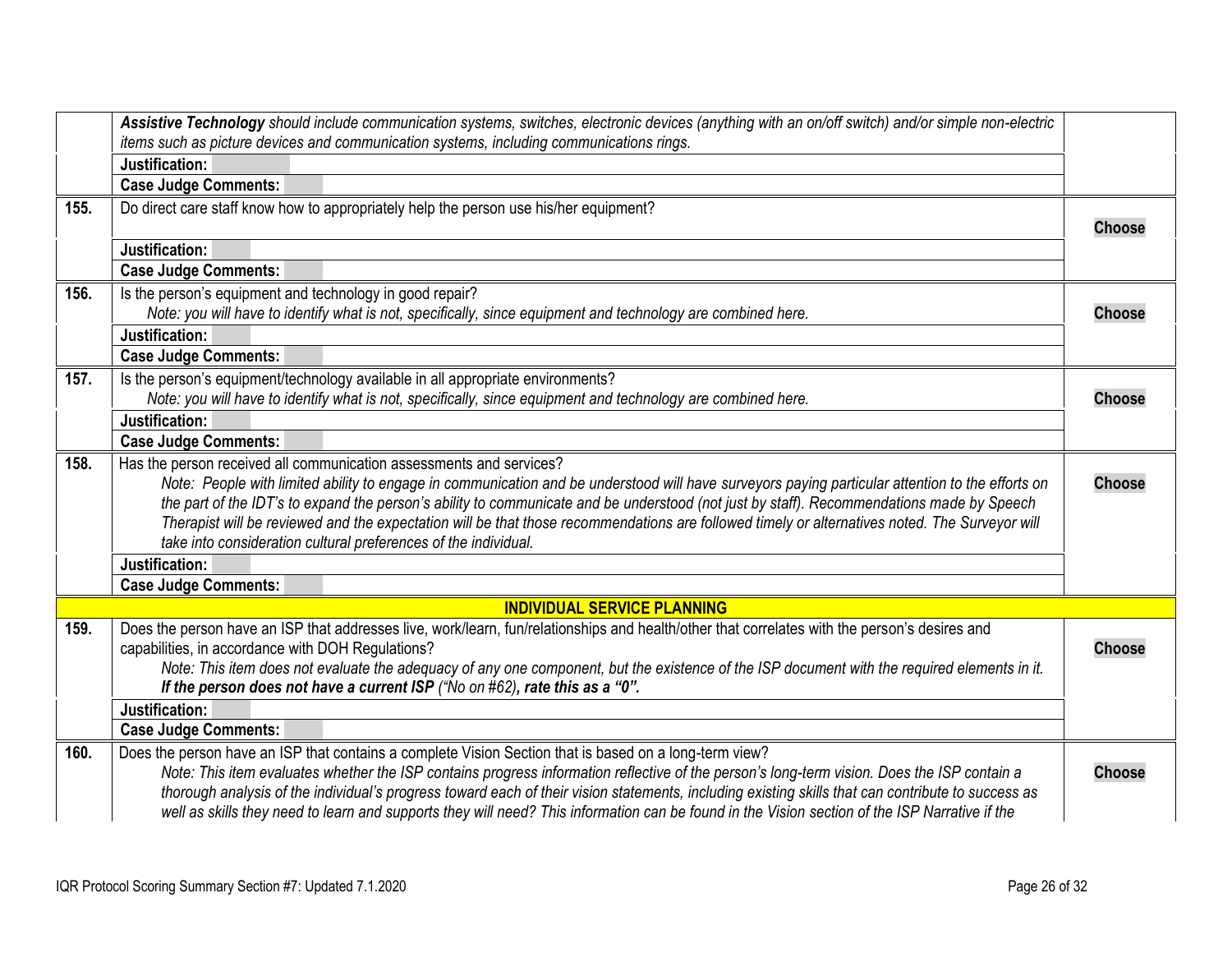<span id="page-26-3"></span><span id="page-26-2"></span><span id="page-26-1"></span><span id="page-26-0"></span>

|      | prompts in the ISP form have been answered consistent with the class member's likes, preferences, experiences, etc. This cannot be a "3" if<br>any of the Narrative or Vision Sections are not completed and overall does not relate to the achievement of the specified LTV in each life area.<br>If the person does not have a current ISP ("No on #62), rate this as a "0".                                                                                                                                                                                                                                                                                                                                                                                                                                                                              |               |
|------|-------------------------------------------------------------------------------------------------------------------------------------------------------------------------------------------------------------------------------------------------------------------------------------------------------------------------------------------------------------------------------------------------------------------------------------------------------------------------------------------------------------------------------------------------------------------------------------------------------------------------------------------------------------------------------------------------------------------------------------------------------------------------------------------------------------------------------------------------------------|---------------|
|      | Justification:                                                                                                                                                                                                                                                                                                                                                                                                                                                                                                                                                                                                                                                                                                                                                                                                                                              |               |
|      | <b>Case Judge Comments:</b>                                                                                                                                                                                                                                                                                                                                                                                                                                                                                                                                                                                                                                                                                                                                                                                                                                 |               |
| 161. | Does the person receive services and supports recommended in the ISP?<br>Note: This item does not evaluate the adequacy of the ISP. It only measures those services stated in the ISP and whether or not those services<br>are being provided to the person. If the person does not have a current ISP ("No on #62), rate this as a "0".                                                                                                                                                                                                                                                                                                                                                                                                                                                                                                                    | <b>Choose</b> |
|      | Justification:                                                                                                                                                                                                                                                                                                                                                                                                                                                                                                                                                                                                                                                                                                                                                                                                                                              |               |
|      | <b>Case Judge Comments:</b>                                                                                                                                                                                                                                                                                                                                                                                                                                                                                                                                                                                                                                                                                                                                                                                                                                 |               |
| 162. | Does the person have adequate access to and use of generic services and natural supports?<br>Note: "Natural supports" are people (e.g., family, friends, co-workers, neighbors) or supports (e.g., environmental, equipment, technology) used<br>to enable people to do what they want to do. "Generic services" are community services and activities available to the general public (banks,<br>local community senior centers, restaurants).                                                                                                                                                                                                                                                                                                                                                                                                             | <b>Choose</b> |
|      | Justification:                                                                                                                                                                                                                                                                                                                                                                                                                                                                                                                                                                                                                                                                                                                                                                                                                                              |               |
|      | <b>Case Judge Comments:</b>                                                                                                                                                                                                                                                                                                                                                                                                                                                                                                                                                                                                                                                                                                                                                                                                                                 |               |
| 163. | Is the person integrated into the community?<br>Note: Evidence of "integration" includes things like: the person has friends who are not paid to be in his/her life and who are not all disabled; the<br>person regularly participates in activities in the community and engages with non-disabled people; the person has memberships, hobbies and/or<br>interests in which he/she participates and engages with people not paid to be in his/her life; the person is recognized by members of his/her<br>community. Consider if the person works, volunteers, and contributes to his/her community in some way. Is he/she seen as a 'regular', known<br>by name and missed when absent? Consider how often the person does these things. Also take into consideration cultural preferences of the<br>individual and/or guardian.                          | <b>Choose</b> |
|      | Justification:                                                                                                                                                                                                                                                                                                                                                                                                                                                                                                                                                                                                                                                                                                                                                                                                                                              |               |
|      | <b>Case Judge Comments:</b>                                                                                                                                                                                                                                                                                                                                                                                                                                                                                                                                                                                                                                                                                                                                                                                                                                 |               |
| 164. | Overall, is the total program of the level of intensity adequate to meet this person's needs?<br>Note: Only consider the services and supports provided, not the ISP document. This can be a "3" if the person has all the staffing supports as<br>required by the ISP, if all adaptive equipment is in place and being used, if all medical plans are being implemented, if there is evidence that<br>outcomes and action plans are being implemented, if all assessments have been completed and followed up on, and if all therapies are<br>occurring per the ISP and therapy plans. As you review this person's total program, you are being asked to apply professional judgment to<br>determine the overall level of intensity and if it is adequate to meet this person's needs. (See guidance on Professional Judgment in the<br>Surveyor's Guide.) | <b>Choose</b> |
|      | Justification:                                                                                                                                                                                                                                                                                                                                                                                                                                                                                                                                                                                                                                                                                                                                                                                                                                              |               |
|      | <b>Case Judge Comments:</b>                                                                                                                                                                                                                                                                                                                                                                                                                                                                                                                                                                                                                                                                                                                                                                                                                                 |               |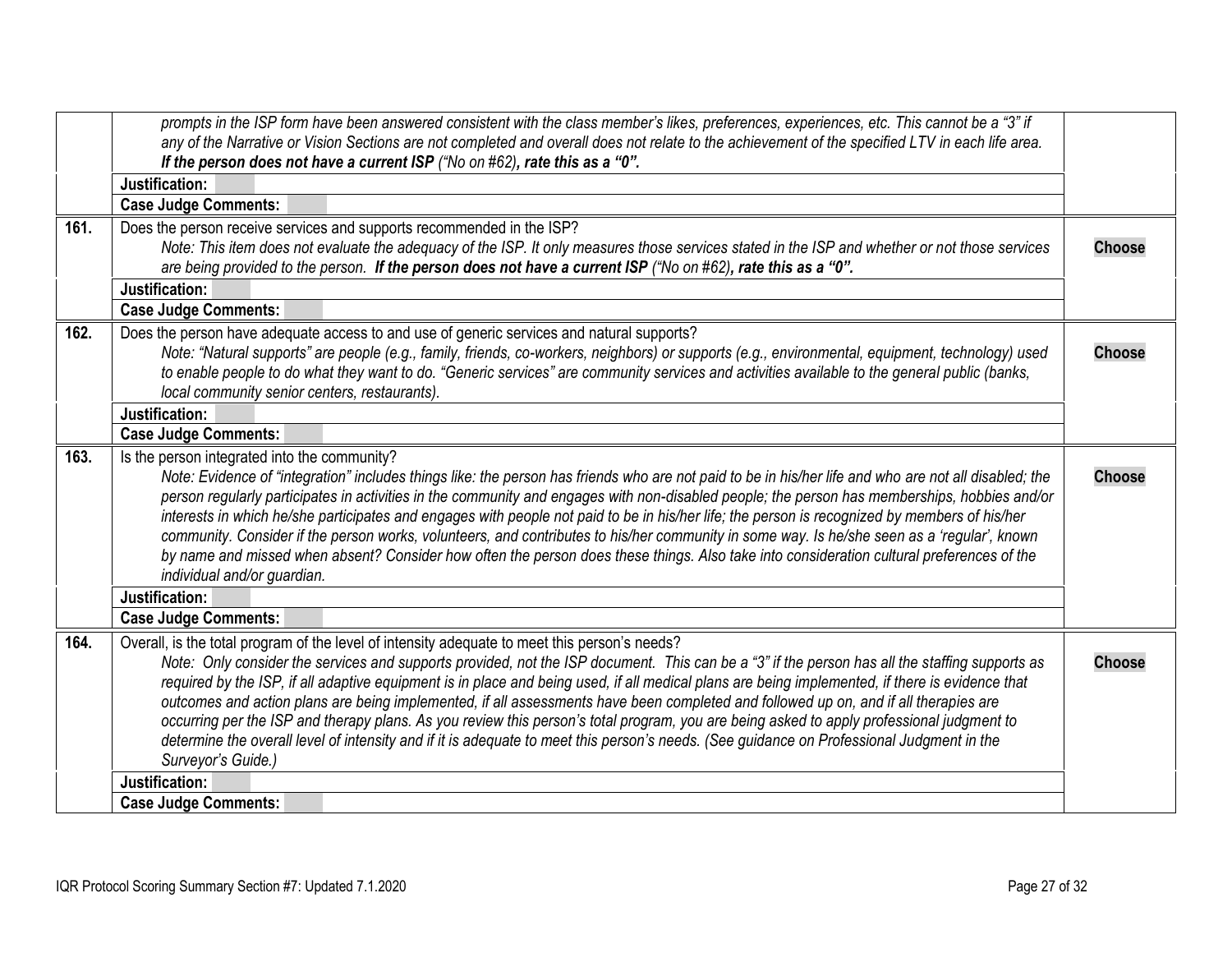| $\#$            | <b>Question</b>                                                                                                                                                                                                      | <b>Score</b>  |
|-----------------|----------------------------------------------------------------------------------------------------------------------------------------------------------------------------------------------------------------------|---------------|
|                 | <b>HEALTH</b>                                                                                                                                                                                                        |               |
| <u>48</u>       | Overall, were the team members interviewed able to describe the person's health-related needs?                                                                                                                       | Choose        |
| 49.             | Is there evidence that the IDT discussed the person's health related issues?                                                                                                                                         | Choose        |
| 50.             | Was the eCHAT updated timely?                                                                                                                                                                                        | <b>Choose</b> |
| 50a             | It the eCHAT updated timely with the ISP and after changes in condition?                                                                                                                                             | Choose        |
| <b>50b</b>      | Is the eCHAT complete? (Note: does it contain all current diagnoses, aspiration level, etc.)                                                                                                                         | Choose        |
| 50c.            | Is the eCHAT accurate? (Note: are there inconsistencies with other plans, HCP, CARMP, Dr. visits?                                                                                                                    | Choose        |
| 51.             | Are all of the individual's needed medical treatments, including routine, scheduled and chronic needs, timely received?                                                                                              | Choose        |
| 52.             | Has the individual received all age and gender appropriate health screenings and immunizations in accordance with national best practice and/or<br>as recommended by his/her PCP or other health care professionals? | Choose        |
| 53.             | Does the individual receive medication as prescribed?                                                                                                                                                                | Choose        |
| 54              | Are nursing services provided as needed by the individual?                                                                                                                                                           | Choose        |
| 55.             | Is the CARMP consistent with recommendations in other health care documents?                                                                                                                                         | Choose        |
| 56.             | Is the CARMP consistently implemented as intended?                                                                                                                                                                   | Choose        |
| 57.             | Are the person's health supports/needs being adequately addressed?                                                                                                                                                   | Choose        |
| 57a             | Are assessment recommendations followed up on in a timely way?                                                                                                                                                       | Choose        |
| 57b.            | Were needed equipment/communication devices delivered timely?                                                                                                                                                        | Choose        |
| 57c.            | Were medical specialist appointments attended timely?                                                                                                                                                                | Choose        |
| 57d             | Were changes in personal condition, if any, responded to timely?                                                                                                                                                     | Choose        |
| 57e.            | Were Health Care Plans available, accurate and consistently implemented?                                                                                                                                             | Choose        |
|                 | <b>ASSESSMENTS</b>                                                                                                                                                                                                   |               |
| 58.             | Did the team arrange for and obtain the needed, relevant assessments?                                                                                                                                                | Choose        |
| 59.             | Are the assessments adequate for planning?                                                                                                                                                                           | Choose        |
| 59a.            | Were assessments provided timely?                                                                                                                                                                                    | Choose        |
| 59 <sub>b</sub> | Did assessments contain accurate information?                                                                                                                                                                        | <b>Choose</b> |
| 59c.            | Did assessments contain information accurate to guide planning?                                                                                                                                                      | Choose        |
| <b>59d</b>      | Did assessments contain recommendations?                                                                                                                                                                             | Choose        |
| 60              | Were the recommendations from assessments used in planning?                                                                                                                                                          | Choose        |
| 61              | For medical, clinical or health related recommendations, has a Decision Consultation Form been completed if the individual and/or their                                                                              | Choose        |
|                 | guardian/health care decision maker have decided not to follow all or part of an order, recommendation or suggestion?                                                                                                |               |
|                 | ADEQUACY OF PLANNING AND ADEQUACY OF SERVICES                                                                                                                                                                        |               |
| 62.             | Is there a document called an Individual Service Plan (ISP) that was developed within the past year?                                                                                                                 | Choose        |
| 63.             | Was the ISP developed by an appropriately constituted IDT?                                                                                                                                                           | Choose        |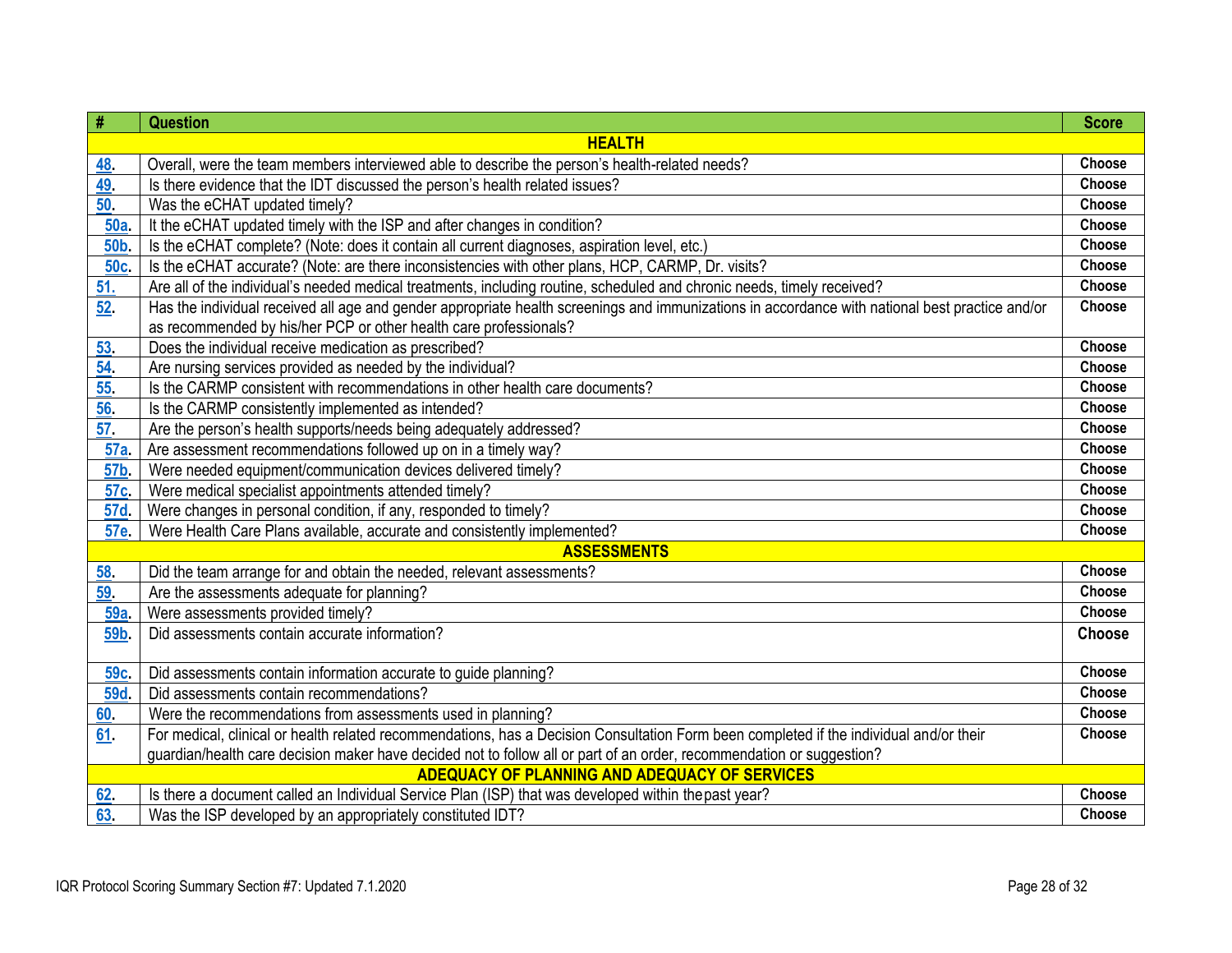| #                | <b>Question</b>                                                                                                                                | <b>Score</b> |
|------------------|------------------------------------------------------------------------------------------------------------------------------------------------|--------------|
| 64               | For any team members not physically present at the IDT meeting, is there evidence of their participation in the development of the ISP?        | Choose       |
| 65               | Does my ISP contain current and accurate information?                                                                                          | Choose       |
| 66               | Does the long term vision show expectations for growth and skill building?                                                                     | Choose       |
| 67               | Does the ISP give adequate guidance to achieving the person's long-term vision?                                                                | Choose       |
| 68               | Is measurable data kept which verifies the consistent implementation of each of the action steps?                                              | Choose       |
| 69               | Does the data kept identify what the person does so a determination regarding progress/lack of progress can be made?                           | Choose       |
| 70               | Is each action step in the ISP implemented at a frequency that enables the person to learn new skills?                                         | Choose       |
| $\underline{71}$ | If the person is not successful in achieving actions steps, has the team tried to determine why, and change their approach if needed?          | Choose       |
| 72.              | If the person achieves action steps, does the team move to the next in the progression of steps or develops a new one?                         | Choose       |
| 73               | Has the person made measurable progress on actions steps during this past year?                                                                | Choose       |
| 74               | Do the outcomes in the ISP include criteria by which the team can determine when the outcome(s) have been achieved?                            | Choose       |
| 75 <sub>1</sub>  | Are the ISP outcomes related to achieving the person's long-term vision?                                                                       | Choose       |
| <u>76</u>        | Do the ISP outcomes and related action plans and teaching strategies address the person's major needs as identified in the Personal Challenges | Choose       |
|                  | and Obstacles That Need to be Addressed In Order to Achieve the Desired Outcomes section of the ISP/Action plans."                             |              |
| 77 <sub>1</sub>  | Are the Teaching and Support Strategies sufficient to ensure consistent implementation of the services planned?                                | Choose       |
| 78.              | Are the recommendations and/or objectives/strategies of ancillary providers integrated into the ISP?                                           | Choose       |
| 79.              | Has the person made measurable progress in therapy this year?                                                                                  | Choose       |
| 80.              | If needed, does the ISP contain a specific Medical Emergency Response Plan (MERP)?                                                             | Choose       |
| 81.              | Does the ISP contain information regarding primary health (medical) care?                                                                      | Choose       |
| 81a.             | Does the ISP face sheet contain contact information for the PCP?                                                                               | Choose       |
| 81b.             | Is the Healthcare coordinator's name and contact information listed in the ISP?                                                                | Choose       |
| 82.              | Does the ISP reflect how the person will obtain prescribed medications?                                                                        | Choose       |
| 83.              | Based on the evidence, is adequate transportation available for the person?                                                                    | Choose       |
| 84.              | Does the ISP contain a list of adaptive equipment needed and who will provide it?                                                              | Choose       |
| 85.              | Overall, is the ISP adequate to meet the person's needs?                                                                                       | Choose       |
| 86.              | Is the ISP being implemented? (If 85 is "3")                                                                                                   | Choose       |
| 87a.             | Is the ISP being implemented? (If 85 is "0", "1", or "2")                                                                                      | Choose       |
| 87b.             | Are current services adequate to meet the person's needs? (If 85 is "0", "1", or "2")                                                          | Choose       |
| 88.              | Was the direct service staff trained on the implementation of this person's ISP?                                                               | Choose       |
| 89.              | Were the direct service staff able to describe their responsibilities in providing daily care/supports to the person?                          | Choose       |
|                  | <b>EXPECTATIONS FOR GROWTH</b>                                                                                                                 |              |
| 90.              | Based on all of the evidence, overall, has the person achieved progress in the past year?                                                      | Choose       |
| 91.              | Overall, does the IDT have an appropriate expectation of growth for this person?                                                               | Choose       |
|                  | <b>OQUALITY OF LIFE</b>                                                                                                                        |              |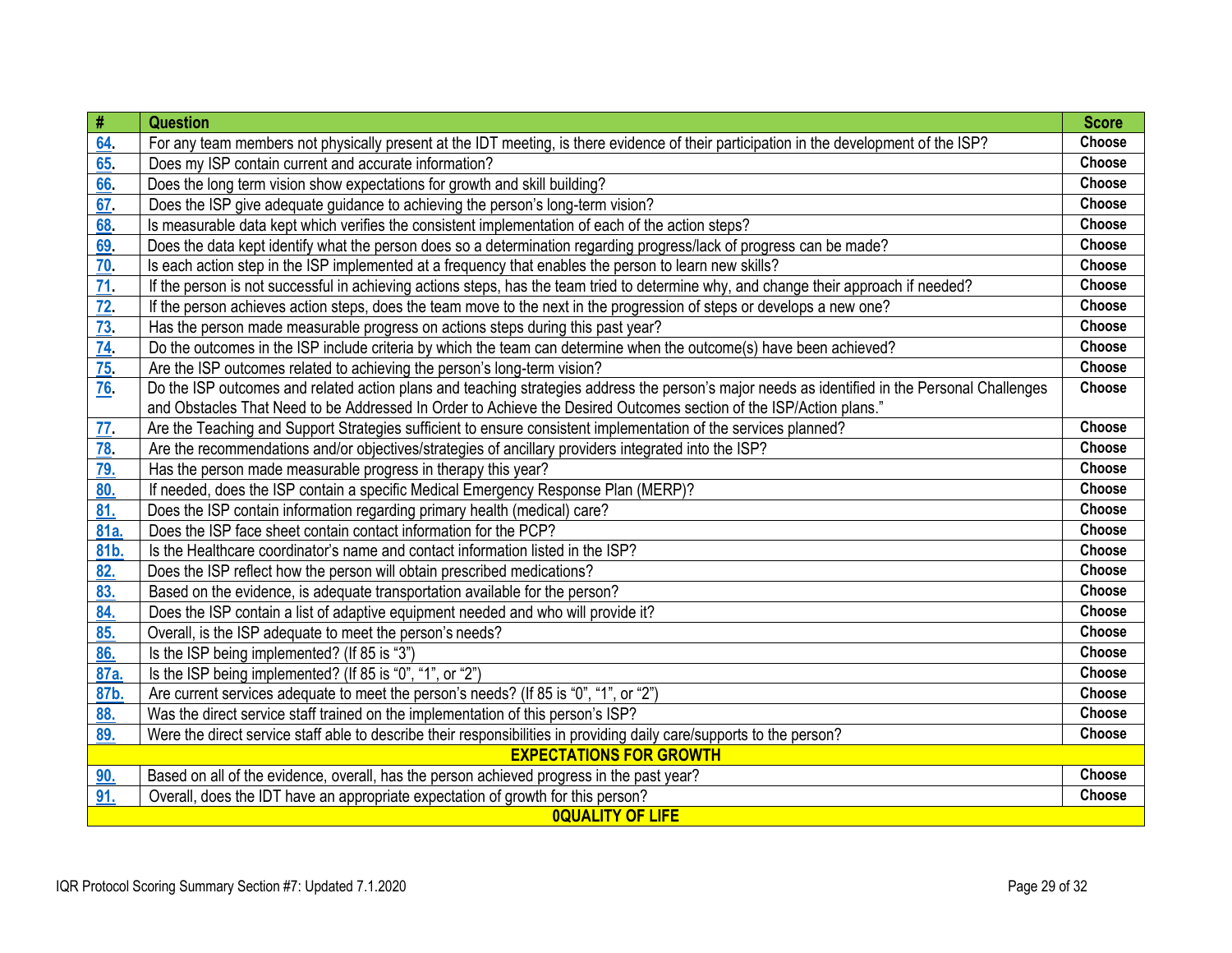| #           | <b>Question</b>                                                                                                                                     | <b>Score</b> |
|-------------|-----------------------------------------------------------------------------------------------------------------------------------------------------|--------------|
| 92.         | Was the person provided the assistance and support needed to participate meaningfully in the planning process?                                      | Choose       |
| 93.         | Is the person offered a range of opportunities for participation in each life area?                                                                 | Choose       |
| 94.         | Does the person have the opportunity to make informed choices?                                                                                      | Choose       |
| 94a         | About where and with whom to live?                                                                                                                  | Choose       |
| 94b.        | About where and with whom to work/spend his/her day?                                                                                                | Choose       |
| 94c.        | About where and with whom to socialize/spend leisure time?                                                                                          | Choose       |
| 95.         | Does the evidence support that providers do not prevent the person from pursuing relationship?                                                      | Choose       |
| 96.         | Overall, were all team members interviewed trained or knowledgeable on how to report abuse, neglect and exploitation?                               | Choose       |
| 97.         | Does this person and/or guardian have access to the complaint processes/procedures?                                                                 | Choose       |
| 98.         | Does the individual have restrictions that should be reviewed by a human rights committee?                                                          | Choose       |
| 99.         | If there are restrictions that should be reviewed by HRC, have the restrictions been reviewed (quarterly) and approved (annually) by the HRC? If    | Choose       |
|             | no, describe why.                                                                                                                                   |              |
| <u>100.</u> | If there are restrictions that should be reviewed by HRC, is a plan to enable the individual to regain his/her rights and reduce or eliminate these | Choose       |
|             | restrictions?                                                                                                                                       |              |
| 101.        | Is the person protected from abuse, neglect and exploitation?                                                                                       | Choose       |
| 102.        | Have all incidents of suspected abuse, neglect and exploitation been reported and investigated?                                                     | Choose       |
| 103.        | Is the individual safe?                                                                                                                             | Choose       |
| 104.        | What is the level of participation of the legal guardian in this person's life and service planning?                                                | Choose       |
| 105.        | If the person is retired, does he/she have opportunities to engage in activities of interest during the day?                                        | Choose       |
| 106.        | Does the person have daily choices/appropriate autonomy over his/her life?                                                                          | Choose       |
| 107.        | Have the person's cultural preferences been accommodated?                                                                                           | Choose       |
| 108.        | Is the person treated with dignity and respect?                                                                                                     | Choose       |
|             | <b>SATISFACTION</b>                                                                                                                                 |              |
| 109.        | Does the person have food and drink available according to their specific nutritional needs and recommendations?                                    | Choose       |
| 110.        | Does the person have sufficient personal money?                                                                                                     | Choose       |
| 111.        | Does the person get along with their day program/employment provider staff?                                                                         | Choose       |
| 112.        | Does the person get along with their residential provider staff?                                                                                    | Choose       |
|             | <b>TEAM PROCESS</b>                                                                                                                                 |              |
| <u>113.</u> | Are the individual members of the IDT following up on their responsibilities?                                                                       | Choose       |
| <b>114.</b> | If there is evidence of situations in which the team failed to reach a consensus on the person's service and support needs, has the team made       | Choose       |
|             | efforts to build consensus?                                                                                                                         |              |
| <b>115.</b> | Do records or facts exist to indicate that the team convened meetings as needed due to changed circumstances and/or needs?                          | Choose       |
| <b>116.</b> | Is there adequate communication among team members between meetings to ensure the person's program can be/is being implemented?                     | Choose       |
| 117.        | Do you recommend Dispute Resolution for this IDT?                                                                                                   | Choose       |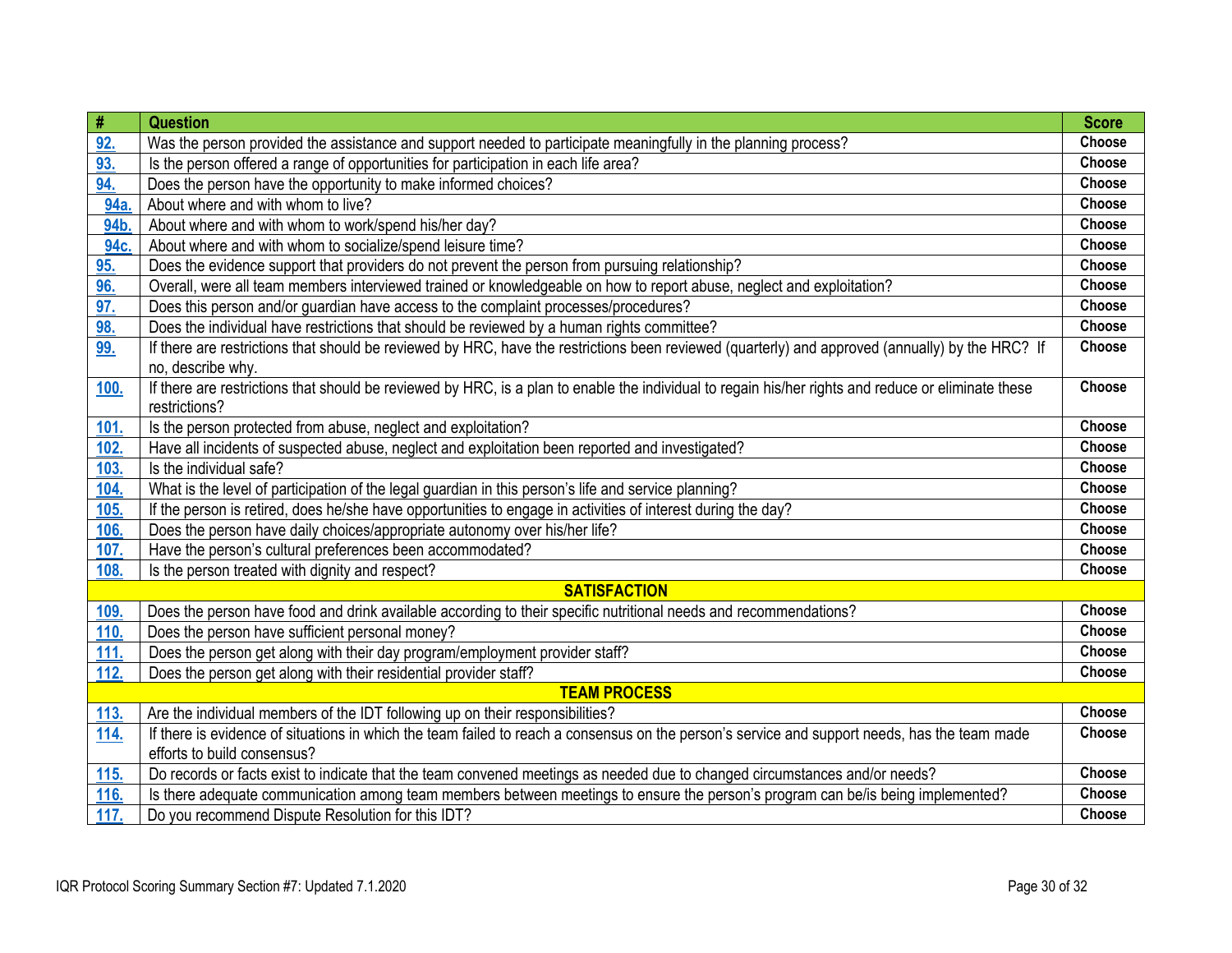| $\#$            | <b>Question</b>                                                                                                                                     | <b>Score</b>  |
|-----------------|-----------------------------------------------------------------------------------------------------------------------------------------------------|---------------|
| 118.            | Is there evidence or documentation of physical regression in the last year?                                                                         | Choose        |
| 119.            | Is there evidence or documentation of behavioral or functional regression in the last year?                                                         | Choose        |
| 120.            | If #118 OR #119 is scored "Yes", is the IDT adequately addressing the regression?                                                                   | Choose        |
| 121.            | Has the person changed residential/day services in the last year?                                                                                   | Choose        |
| 122.            | If #121 is Yes, was the change Planned by the IDT?                                                                                                  | Choose        |
| 123.            | If #121 is Yes, did the change meet the person's needs and/or preferences?                                                                          | Choose        |
| 124.            | Overall, has the IDT process been adequate for assessing, planning, implementing and monitoring of services for this person?                        | Choose        |
|                 | <b>SUPPORTED EMPLOYMENT</b>                                                                                                                         |               |
| 125.            | Does (Name) have a current Person Centered Assessment?                                                                                              | Choose        |
| 126.            | Did this assessment address vocational interests, abilities and needs?                                                                              | Choose        |
| 127.            | Did the individual participate personally in the Person Centered Assessment?                                                                        | Choose        |
| 128.            | Did the Guardian participate in the Person Centered Assessment?                                                                                     | Choose        |
| 129.            | Is the individual engaged in the Informed Choice Project?                                                                                           | Choose        |
| 130.            | Has the individual been offered the opportunity to participate in work or job exploration including volunteer work and/or trial work opportunities? | Choose        |
| 131.            | If #130 is Yes, are these new experiences clearly documented in the ISP Work, Education and/or Volunteer History section?                           | <b>Choose</b> |
| 132.            | If #130 is No, is the individual trying new discovery experiences in the community to determine interests, abilities, skills and needs?             | <b>Choose</b> |
| 133.            | Has the Guardian had the opportunity to gain information on how the individual responded during job exploration activities such as volunteering     | Choose        |
|                 | and/or trial work experiences?                                                                                                                      |               |
| 134.            | Has the individual received information regarding the range of employment options available to him/her?                                             | Choose        |
| 135.            | Has the Guardian received information regarding the range of employment options available for the individual?                                       | Choose        |
| 136.            | If there are barriers to employment, has the Team, including the individual, addressed how to overcome those barriers to employment and             | Choose        |
|                 | integrating clinical information, assistive technology and therapy supports as necessary for the person to be successful in employment?             |               |
| 137.            | If there are barriers to employment, has the Team addressed with the Guardian how to overcome those barriers to employment and integrating          | Choose        |
|                 | clinical information, assistive technology and therapy supports as necessary for the person to be successful in employment?                         |               |
| 138.            | Has the individual participated in work or volunteer activities during the past year?                                                               | Choose        |
| 139.            | Has the individual identified what type of work or volunteer activities he/she would like to do?                                                    | Choose        |
| 140.            | Does the Guardian support him/her working?                                                                                                          | <b>Choose</b> |
|                 | <b>QUESTION DELETED</b>                                                                                                                             |               |
| 142.            | Is the individual engaged in Supported Employment?                                                                                                  | <b>Choose</b> |
|                 | <b>QUESTION DELETED</b>                                                                                                                             |               |
| 144.            | Does the person have a Career Development Plan?                                                                                                     | Choose        |
| <b>BEHAVIOR</b> |                                                                                                                                                     |               |
| 145.            | Is the person considered by the IDT to need behavior services now?                                                                                  | Choose        |
| 146.            | Does the person need behavior services now?                                                                                                         | Choose        |